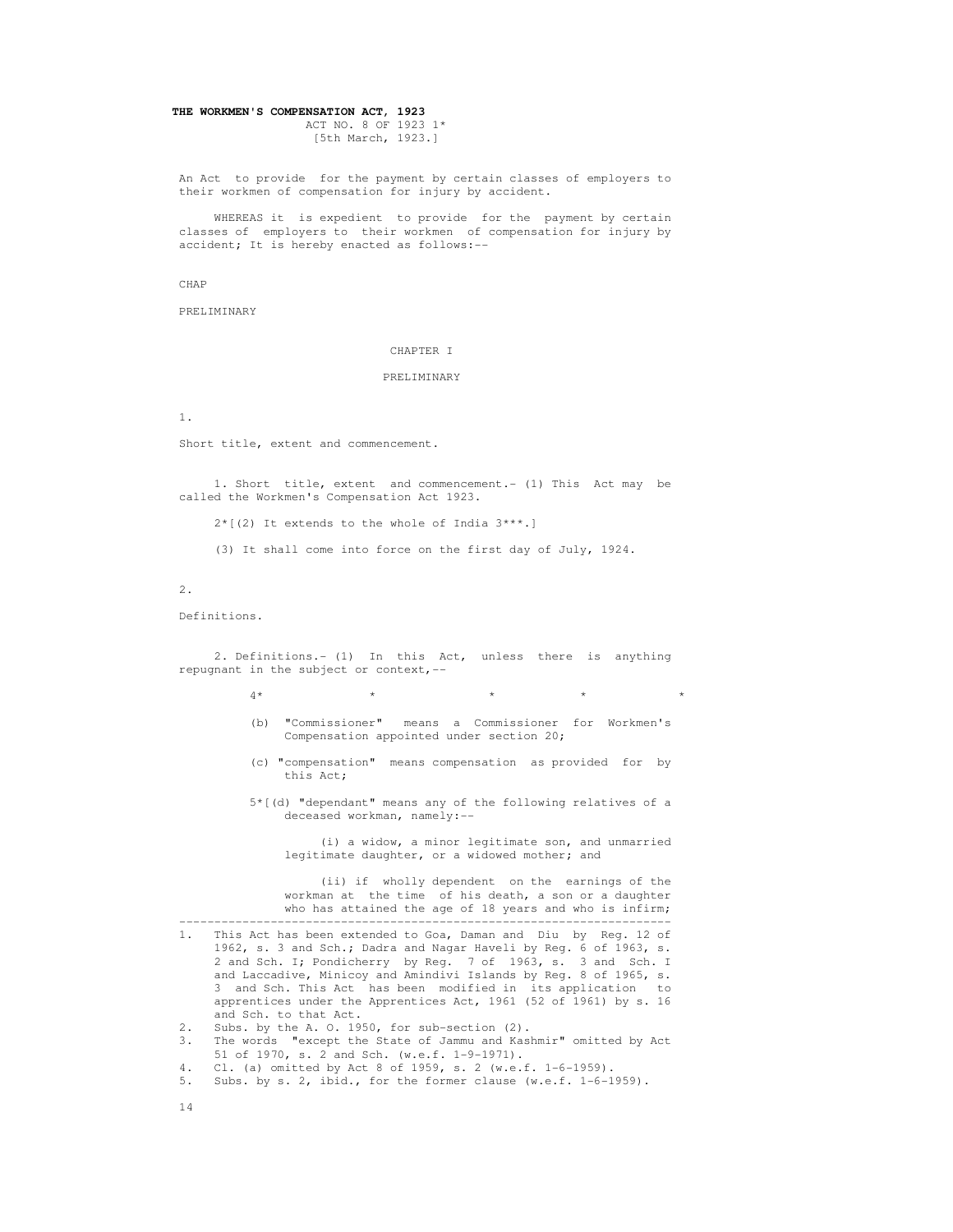- (iii) if wholly or in part dependent on the earnings of the workman at the time of his death,
	- (a) a widower,
	- (b) a parent other than a widowed mother,
	- (c) a minor illegitimate son, an unmarried illegitimate daughter or a daughter legitimate or illegitimate if married and a minor or if widowed and a minor,
	- (d) a minor brother or a unmarried sister or a widowed sister if a minor,
	- (e) a widowed daughter-in-law,
	- (f) a minor child of a pre-deceased son,
	- (g) a minor child of a pre-deceased daughter where no parent of the child is alive, or
	- (h) a paternal grandparent if no parent of the workman is alive;]
- (e) "employer" includes any body of persons whether incorporated or not and any managing agent of an employer and the legal representative of a deceased employer, and, when the services of workman are temporarily lent or let on hire to another person by the person with whom the workman has entered into a contract of service or apprenticeship means such other person while the workman is working for him;
	- (f) "managing agent" means any person appointed or acting as the representative of another person for the purpose of carrying on such other person's trade or business, but does not include an individual manager subordinate to an employer1\*;
	- 2\*[(ff) "minor" means a person who has not attained the age of 18 years;]
- (g) "partial disablement" means, where the disablement is of a temporarp nature, such disablement as reduces the earning capacity of a workman in any employment in which he was engaged at the time of the accident resulting in

 ---------------------------------------------------------------------- 1. In the application of the Act to Bengal, a new clause (ff) has been ins. here by the Workmen's Compensation (Bengal Amendment) Act, 1942 (Ben. 6 of 1942), s. 3.<br>2 Ins by Act 8 of 1959 s. 2 (we)

2. Ins. by Act 8 of 1959, s. 2 (w.e.f. 1-6-1959).

15

 the disablement, and, where the disablement is of a permanent nature, such disablement as reduces his earning capacity in every employment which he was capable of undertaking at that time: provided that every injury specified 1\*[in Part II of Schedule I] shall be deemed to result in permanent partial disablement;

- (h) "prescribed" means prescribed by rules made under this Act:
- (i) "qualified medical practitioner" means any person registered 2\*\*\* under any 3\*[Central Act, Provincial Act or an Act of the Legislature of a 4\*[State]] providing for the maintenance of a register of medical practitioners, or, in any area where no such last mentioned Act is in force, any person declared by the State Government, by notification in the Official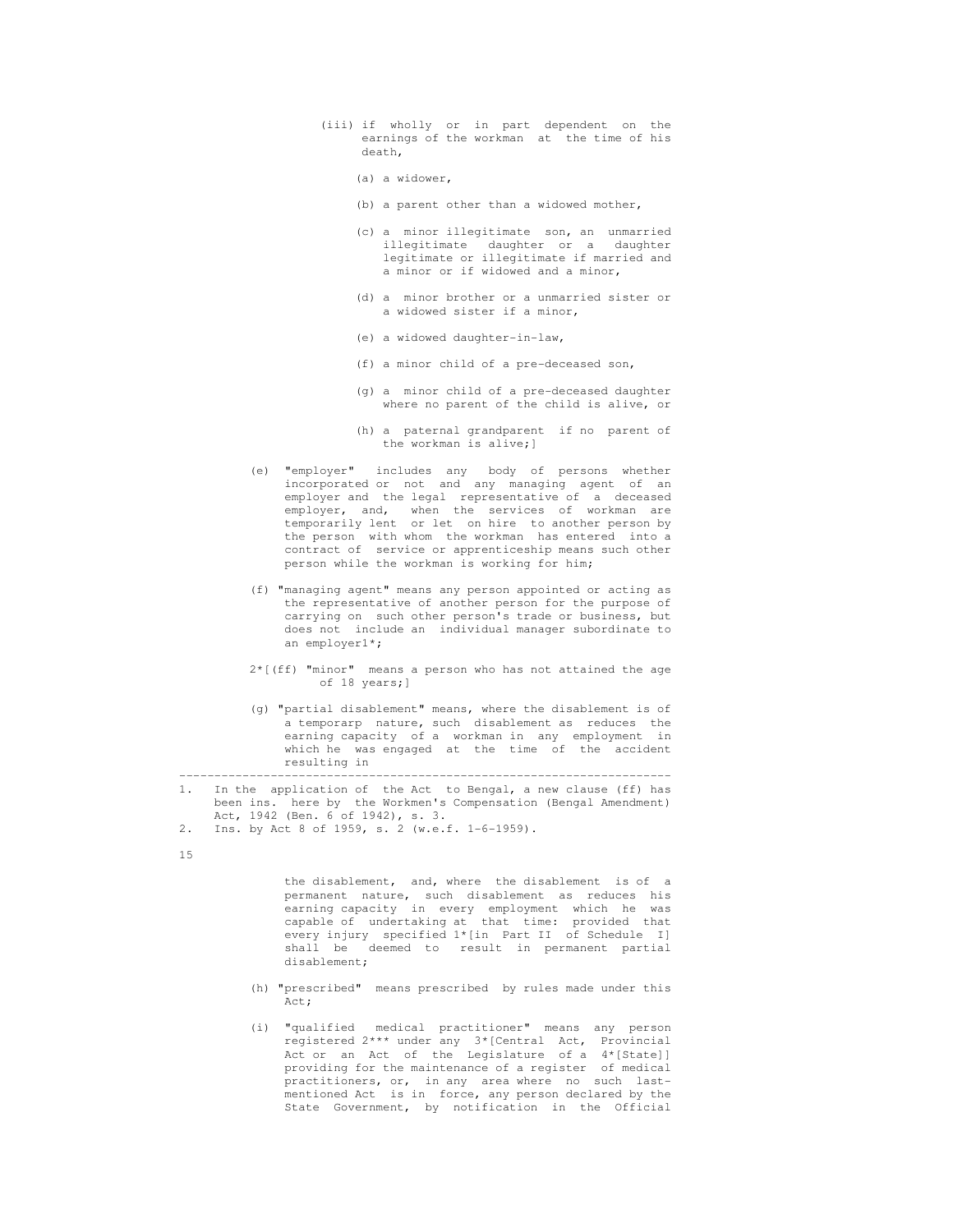Gazette, to be a qualified medical practitioner for the purposes of this Act;

- $5*$  \* \* \* \* \* \* \*
	- (k) "seaman" means any person forming part of the crew of any  $6***$  ship, but does not include the master of 7\*[the] ship;
	- (l) "total disablement" means such disablement, whether of a temporary or permanent nature, as incapacitates a workman for all work which he was capable of performing at the time of the accident resulting in such disablement:
- 8\*[Provided that permanent total disablement shall be deemed to result from every injury specified in Part I of Schedule I or from any combination of injuries specified in Part II thereof where the aggregate percentage of the loss of earning capacity, as specified in the said Part II against those injuries, amounts to one hundred per cent or more;]
	- (m) "wages" includes any privilege or benefit which is capable of being estimated in money, other than a travelling allowance
- ---------------------------------------------------------------------- 1. Subs. by Act 64 of 1962, s. 2, for "in Schedule I" (w.e.f. 1-2- 1963).
- 2. The words "under the Medical Act, 1858, or any Act amending the same, or" omitted by Act 8 of 1959, s. 2 (w.e.f. 1-6-1959).
- 3. Subs. by the A. O. 1950, for "Act of the Central Legislature or of any Legislature in a Province of India".<br>4. Subs. by the Adaptation of Laws (No. 3) Org
- Subs. by the Adaptation of Laws (No. 3) Order, 1956, for "Part A State or Part B State".<br>5. Cl. (i) rep. by Act 15
- 5. Cl. (j) rep. by Act 15 of 1933, s. 2.
- 6. The word "registered" omitted by s. 2, ibid.
- 7. Subs. by s. 2, ibid., for "any such".<br>8. Subs. by Act 64 of 1962. s. 2. for th
- Subs. by Act 64 of 1962, s. 2, for the proviso (w.e.f.  $1-2-1963$ ).
- 16

 or the value of any travelling concession or a contribution paid by the employer of a workman towards any pension or provident fund or a sum paid to a workman to cover any special expenses entailed on him by the nature of his employment;

 (n) "workman" means any person (other than a person whose employment is of a casual nature and who is employed otherwise than for the purposes of the employer's trade or business) who is--

 (i) a railway servant as defined in section 3 of the Indian Railways Act, 1890 (9 of 1890), not permanently employed in any administrative, district or sub-divisional office of a railway and not employed in any such capacity as is specified in Schedule II, or

 (ii) employed 1\*\*\* 2\*\*\* in any such capacity as is specified in Schedule II.

 whether the contract of employment was made before or after the passing of this Act and whether such contract is expressed or implied, oral or in writing; but does not include any person working in the capacity of a member of  $3*($ the Armed Forces of the Union]  $4***;$  and any reference to a workman who has been injured shall, where the workman is dead, include a reference to his dependants or any of them.

 (2) The exercise and performance of the powers and duties of a local authority or of any department 5\* [acting on behalf of the Government] shall, for the purposes of this Act, unless a contrary intention appears, be deemed to be the trade or business of such authority or department.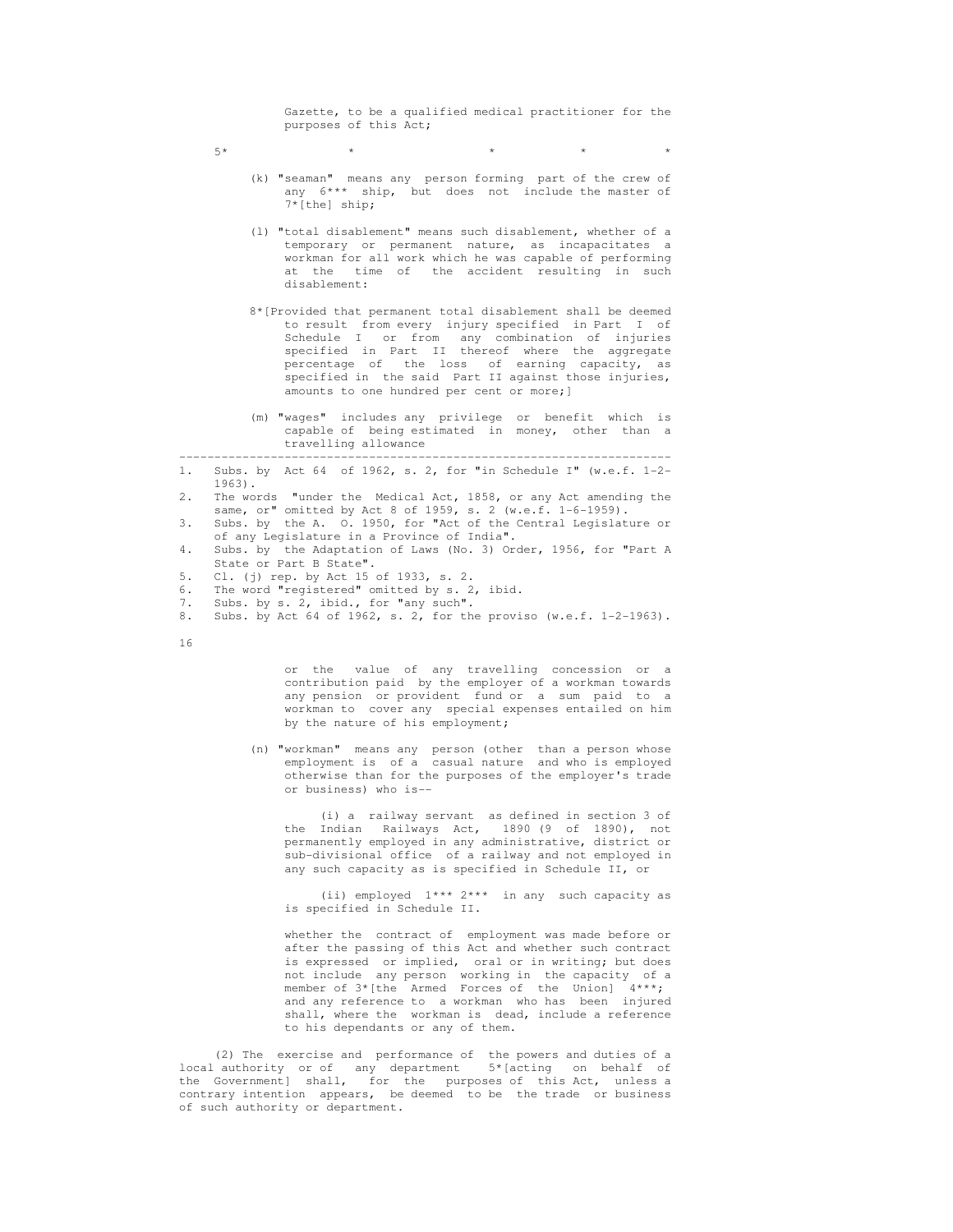6\*[(3) The 7\*[State Government], after giving, by notification 8\* in the Official Gazette, not less than three months' notice of its intention ----------------------------------------------------------------------

- 1. The word " either by way of manual labour or" rep. by Act 15 of 1933, s. 2.
- 2. Omitted by Act 22 of 1984, s. 2 (w.e.f 1-7-1984).
- 3. Subs. by the A. O. 1950, for "His Majesty's naval, military or air forces".
- 4. The words "or of the Royal Indian Marine Service" rep. by the A. O. 1937.<br>5. Subs., ibid.
- 5. Subs., ibid., for "of the Government".
- 6. Subs. by Act 15 of 1933, s. 2, for the original sub-section.
- 7. Subs. by the A. O. 1937, for "G. G. in C".
- 8. For such a notification, see Gazette of India, 1935. Pt. I. p. 745.

17

 so to do, may, by a like notification, add to Schedule II any class of persons employed in any occupation which it is satisfied is a hazardous occupation, and the provisions of this Act shall thereupon apply 1\*[within the State] to such classes of persons:

 Provided that in making such addition the 2\*[State Government] may direct that the provisions of this Act shall apply to such classes of persons in respect of specified injuries only.]

CHAP

WORKMEN'S COMPENSATION

## CHAPTER II

#### WORKMEN'S COMPENSATION

3.

Employer's liability for compensation.

 3. Employer's liability for compensation.- (1) If personal injury is caused to a workman by accident arising out of and in the course of his employment, his employer shall be liable to pay compensation in accordance with the provisions of this Chapter:

Provided that the employer shall not be so liable--

- (a) in respect of any injury which does not result in the total or partial disablement of the workman for a period exceeding 3\*[three] days;
- (b) in respect of any 4\*[injury, not resulting in death, caused by] an accident which is directly attributable  $to --$

 (i) the workman having been at the time thereof under the influence of drink or drugs, or

 (ii) the wilful disobedience of the workman to an order expressly given, or to a rule expressly framed, for the purpose of securing the safety of workmen, or

> (iii) the wilful removal or disregard by the workman of any safety guard or other device which he knew to have been provided for the purpose of securing the safety of workmen. 5\*\*\*

 $5*$  \* \* \* \* \* \* \* \*

 6\*[(2) If a workman employed in any employment specified in Part A of Schedule III contracts any disease specified therein as an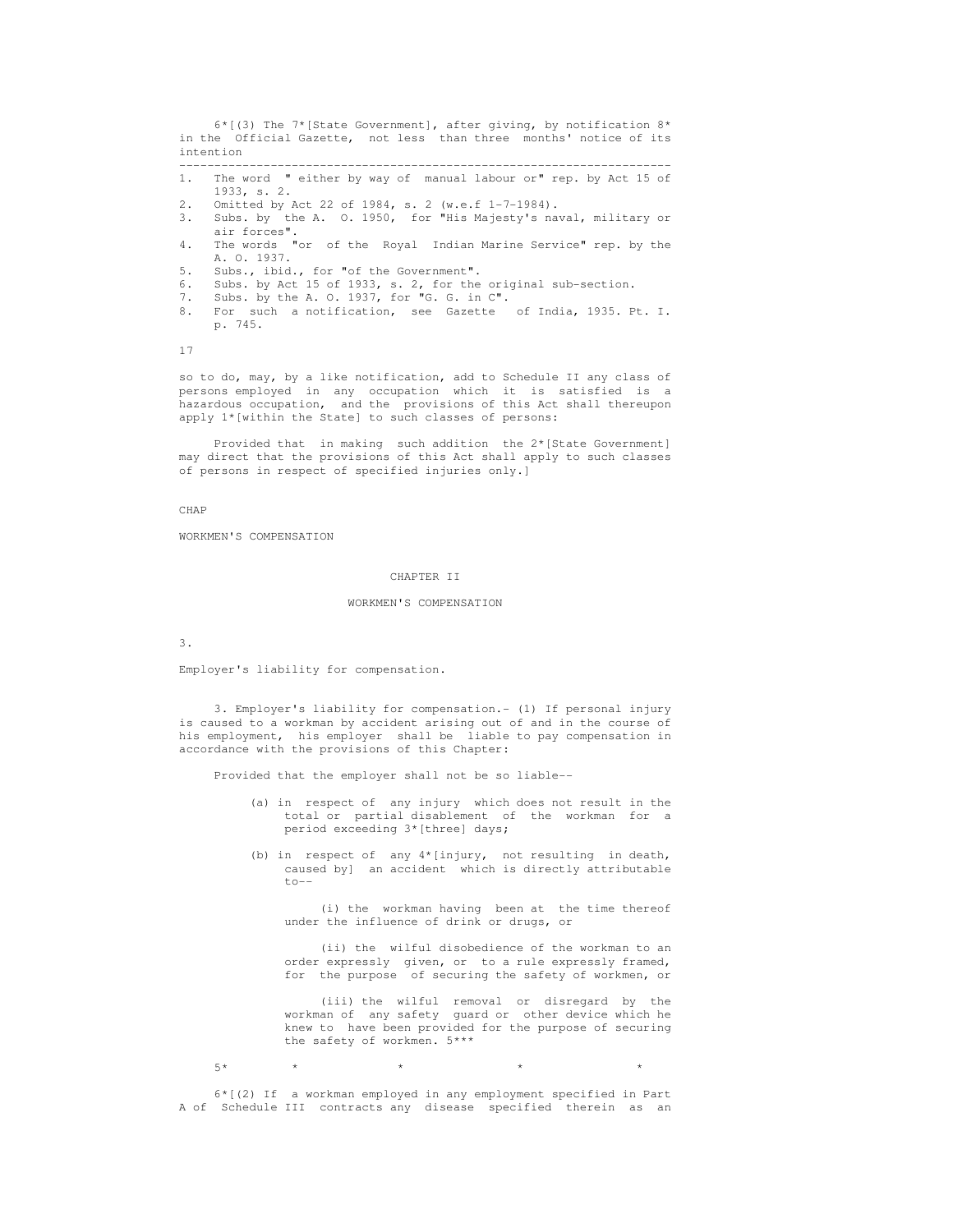occupational disease peculiar to that employment, or if a workman, whilst in the service of an employer in whose service he has been ----------------------------------------------------------------------

- 1. Ins. by the A. O. 1937.<br>2. Subs., ibid., for "G. G.
- Subs., ibid., for "G. G. in C.".
- 3. Subs. by Act 8 of 1959, s. 3, for "seven" (w.e.f. 1-6-1959).
- 4. Subs. by Act 15 of 1933, s. 3, for "injury to a workman resulting
- from".<br>5. The wo 5. The word "or" and cl. (c) rep. by Act 5 of 1929, s. 2.<br>6. Subs. by Act 8 of 1959, s. 3 for sub-sections (2)
- Subs. by Act 8 of 1959, s.  $3,$  for sub-sections (2) and (3)  $(w.e.f. 1-6-1959)$ .

# 18

 employed for a continuous period of not less than six months (which period shall not include a period of service under any other employer in the same kind of employment) in any employment specified in Part B of Schedule III, contracts any disease specified therein as an occupational disease peculiar to that employment, or if a workman whilst in the service of one or more employers in any employment specified in Part C of Schedule III for such continuous period as the Central Government may specify in respect of each such employment, contracts any disease specified therein as an occupational disease peculiar to that employment, the contracting of the disease shall be deemed to be an injury by accident within the meaning of this section and, unless the contrary is proved, the accident shall be deemed to have arisen out of, and in the course of, the employment:

1\*[Provided that if it is proved,--

- (a) that a workman whilst in the service of one or more employers in any employment specified in Part C of Schedule III has contracted a disease specified therein as an occupational disease peculiar to that employment during a continuous period which is less than the period specified under this sub-section for that employment, and
- (b) that the disease has arisen out of and in the course of the employment;

 the contracting of such disease shall be deemed to be an injury by accident within the meaning of this section:

 Provided further that if it is proved that a workman who having served under any employer in any employment specified in Part B of Schedule III or who having served under one or more employers in any employment specified in Part C of that Schedule, for a continuous period specified under this sub-section for that employment and he has after the cessation of such service contracted any disease specified in the said Part B or the said Part C, as the case may be, as an occupational disease peculiar to the employment and that such disease arose out of the employment, the contracting of the disease shall be deemed to be an injury by accident within the meaning of this section.]

 3\*[(2A) If a workman employed in any employment specified in Part C of Schedule III contracts any occupational disease peculiar to that employment, the contracting whereof is deemed to be an injury by accident within the meaning of this section, and such employment

2. Subs. by s. 3, ibid., for sub-section (2A) (w.e.f. 1-2-1963).

19

 was under more than one employer, all such employers shall be liable for the payment of the compensation in such proportion as the Commissioner may, in the circumstances, deem just.]

 (3) The State Government in the case of employments specified in Part A and Part B of Schedule III, and the Central Government in the case of employments specified in Part C of that Schedule, after giving, by notification in the Official Gazette, not less than three months' notice of its intention so to do, may, by a like notification, add any description of employment to the employments specified in

 <sup>----------------------------------------------------------------------</sup>  1. Ins. by Act 64 of 1962, s. 3 (w.e.f. 1-2-1963).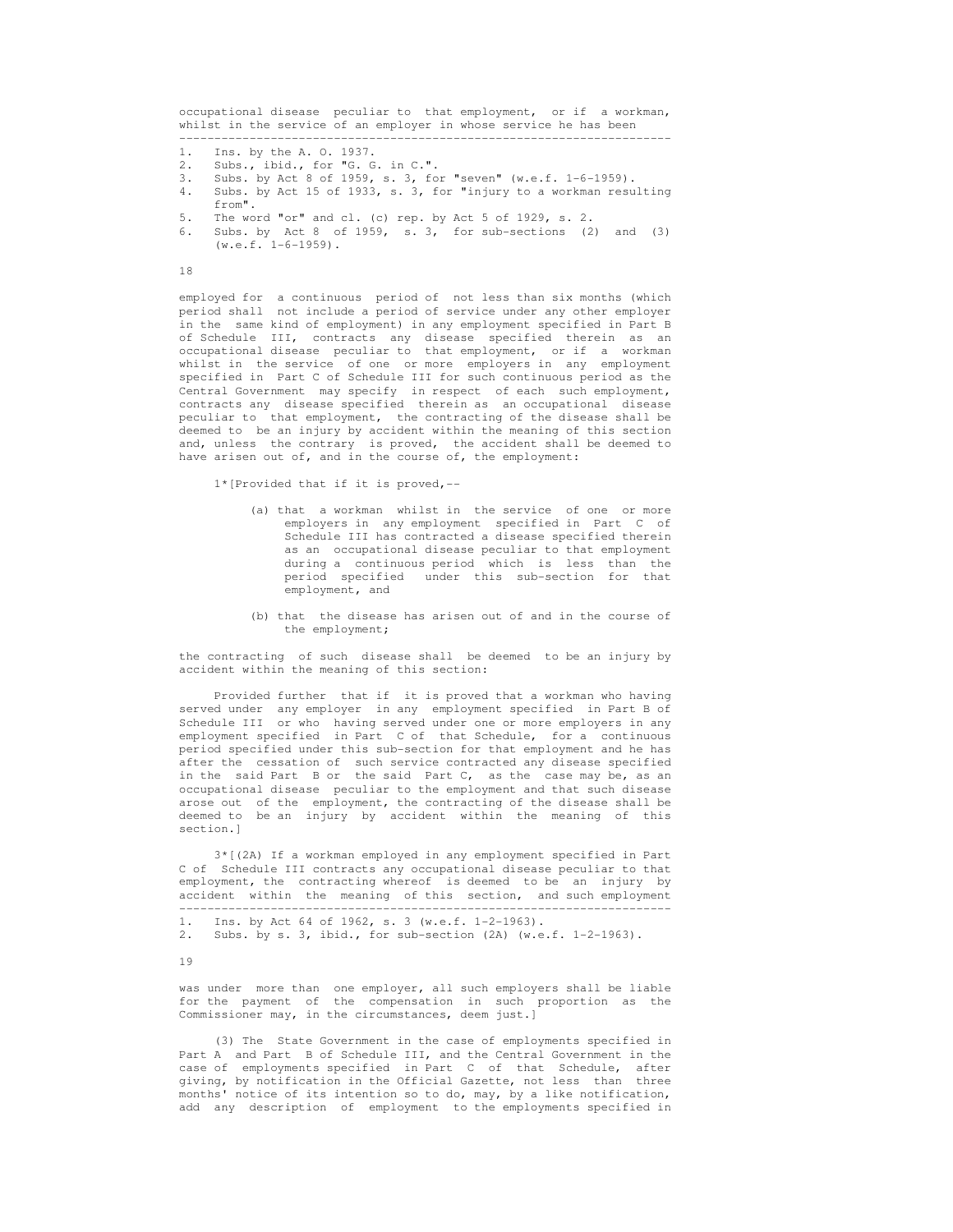Schedule III, and shall specify in the case of employments so added the diseases which shall be deemed for the purposes of this section to be occupational diseases peculiar to those employments respectively, and thereupon the provisions of sub-section (2) shall apply  $1***$  as if such diseases had been declared by this Act to be occupational diseases peculiar to those employments.]

 (4) Save as provided by 2\*[sub-sections (2), (2A)] and (3), no compensation shall be payable to a workman in respect of any disease unless the disease is  $3***$  directly attributable to a specific injury by accident arising out of and in the course of his employment.

 (5) Nothing herein contained shall be deemed to confer any right to compensation on a workman in respect of any injury if he has instituted in a Civil Court a suit for damages in respect of the injury against the employer or any other person; and no suit for damages shall be maintainable by a workman in any Court of law in respect of any injury--

- (a) if he has instituted a claim to compensation in respect of the injury before a Commissioner; or
- (b) if an agreement has been come to between the workman and his employer providing for the payment of compensation in respect of the injury in accordance with the provisions of this Act.

## 4.

Amount of compensation.

 4\*[4. Amount of compensation.- (1) Subject to the provisions of this Act, the amount of compensation shall be as follows, namely:--

 (a) where death results an amount equal to forty per from the injury cent. of the monthly wages<br>of the deceased workman of the deceased multiplied by the relevant factor;

or

 an amount of twenty thousand rupees,

whichever is more;

(b) Where permanent total an amount equal to fifty per

disablement results from  $\qquad \qquad \text{cent.} \quad \text{of} \quad \text{the monthly wages}$  the injury of the injured workman multiplied by the relevant factor;

or

 .0 an amount of twenty-four thousand rupees,

## whichever is more;

Explanation I.--For the purposes of clause (a) and clause (b), "relevant factor", in relation to a workman means the factor specified in the second column of Schedule IV against the entry in the first column of that Schedule specifying the number of years which are the same as the completed years of the age of the workman on his last birthday immediately preceding the date on which the compensation fell due;

 Explanation II.--Where the monthly wages of a workman exceed one thousand rupees, his monthly wages for the purposes of clause (a) and clause (b) shall be deemed to be one thousand rupees only,

| (c) Where parmanent partial |  | (i) in the case of an injury     |  |  |
|-----------------------------|--|----------------------------------|--|--|
| disablement results from    |  | specified in Part II of Schedule |  |  |
| the injury                  |  | I, such percentage of the        |  |  |
|                             |  | compensation which would have    |  |  |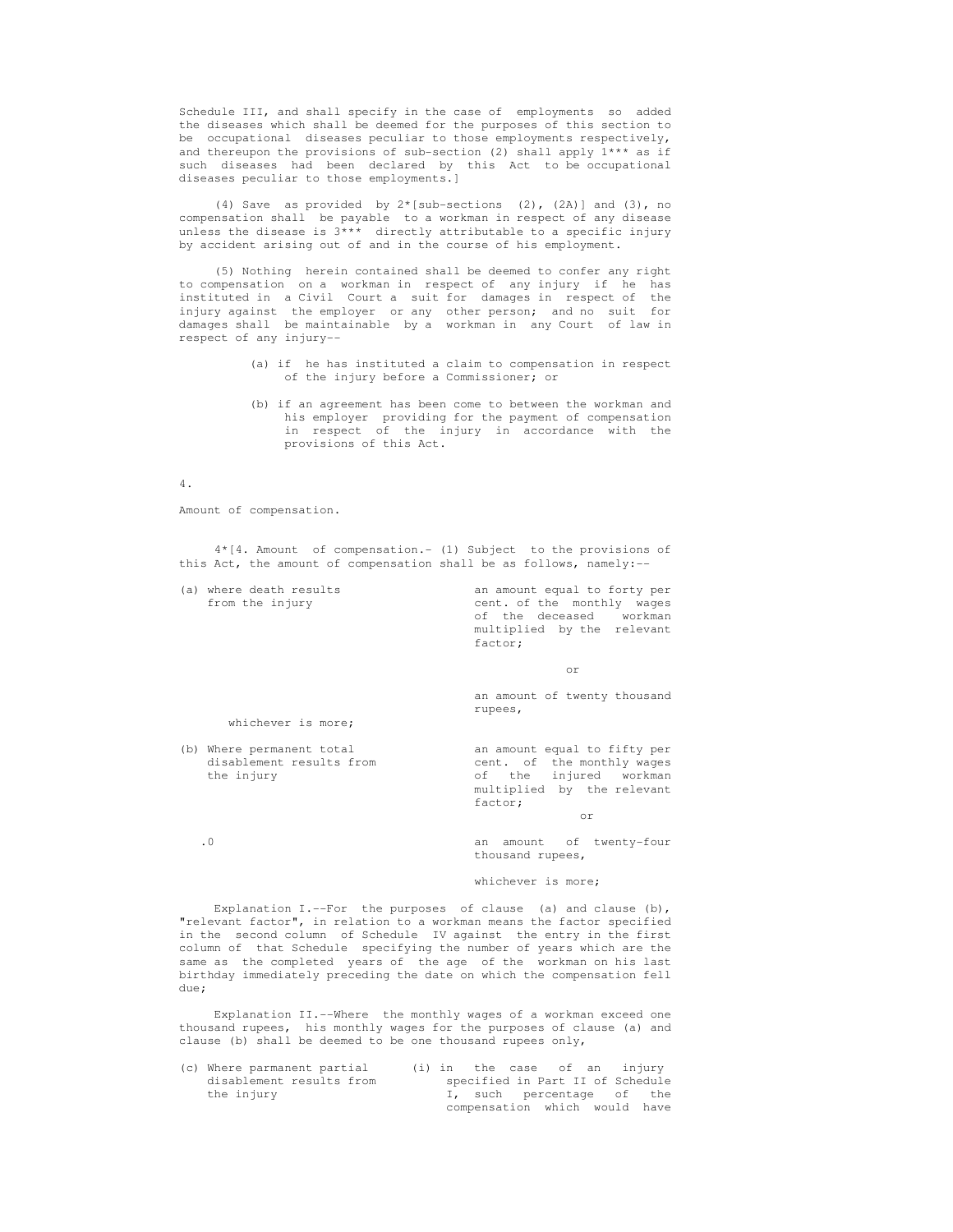been payable in the case of permanent total disablement as is specified therein as being the percentage of the loss of earning capacity caused by that injury, and

 (ii) in the case of an injury not pecified in Schedule I, such percentage of the compensation payable in the case of permanent total disablement as is propor tionate to the loss of earning capacity (as assessed by the qualified medical practitioner) permanently caused by the inj ury;

 Explanation I.--Where more injuries than one are caused by the same accident, the amount of compensation payable under this head shall be aggregated but not so in any case as to exceed the amount which would have been payable if permanent total disablement had resulted from the injuries;

 Explanation II.--In assessing the loss of earning capacity for the purposes of sub-clause (ii), the qualified medical practitioner shall have due regard to the percentages of loss of earning capacity in relation to different injuries specified in Schedule I;

| (d) Where temporary disable- | a half-monthly payment of the                                  |
|------------------------------|----------------------------------------------------------------|
| ment, whether total or       | sum equivalent to twenty-five                                  |
| partial result from the      | per cent. of monthly wages of                                  |
| injury                       | the workman, to be paid in accor-                              |
|                              | dance with the provisions of sub-                              |
|                              | section 2.                                                     |
|                              | (2) The half-monthly payment referred to in clause (d) of sub- |

section (1) shall be payable on the sixteenth day--

 (i) from the date of disablement where such disablement lasts for a period of twenty-eight days or more, or

 (ii) after the expiry of a waiting period of three days from the date of disablement where such disablement lasts for a period of less than twenty-eight days; and thereafter half-monthly during the disablement or during a period of five years, whichever period is shorter:

Provided that--

 (a) there shall be deducted from any lump sum or half monthly payments to which the workman is entitled the amount of any payment or allowance which the workman has received from the employer by way of compensation during the period of disablement prior to the receipt of such lump sum or of the first half monthly payment, as the case may be; and

 (b) no half-monthly payment shall in any case exceed the amount, if any, by which half the amount of the monthly wages of the workman before the accident exceeds half the amount of such wages which he is earning after the accident.

 Explanation.--Any payment or allowance which the workman has received from the employer towards his medical treatment shall not be deemed to be a payment or allowance received by him by way of compensation within the meaning of clause (a) of the proviso.

 (3) On the ceasing of the disablement before the date on which any half-monthly payment falls due, there shall be payable in respect of that half-month a sum proportionate to the duration of the disablement in that half-month.]

3. The words "solely and" rep. by Act 15 of 1933, s. 3.

 <sup>----------------------------------------------------------------------</sup>  1. Certain words omitted by Act 51 of 1970, s. 2 and Sch. (w.e.f. 1-

 $9-1971$ ).<br>2. Subs. by 2. Subs. by Act 8 of 1959, s. 3, for "sub-sections (2)" (w.e.f. 1-6- 1959).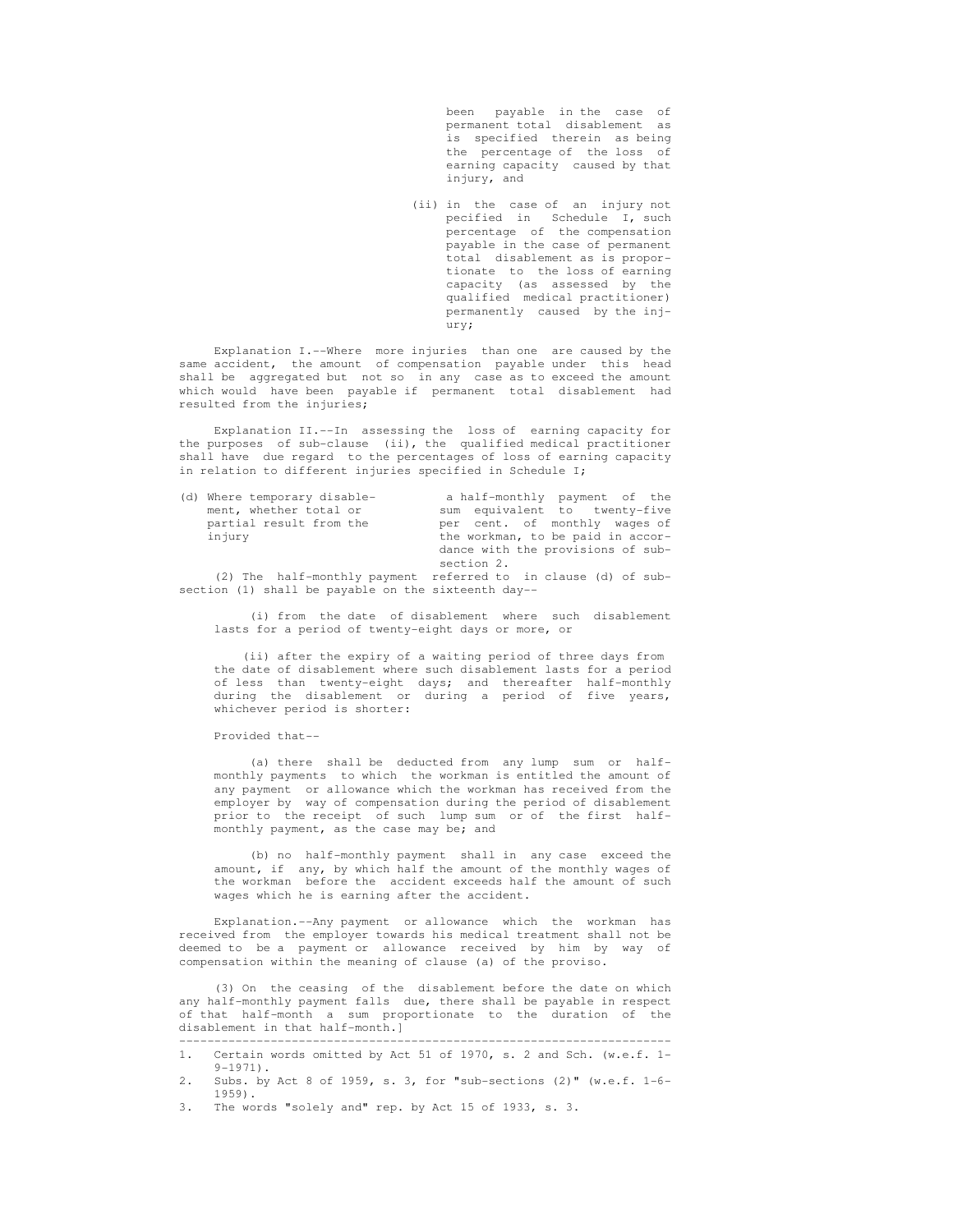4. Subs. by Act 22 of 1984, s. 3 (w.e.f. 1-7-1984).

21

4A.

Compensation to be paid when due and penalty for default.

 1\*[4A. Compensation to be paid when due and penalty for default.- (1) Compensation under section 4 shall be paid as soon as it falls due.

 (2) In cases where the employer does not accept the liability for compensation to the extent claimed, he shall be bound to make provisional payment based on the extent of liability which he accepts, and, such payment shall be deposited with the Commissioner or made to the workman, as the case may be, without prejudice to the right of the workman to make any further claim.

 (3) Where any employer is in default in paying the compensation due under this Act within one month from the date it fell due, the Commissioner may direct that, in addition to the amount of the arrears, simple interest at the rate of six per cent. per annum on the amount due together with, if in the opinion of the Commissioner there is no justification for the delay, a further sum not exceeding fifty per cent. of such amount, shall be recovered from the employer by way of penalty.]

5.

Method of calculating wages.

 2\*5. Method of calculating wages.- 3\*[In this Act and for the purposes thereof the expression "monthly wages" means the amount of wages deemed to be payable for a month's service (whether the wages are payable by the month or by whatever other period or at piece rates), and calculated] as follows, namely:--

- (a) where the workman has, during a continuous period of not less than twelve months immediately preceding the accident, been in the service of the employer who is liable to pay compensation, the monthly wages of the workman shall be one-twelfth of the total wages which have fallen due for payment to him by the employer in the last twelve months of that period;
- 4\*[(b) where the whole of the continuous period of service immediately preceding the accident during which the workman was in the service of the employer who is liable to pay the compensation was less than one month, the monthly wages of the workman shall be 5\*\*\* the average monthly amount which, during the twelve

 2. The original s. 5 renumbered as sub-section (1) of that section by Act 5 of 1929, s. 3. The brackets and figure "(1)" rep. by Act 9 of 1938, s. 4.

----------------------------------------------------------------------

- 3. Subs. by Act 13 of 1939, s. 2 (w.e.f. 30-6-1934), for "For the purposes of this Act the monthly wages of a workman shall be calaucated" the words in italics subs. by Act 15 of 1933, s. 5, for "section 4".
- 4. Ins. by Act 15 of 1933, s. 5.
- 5. The words "deemed to be" rep. by Act 13 of 1939, s. 2 (w.e.f. 30-  $6-1934$ .
- 22

 months immediately preceding the accident, was being earned by a workman employed on the same work by the same employer, or, if there was no workman so employed, by a workman employed on similar work in the same locality];

 <sup>1.</sup> Ins. by Act 8 of 1959, s. 5 (w.e.f. 1-6-1959).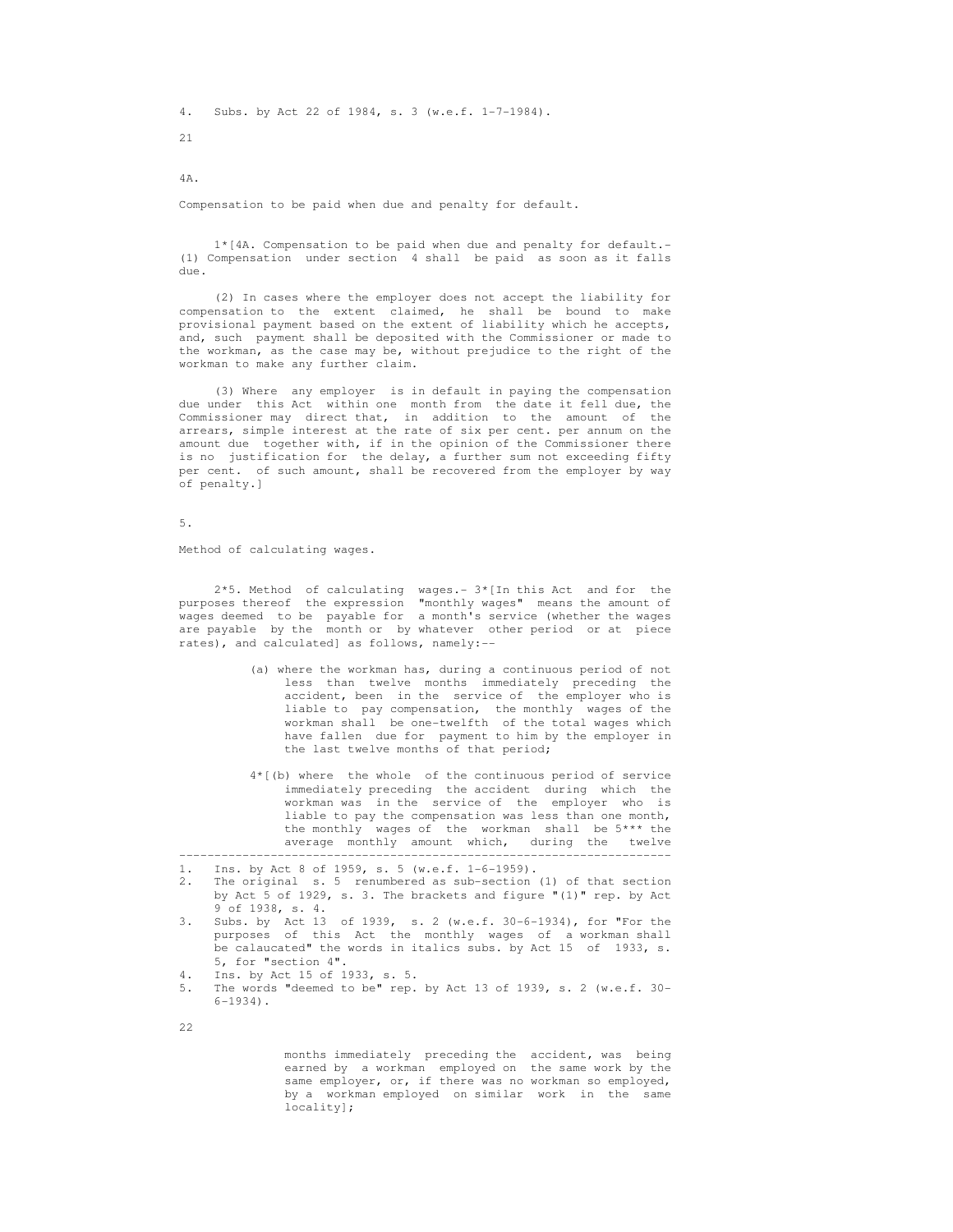1\*[(c)] 2\*[in other cases [including cases in which it is not possible for want of necessary information to calculate the monthly wages under clause (b)]], the monthly wages shall be thirty times the total wages earned in respect of the last continuous period of service immediately preceding the accident from the employer who is liable to pay compensation, divided by the number of days comprising such period.

 $3*$  \* \* \* \* \* \* \* \*

 Explanation.--A period of service shall, for the purposes of 4\*[this 5\*[section]] be deemed to be continuous which has not been interrupted by a period of absence from work exceeding fourteen days.

 $6*$  \* \* \* \* \* \* \* \*

6.

Review.

 6. Review.- (1) Any half-monthly payment payable under this Act, either under an agreement between the parties or under the order of a Commissioner, may be reviewed by the Commissioner, on the application either of the employer or of the workman accompanied by the certificate of a qualified medical practitioner that there has been a change in the condition of the workman or, subject to rules made under this Act, on application made without such certificate.

 (2) Any half-monthly payment may, on review under this section, subject to the provisions of this Act, be continued, increased, decreased or ended, or if the accident is found to have resulted in permanent disablement, be converted to the lump sum to which the workman is entitled less any amount which he has already received by way of half-monthly payments.

7.

Commutation of half-monthly payments.

 7. Commutation of half-monthly payments.- Any right to receive half-monthly payments may, by agreement between the parties or, if the parties cannot agree and the payments have been continued for not less than six months, on the application of either party to the Commissioner be redeemed by the

 ---------------------------------------------------------------------- 1. The original cl. (b) relettered (c) by Act 15 of 1933, s. 5.

- 2. Subs. by Act 8 of 1959, s. 6, for "in other cases" (w.e.f. 1-6-
- $1959$ ).<br>3 Thenro The proviso rep. by Act 15 of 1933, s. 5.
- 4. Subs. by Act 5 of 1929, s. 3 for "this section".
- 5. Subs. by Act 9 of 1938, s. 4, for "sub-section".
- 6. Sub-section (2) ins. by Act 5 of 1929, s. 3, rep. by Act 15 of 1933, s. 5.

23

 payment of a lump sum of such amount as may be agreed to by the parties or determined by the Commissioner, as the case may be.

8.

Distribution of compensation.

8. Distribution of compensation.-  $1*(1)$  No payment compensation in respect of a workman whose injury has resulted in death, and no payment of a lump sum as compensation to a woman or a person under a legal disability, shall be made otherwise than by deposit with the Commissioner, and no such payment made directly by an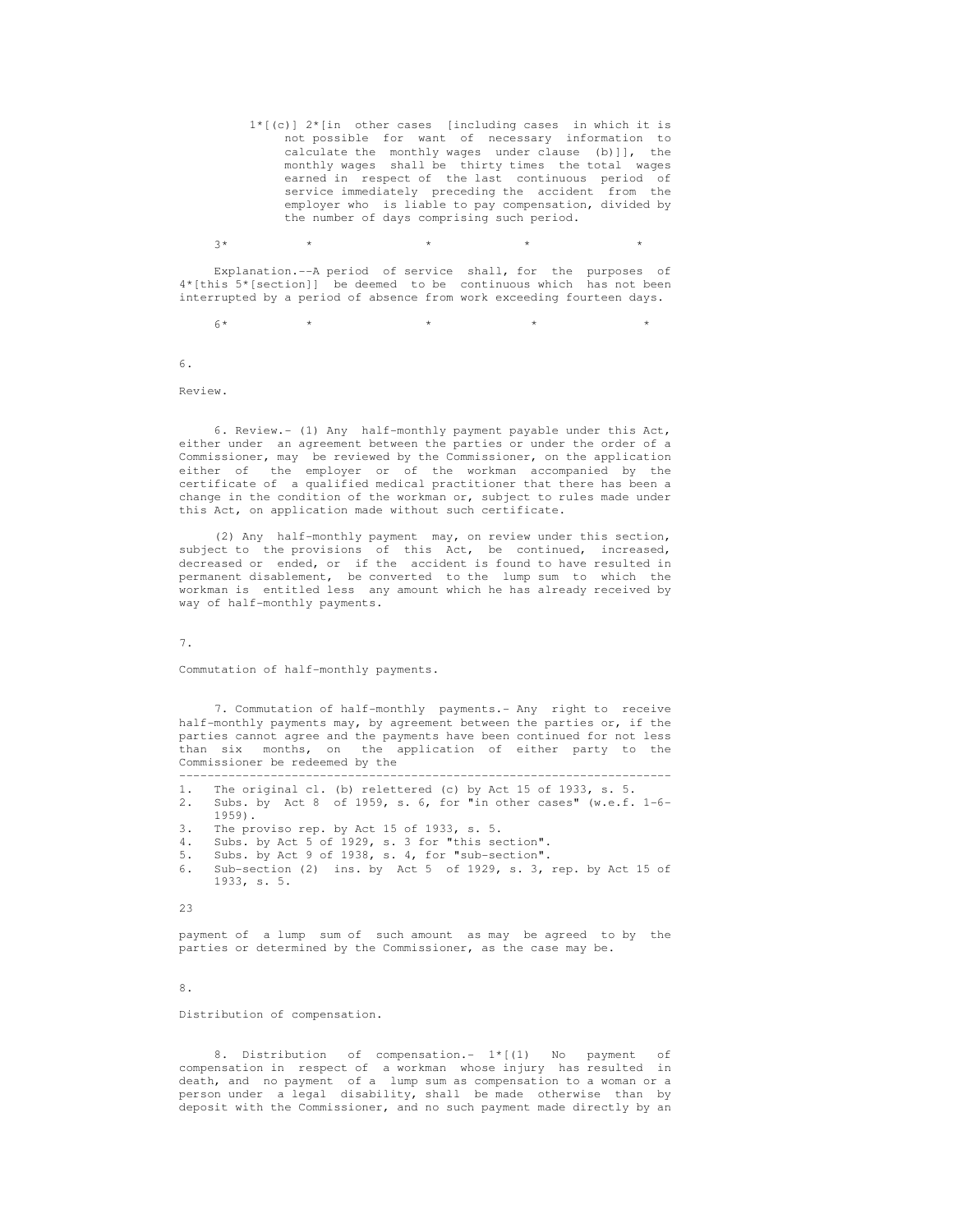employer shall be deemed to be a payment of compensation:

 2\*[Provided that, in the case of a deceased workman, an employer may make to any dependant advances on account of compensation not exceeding an aggregate of one hundred rupees, and so much of such aggregate as does not exceed the compensation payable to that dependant shall be deducted by the Commissioner from such compensation and repaid to the employer.]

 (2) Any other sum amounting to not less than ten rupees which is payable as compensation may be deposited with the Commissioner on behalf of the person entitled thereto.

 (3) The receipt of the Commissioner shall be a sufficient discharge in respect of any compensation deposited with him.]

 (4) On the deposit of any money under sub-section (1) 3\*[as compensation in respect of a deceased workman] the Commissioner 4\*[shall deduct] therefrom the actual cost of the workman's funeral expenses, to an amount not exceeding 5\*[fifty rupees] and pay the same to the person by whom such expenses were incurred, and shall, if he thinks necessary, cause notice to be published or to be served on each dependant in such manner as he thinks fit, calling upon the dependants to appear before him on such date as he may fix for determining the distribution of the compensation. If the Commissioner is satisfied after any inquiry which he may deem necessary, that no dependant exists, he shall repay the balance of the money to the employer by whom it was paid. The Commissioner shall, on application by the employer, furnish a statement showing in detail all disbursements made.

 6\*[(5) Compensation deposited in respect of a deceased workman shall, subject to any deduction made under sub-section (4), be ----------------------------------------------------------------------

- 1. Subs. by Act 5 of 1929, s. 4, for original sub-sections (1) to (3).
- 2. Subs. by Act 15 of 1933, s. 6, for the original proviso.
- 3. Ins. by Act 5 of 1929, s. 4.
- Subs. by Act 15 of 1933, s.  $6$ , for "may deduct".
- 5. Subs. by Act 8 of 1959, s. 7, for "twenty-five rupees" (w.e.f. 1-  $6 - 1959$ .
- Sub-sections (5) to (7) subs. by Act 5 of 1929, s. 4, for the original sub-section (5).

24

 apportioned among the dependants of the deceased workman or any of them in such proportion as the Commissioner thinks fit, or may, in the discretion of the Commissioner, be allotted to any one dependant.

 (6) Where any compensation deposited with the Commissioner is payable to any person, the Commissioner shall, if the person to whom the compensation is payable is not a woman or a person under a legal disability, and may, in other cases, pay the money to the person entitled thereto.

 (7) Where any lump sum deposited with the Commissioner is payable to a woman or a person under a legal disability, such sum may be invested, applied or otherwise dealt with for the benefit of the woman, or of such person during his disability, in such manner as the Commissioner may direct; and where a half-monthly payment is payable to any person under a legal disability, the Commissioner may, of his own motion or on an application made to him in this behalf, order that the payment be made during the disability to any dependant of the workman or to any other person, whom the Commissioner thinks best fitted to provide for the welfare of the workman.]

 1\*[(8)] Where, on application made to him in this behalf or otherwise, the Commissioner is satisfied that, on account of neglect of children on the part of a parent or on account of the variation of the circumstances of any dependant or for any other sufficient cause, an order of the Commissioner as to the distribution of any sum paid as compensation or as to the manner in which any sum payable to any such dependant is to be invested, applied or otherwise dealt with, ought to be varied, the Commissioner may make such orders for the variation of the former order as he thinks just in the circumstances of the case: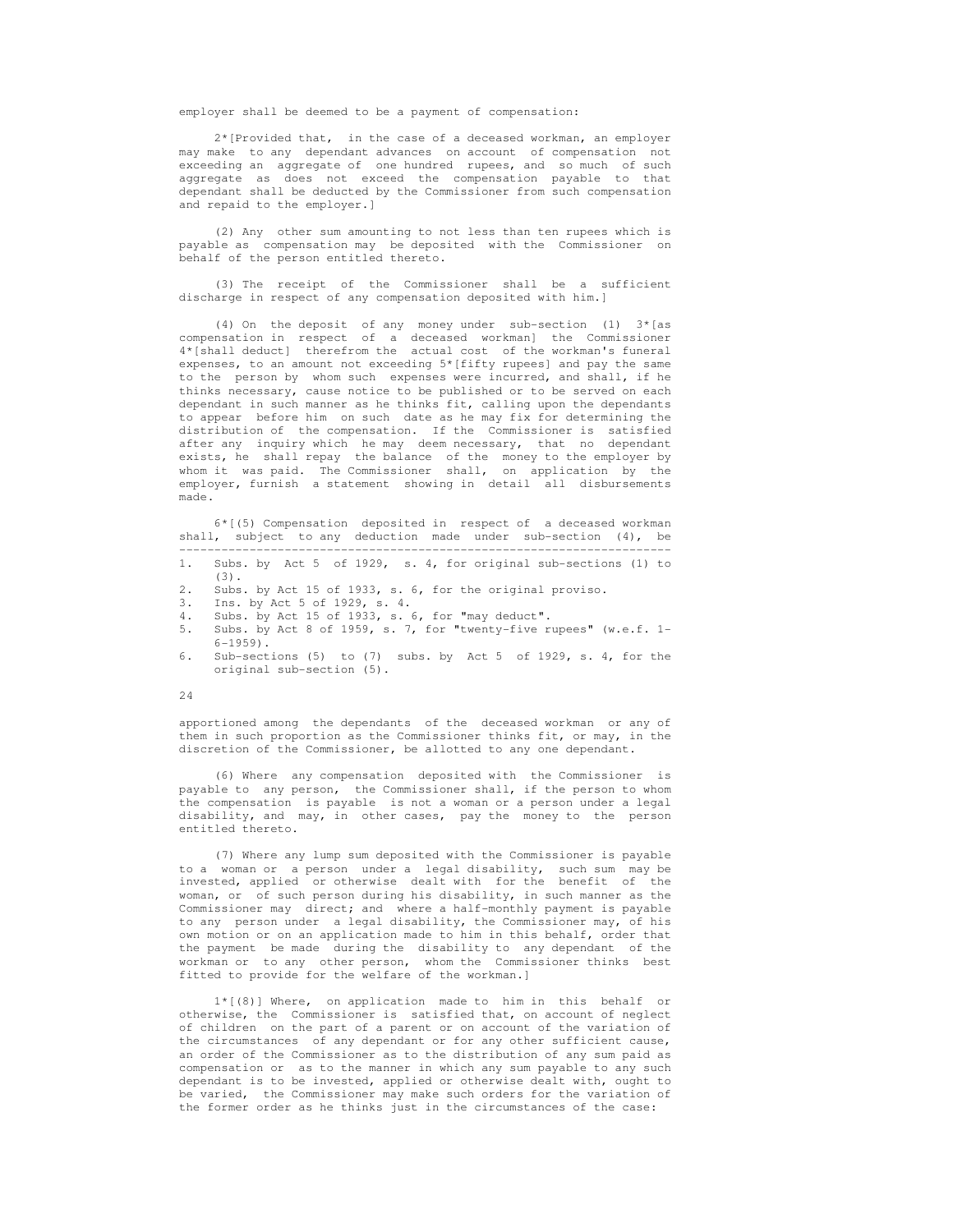Provided that no such order prejudicial to any person shall be made unless such person has been given an opportunity of showing cause why the order should not be made, or shall be made in any case in which it would involve the repayment by a dependant of any sum already paid to him.

 2\*[(9) Where the Commissioner varies any order under sub-section (8) by reason of the fact that payment of compensation to any person has been obtained by fraud, impersonation or other improper means, any amount so paid to or on behalf of such person may be recovered in the manner hereinafter provided in section 31.]

 ---------------------------------------------------------------------- 1. The original sub-section (6) renumbered (8) by Act 5 of 1929, s. 4. 2. Ins. by s. 4, ibid.  $25$ 

9.

Compensation not to be assigned, attached or charged.

 9. Compensation not to be assigned, attached or charged.- Save as provided by this Act, no lump sum or half-monthly payment payable under this Act shall in any way be capable of being assigned or charged or be liable to attachment or pass to any person other than the workman by operation of law, nor shall any claim be set off against the same.

10.

Notice and claim.

10. Notice and claim.- (1)  $1*(No$  claim for compensation shall be entertained by a Commissioner unless notice of the accident has been given in the manner hereinafter provided as soon as practicable after the happening thereof and unless the claim is preferred before him within  $2*$ [two years] of the occurrence of the accident or, in case of death, within  $2^*$ [two years] from the date of death:]

 Provided that, where the accident is the contracting of a disease in respect of which the provisions of sub-section (2) of section 3 are applicable, the accident shall be deemed to have occurred on the first of the days during which the workman was continuously absent from work in consequence of the disablement caused by the disease:

 3\*[Provided further that in case of partial disablement due to the contracting of any such disease and which does not force the workman to absent himself from work, the period of two years shall be counted from the day the workman gives notice of the disablement to his employer:

 Provided further that if a workman who, having been employed in an employment for a continuous period, specified under sub-section (2) of section 3 in respect of that employment, ceases to be so employed and develops symptoms of an occupational disease peculiar to that employment within two years of the cessation of employment, the accident shall be deemed to have occurred on the day on which the symptoms were first detected:]

 4\*[Provided further that the want of or any defect or irregularity in a notice shall not be a bar to the 5\*[entertainment of a claim]--

> (a) if the claim is  $6*$  [preferred] in respect of the death of a workman resulting from an accident which occurred on the premises of the employer, or at any place where the workman at the time of the accident was working under

----------------------------------------------------------------------

 <sup>1.</sup> Subs. by Act 9 of 1938, s. 5, for the original words.

 <sup>2.</sup> Subs. by Act 8 of 1959, s. 8, for "one year" (w.e.f. 1-6-1959).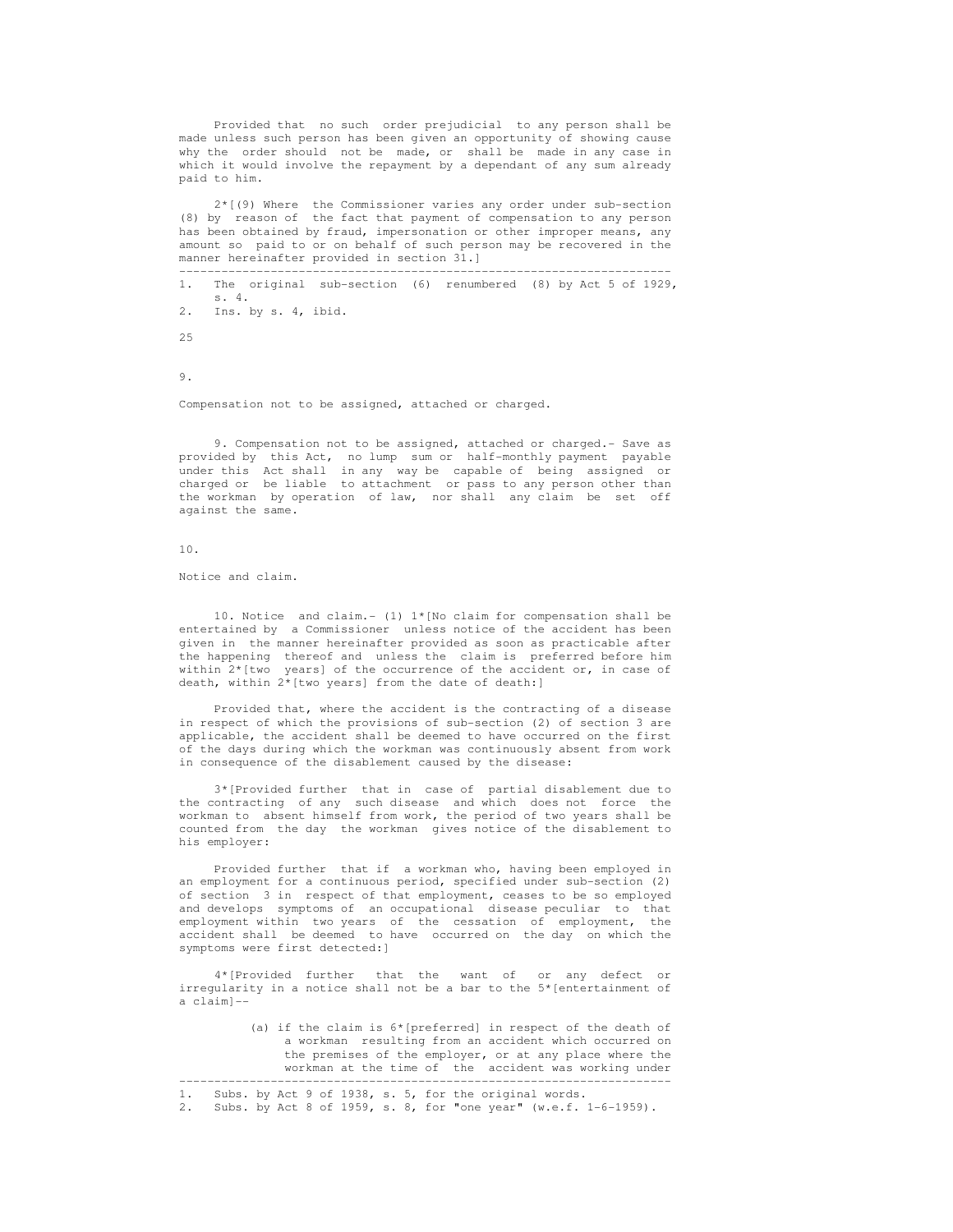- 3. Ins. by Act 64 of 1962, s. 5 (w.e.f. 1-2-1963).
- 4. Ins. by Act 15 of 1933, s. 7.
- 5. Subs. by Act 9 of 1938, s. 5, for "maintenance of proceedings".<br>6. Subs. by s. 5, ibid., for "made".
- Subs. by s. 5, ibid., for "made".
- 26

 the control of the employer or of any person employed by him, and the workman died on such premises or at such place, or on any premises belonging to the employer, or died without having left the vicinity of the premises or place where the accident occurred, or

 (b) if the employer 1\*[or any one of several employers or any person responsible to the employer for the management of any branch of the trade or business in which the injured workman was employed] had knowledge of the accident from any other source at or about the time when it occurred:

Provided further, that the Commissioner may  $2*$  [entertain] and decide any claim to compensation in any case notwithstanding that the notice has not been given, or the claim has not been  $3*[perfect]$ , in due time as provided in this sub-section, if he is satisfied that the failure so to give the notice or  $4*$ [prefer] the claim, as the case may be, was due to sufficient cause.

 (2) Every such notice shall give the name and address of the person injured and shall state in ordinary language the cause of the injury and the date on which the accident happened, and shall be served on the employer or upon 5\*[any one of] several employers, or upon any person  $6***$  responsible to the employer for the management of any branch of the trade or business in which the injured workman was employed.

 7\*[(3) The State Government may require that any prescribed class of employers shall maintain at their premises at which workmen are employed a notice-book, in the prescribed form, which shall be readily accessible at all reasonable times to any injured workman employed on the premises and to any person acting bona fide on his behalf.

 (4) A notice under this section may be served by delivering it at, or sending it by registered post addressed to, the residence or any office or place of business of the person on whom it is to be served, or, where a notice-book is maintained, by entry in the notice book.]

----------------------------------------------------------------------

- 1. Ins. by Act 9 of 1938, s. 5.
- 2. Subs. by s 5, ibid., for "admit".
- 3. Subs. by s. 5, ibid., for "instituted".
- 4. Subs. by s. 5, ibid., for "institute".

5. Subs. by Act 7 of 1924, s. 2 and Sch. I, for "any one or".

6. The word "directly" rep. by Act 9 of 1938, s. 5.

7. Subs. by Act 15 of 1933, s. 7, for the original sub-section (3).

26A

10A.

Power to require from employers statements regarding fatal accidents.

 1\*[10A. Power to require from employers statements regarding fatal accidents.- (1) Where a Commissioner receives information from any source that a workman has died as a result of an accident arising out of and in the course of his employment, he may send by registered post a notice to the workman's employer requiring him to submit, within thirty days of the service of the notice, a statement, in the prescribed form, giving the circumstances attending the death of the workman, and indicating whether, in the opinion of the employer, he is or is not liable to deposit compensation on account of the death.

 (2) If the employer is of opinion that he is liable to deposit compensation, he shall make the deposit within thirty days of the service of the notice.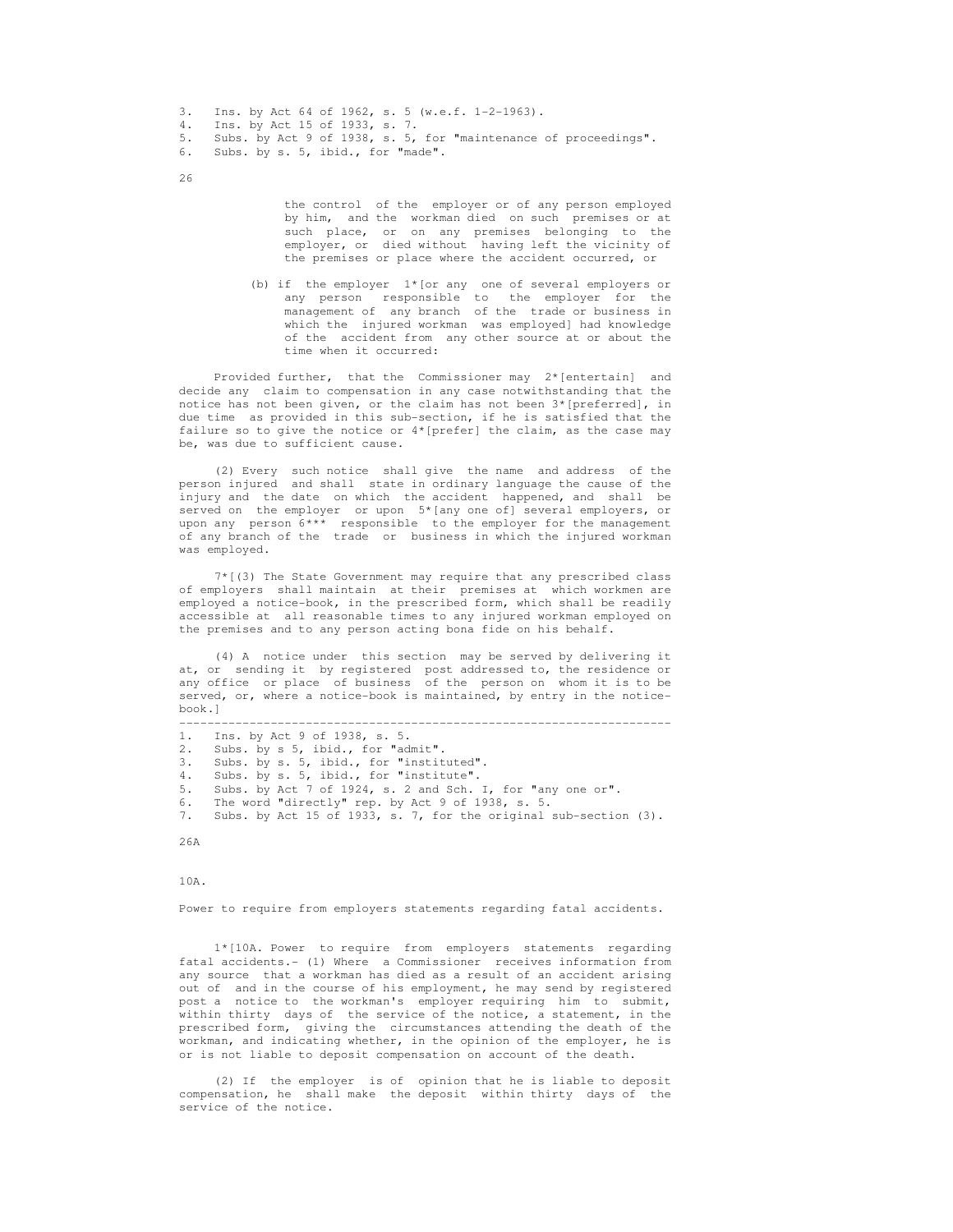---------------------------------------------------------------------- 1. Ss. 10A and 10B ins. by Act 15 of 1933, s. 8.

27

 (3) If the employer is of opinion that he is not liable to deposit compensation, he shall in his statement indicate the grounds on which he disclaims liability.

 (4) Where the employer has so disclaimed liability, the Commissioner, after such enquiry as he may think fit, may inform any of the dependants of the deceased workman, that it is open to the dependants to prefer a claim for compensation, and may give them such other further information as he may think fit.

10B.

Reports of fatal accidents and serious bodily injuries.

 10B. Reports of fatal accidents and serious bodily injuries.- (1) Where, by any law for the time being in force, notice is required to be given to any authority, by or on behalf of an employer, of any accident occurring on his premises which results in death 1\*[or serious bodily injury], the person required to give the notice shall, within seven days of the death 1\*[or serious bodily injury], send a report to the Commissioner giving the circumstances attending the death 1\*[or serious bodily injury]:

 Provided that where the State Government has so prescribed the person required to give the notice may instead of sending such report to the Commissioner send it to the authority to whom he is required to give the notice.

 1\*[Explanation.--"Serious bodily injury" means an injury which involves, or in all probability will involve the permanent loss of the use of, or permanent injury to, any limb, or the permanent loss of or injury to the sight or hearing, or the fracture of any limb, or the enforced absence of the injured person from work for a period exceeding twenty days.]

 (2) The State Government may, by notification in the Official Gazette, extend the provisions of sub-section (1) to any class of premises other than those coming within the scope of that sub-section, and may, by such notification, specify the persons who shall send the report to the Commissioner.

 1\*[(3) Nothing in this section shall apply to factories to which the Employees' State Insurance Act, 1948, (34 of 1948.) applies.]]

11.

Medical examination.

 11. Medical examination.- (1) Where a workman has given notice of an accident, he shall, if the employer, before the expiry of three days from the time at which service of the notice has been effected, offers to have him examined free of charge by a qualified medical practitioner, submit himself for such examination, and any workman who is in receipt of a half-monthly payment under this Act shall, if so required, submit himself for such examination from time to time:

----------------------------------------------------------------------

1. Ins. by Act 8 of 1959, s. 9 (w.e.f. 1-6-1959).

28

 Provided that a workman shall not be required to submit himself for examination by a medical practitioner otherwise than in accordance with rules made under this Act, or at more frequent intervals than may be prescribed.

 (2) If a workman, on being required to do so by the employer under sub-section (1) or by the Commissioner at any time, refuses to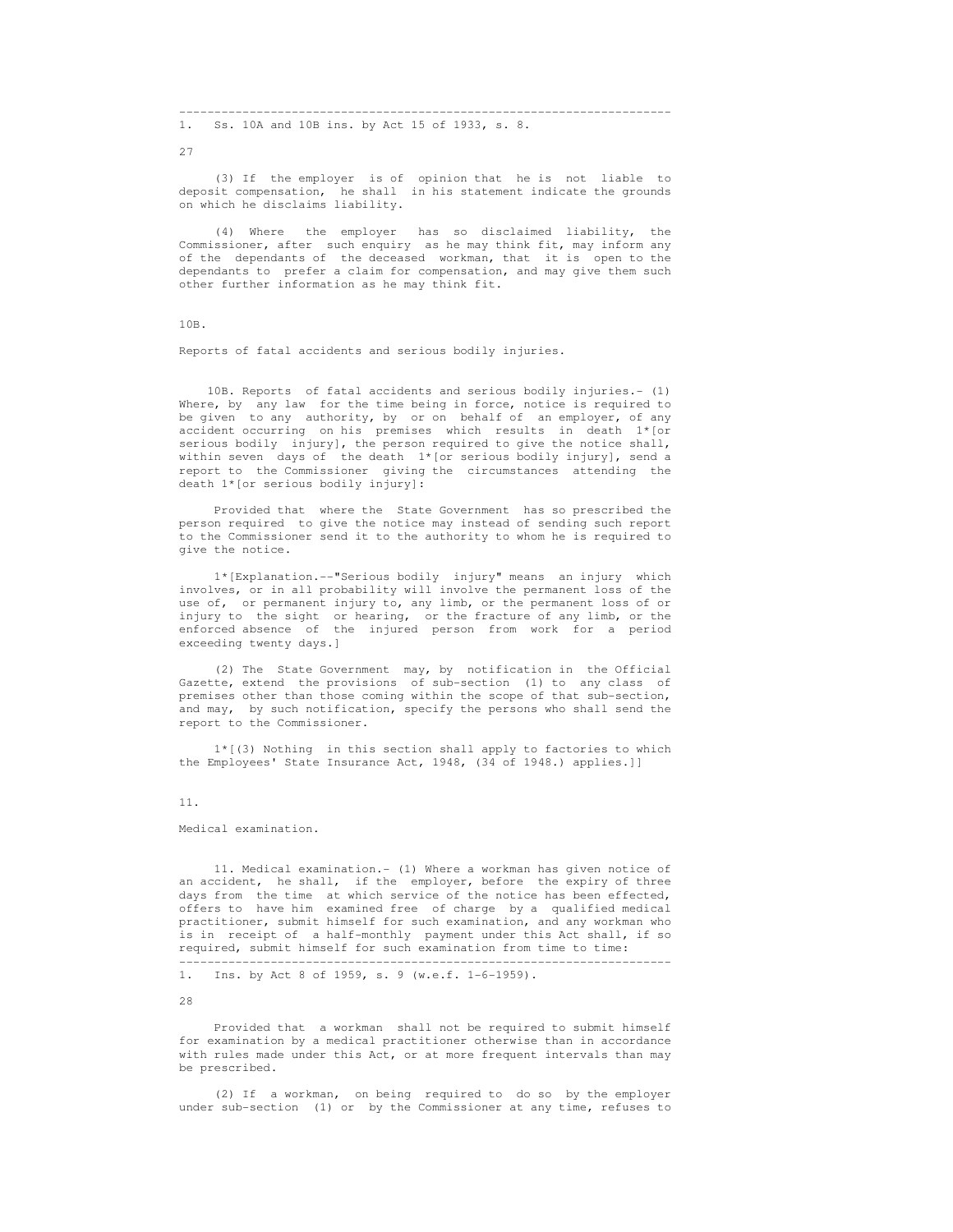submit himself for examination by a qualified medical practitioner or in any way obstructs the same, his right to compensation shall be suspended during the continuance of such refusal or obstruction unless, in the case of refusal, he was prevented by any sufficient cause from so submitting himself.

 (3) If a workman, before the expiry of the period within which he is liable under sub-section (1) to be required to submit himself for medical examination, voluntarily leaves without having been so examined the vicinity of the place in which he was employed, his right to compensation shall be suspended until he returns and offers himself for such examination.

 (4) Where a workman, whose right to compensation has been suspended under sub-section (2) or sub-section (3), dies without having submitted himself for medical examination as required by either of those sub-sections, the Commissioner may, if he thinks fit, direct the payment of compensation to the dependants of the deceased workman.

 (5) Where under sub-section (2) or sub-section (3) a right to compensation is suspended, no compensation shall be payable in respect of the period of suspension, and, if the period of suspension commences before the expiry of the waiting period referred to in clause (d) of sub-section (1) of section 4, the waiting period shall be increased by the period during which the suspension continues.

 (6) Where an injured workman has refused to be attended by a qualified medical practitioner whose services have been offered to him by the employer free of charge or having accepted such offer has deliberately disregarded the instructions of such medical practitioner, then, 1\*[if it is proved that the workman has not thereafter been regularly attended by a qualified medical practitioner or having been so attended has deliberately failed to follow his instructions and that such refusal, disregard or failure was that such refusal, disregard or failure was unreasonable] in the circumstances of the case and that the injury has been aggravated thereby, the injury and resulting disablement shall be deemed to be of the same nature and duration as they might reasonably have

#### 1. Subs. by Act 9 of 1938, s. 6, for the original words.

 $29$ 

 been expected to be if the workman had been regularly attended by a qualified medical practitioner 1\*[whose instructions he had followed], and compensation, if any, shall be payable accordingly.

----------------------------------------------------------------------

#### 12.

Contracting.

 12. Contracting.- (1) Where any person (hereinafter in this section referred to as the principal) in the course of or for the purposes of his trade or business contracts with any other person (hereinafter in this section referred to as the contractor) for the execution by or under the contractor of the whole or any part of any work which is ordinarily part of the trade or business of the principal, the principal shall be liable to pay to any workman employed in the execution of the work any compensation which he would have been liable to pay if that workman had been immediately employed by him; and where compensation is claimed from the principal, this Act shall apply as if references to the principal were substituted for references to the employer except that the amount of compensation shall be calculated with reference to the wages of the workman under the employer by whom he is immediately employed.

 (2) Where the principal is liable to pay compensation under this section, he shall be entitled to be indemnified by the contractor, 2\*[or any other person from whom the workman could have recovered compensation and where a contractor who is himself a principal is liable to pay compensation or to indemnify a principal under this section he shall be entitled to be indemnified by any person standing to him in the relation of a contractor from whom the workman could have recovered compensation,] and all questions as to the right to and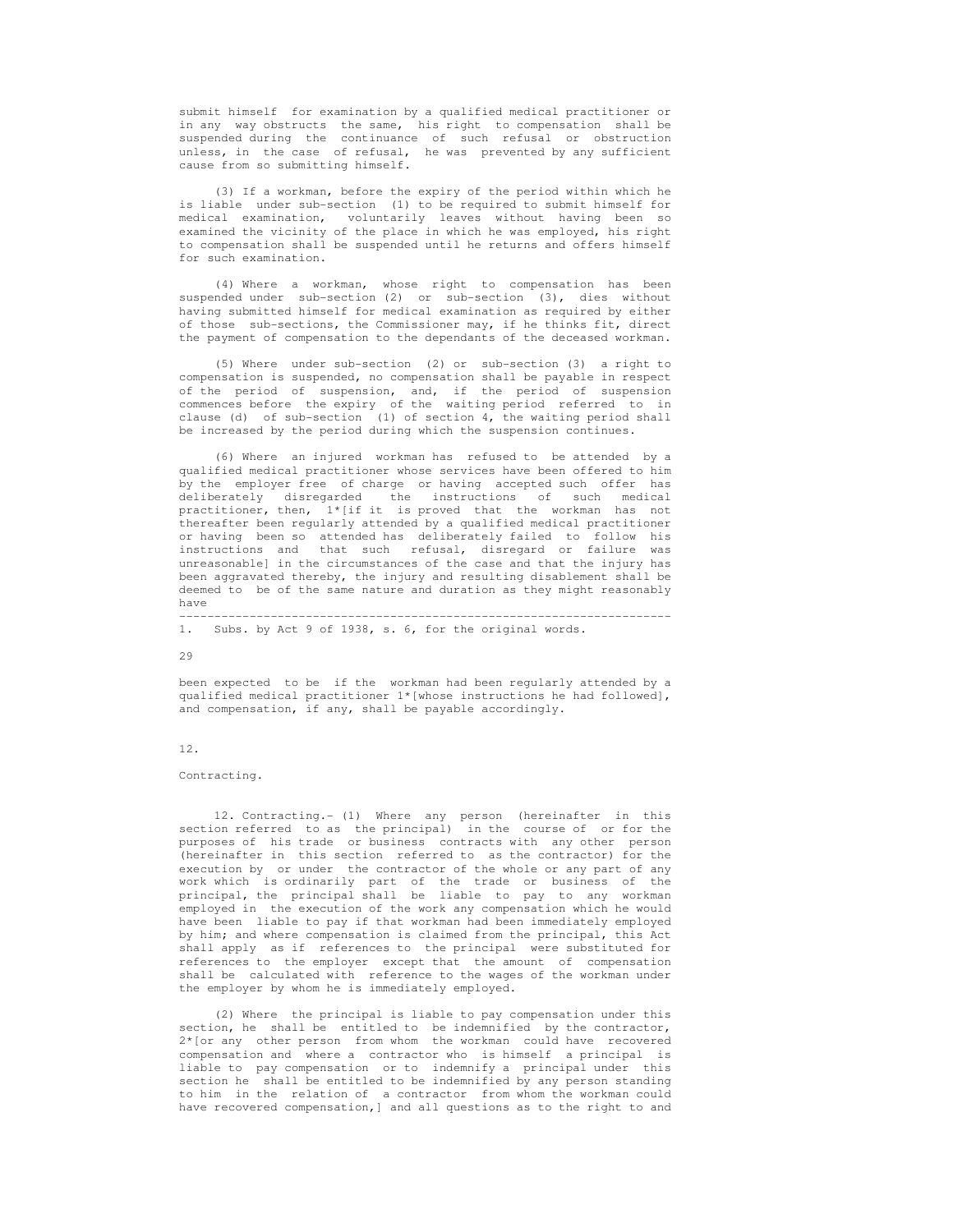the amount of any such indemnity shall, in default of agreement, be settled by the Commissioner.

 (3) Nothing in this section shall be construed as preventing a workman from recovering compensation from the contractor instead of the principal.

 (4) This section shall not apply in any case where the accident occurred elsewhere than on, in or about the premises on which the principal has undertaken or usually undertakes, as the case may be, to execute the work or which are otherwise under his control or management.

13.

Remedies of employer against stranger.

 13. Remedies of employer against stranger.- Where a workman has recovered compensation in respect of any injury caused under circumstances creating a legal liability of some person other than the person by whom the compensation was

 ---------------------------------------------------------------------- 1. Ins. by Act 9 of 1938, s. 6. 2. Ins. by Act 15 of 1933, s. 9.

 $30$ 

 paid to pay damages in respect thereof, the person by whom the compensation was paid and any person who has been called on to pay an indemnity under section 12 shall be entitled to be indemnified by the person so liable to pay damages as aforesaid.

14.

Insolvency of employer.

 14. Insolvency of employer.- (1) Where any employer has entered into a contract with any insurers in respect of any liability under this Act to any workman, then in the event of the employer becoming insolvent or making a composition or scheme of arrangement with his creditors or, if the employer is a company, in the event of the company having commenced to be wound up, the rights of the employer against the insurers as respects that liability shall, notwithstanding anything in any law for the time being in force relating to insolvency or the winding up of companies, be transferred to and vest in the workman, and upon any such transfer the insurers shall have the same rights and remedies and be subject to the same liabilities as if they were the employer, so, however, that the insurers shall not be under any greater liability to the workman than they would have been under to the employer.

 (2) If the liability of the insurers to the workman is less than the liability of the employer to the workman, the workman may prove for the balance in the insolvency proceedings or liquidation.

 (3) Where in any case such as is referred to in sub-section (1) the contract of the employer with the insurers is void or voidable by reason of non-compliance on the part of the employer with any terms or conditions of the contract (other than a stipulation for the payment of premia), the provisions of that sub-section shall apply as if the contract were not void or voidable, and the insurers shall be entitled to prove in the insolvency proceedings or liquidation for the amount paid to the workman:

 Provided that the provisions of this sub-section shall not apply in any case in which the workman fails to give notice to the insurers of the happening of the accident and of any resulting disablement as soon as practicable after he becomes aware of the institution of the insolvency or liquidation proceedings.

 (4) There shall be deemed to be included among the debts which under section 49 of the Presidency-towns Insolvency Act, 1909 (3 of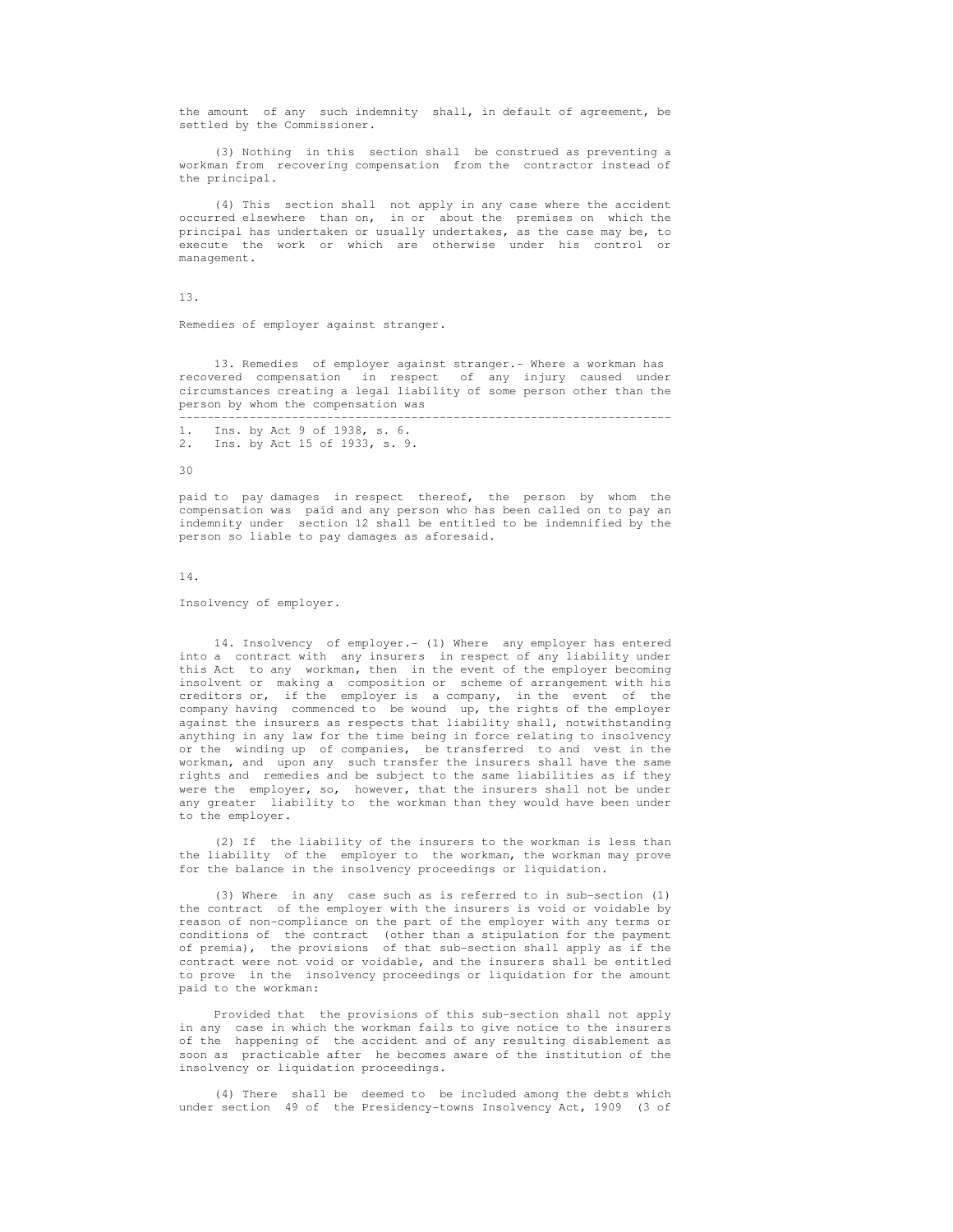1909), or under section 61 of the Provincial Insolvency Act, 1920 (5 of 1920), or under section 230 of the 1\*Indian Companies Act, 1913 (7 of 1913), are in the distribution of the property of an insolvent or in the distribution of the assets

----------------------------------------------------------------------

1. See now the Companies Act, 1956 (1 of 1956).

31

 of a company being wound up to be paid in priority to all other debts, the amount due in respect of any compensation the liability where for accrued before the date of the order of adjudication of the insolvent or the date of the commencement of the winding up, as the case may be, and those Acts shall have effect accordingly.

 (5) Where the compensation is a half-monthly payment, the amount due in respect thereof shall, for the purposes of this section, be taken to be the amount of the lump sum for which the half-monthly payment could, if redeemable, be redeemed if application were made for that purpose under section 7, and a certificate of the Commissioner as to the amount of such sum shall be conclusive proof thereof.

 (6) The provisions of sub-section (4) shall apply in the case of any amount for which an insurer is entitled to prove under sub-section (3), but otherwise those provisions shall not apply where the insolvent or the company being wound up has entered into such a contract with insurers as is referred to in sub-section (1).

 (7) This section shall not apply where a company is wound up voluntarily merely for the purposes of reconstruction or of amalgamation with another company.

## 14A.

Compensation to be first charge on assets transferred by employer.

 1\*[14A. Compensation to be first charge on assets transferred by employer.-Where an employer transfers his assets before any amount due in respect of any compensation, the liability wherefor accrued before the date of the transfer, has been paid, such amount shall, notwithstanding anything contained in any other law for the time being in force, be a first charge on that part of the assets so transferred as consists of immovable property.]

## 15.

Special provisions relating to masters and seamen.

 15. Special provisions relating to masters and seamen.- This Act shall apply in the case of workmen who are masters of 2\*\*\* ships

or seamen subject to the following modifications, namely:--

 (1) The notice of the accident and the claim for compensation may, except where the person injured is the master of the ship, be served on the master of the ship as if he were the employer, but where the accident happened and the disablement commenced on board the ship it shall not be necessary for any seaman to give any notice of the accident.

 (2) In the case of the death of a master or seaman, the claim for compensation shall be made within 3\*[one year] after the news of ----------------------------------------------------------------------

1. Ins. by Act 8 of 1959, s. 10 (w.e.f. 1-6-1959).

- 2. The word "registered" rep. by Act 15 of 1933, s. 10.
- 3. Subs. by Act 8 of 1959, s. 11, for "six months" (w.e.f. 1-6- 1959).

32

 the death has been received by the claimant or, where the ship has been or is deemed to have been lost with all hands, within eighteen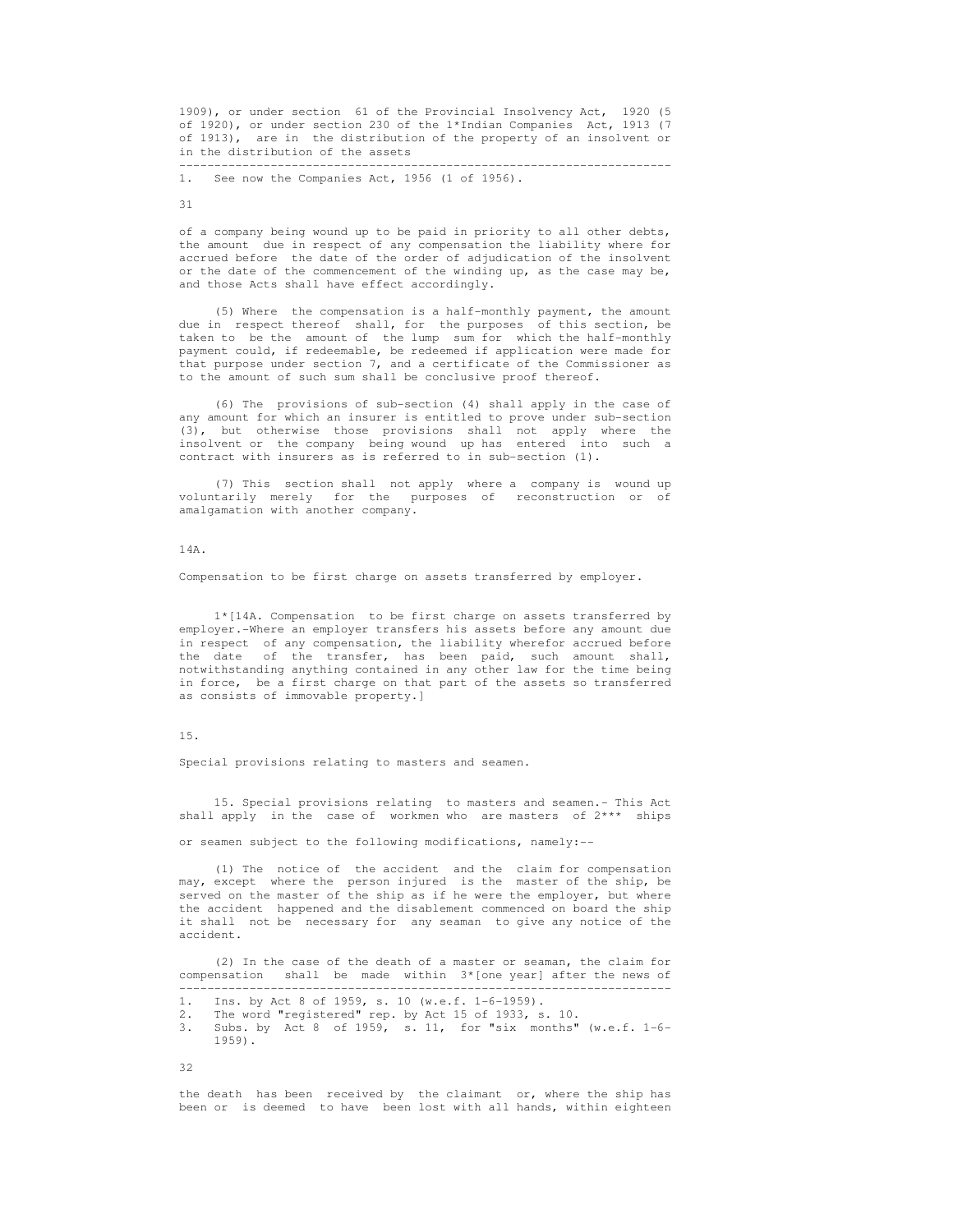months of the date on which the ship was, or is deemed to have been, so lost:

 1\*[Provided that the Commissioner may entertain any claim to compensation in any case notwithstanding that the claim has not been preferred in due time as provided in this sub-section, if he is satisfied that the failure so to prefer the claim was due to sufficient cause.]

 (3) Where an injured master or seaman is discharged or left behind in any part of 2\*[India or] 3\*[in any foreign country] any depositions taken by any Judge or Magistrate in that part or by any Consular Officer in the foreign country and transmitted by the person by whom they are taken to the Central Government or any State Government shall, in any proceedings for enforcing the claim, be admissible in evidence--

- (a) if the deposition is authenticated by the signature of the Judge, Magistrate or Consular Officer before whom it is made;
- (b) if the defendant or the person accused, as the case may be, had an opportunity by himself or his agent to crossexamine the witness; and
- (c) if the deposition was made in the course of a criminal proceeding, on proof that the deposition was made in the presence of the person accused;

 and it shall not be necessary in any case to prove the signature or official character of the person appearing to have signed any such deposition and a certificate by such person that the defendant or the person accused had an opportunity of cross-examining the witness and that the deposition if made in a criminal proceeding was made in the presence of the person accused shall, unless the contrary is proved, be sufficient evidence that he had that opportunity and that it was so made.

 $4*$  \* \* \* \* \* \* \* \* \*

 4\*[(4) No 5\*[half-monthly payment] shall be payable in respect of the period during which the owner of the ship is, under any law ----------------------------------------------------------------------

|  |  |  |  |  |  |  |  |  |  | Added by Act 8 of 1959, s. 11 (w.e.f. 1-6-1959). |
|--|--|--|--|--|--|--|--|--|--|--------------------------------------------------|
|--|--|--|--|--|--|--|--|--|--|--------------------------------------------------|

- 2. Ins. by the A. O. 1950.
- 3. Subs. by Act 22 of 1984, s. 4. (w.e.f. 1-7-1984)
- 4. The original cl. (4) rep., and the original cl. (5) renumbered (4) by Act 9 of 1938, s. 7.<br>5. Subs. by Act 7 of 1924, s.

33

 in force for the time being 1\*\*\* relating to merchant shipping, liable to defray the expenses of maintenance of the injured master or seaman.

 2\*[(5) No compensation shall be payable under this Act in respect of any injury in respect of which provision is made for payment of a gratuity, allowance or pension under the War Pensions and Detention Allowances (Mercantile Marine, etc.) Scheme, 1939, or the War Pensions and Detention Allowances (Indian Seamen, etc.) Scheme, 1941, made under the Pensions (Navy, Army, Air Force and Mercantile Marine) Act, 1939 ( 2 and 3 Geo. 6, c. 83), or under the War Pensions and Detention Allowances (Indian Seamen) Scheme 1942, made by the Central Government.

 (6) Failure to give a notice or make a claim or commence proceedings within the time required by this Act shall not be a bar to the maintenance of proceedings under this Act in respect of any personal injury, if--

- (a) an application has been made for payment in respect of that injury under any of the schemes referred to in the preceding clause, and
- (b) the State Government certifies that the said application was made in the reasonable belief that the injury was

Subs. by Act 7 of 1924, s. 2 and Sch. I, for "monthly payment".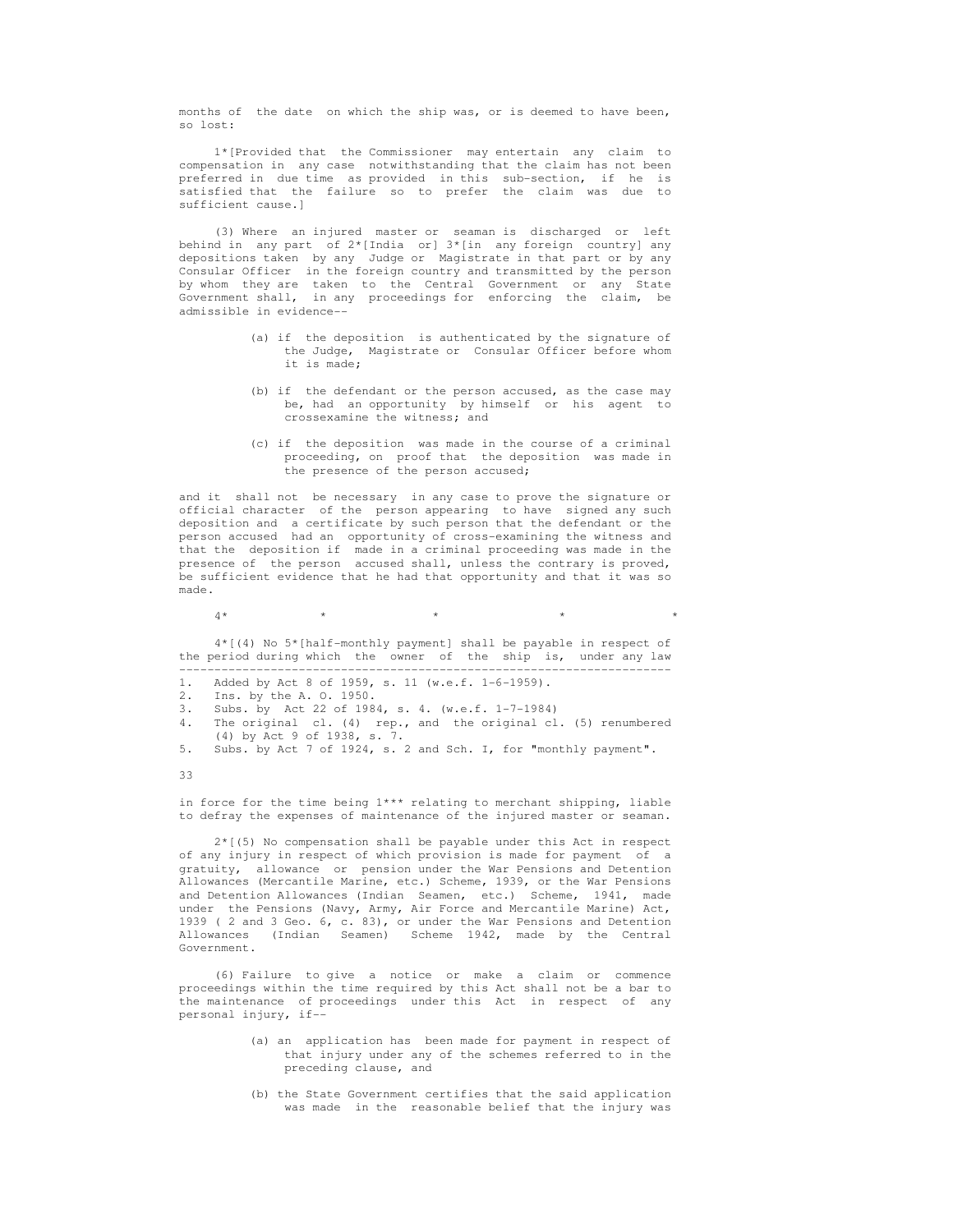one in respect of which the scheme under which the application was made makes provision for payments, and that the application was rejected or that payments made in pursuance of the application were discontinued on the ground that the injury was not such an injury, and

 (c) the proceedings under this Act are commenced within one month from the date on which the said certificate of the State Government was furnished to the person commencing the proceedings.]

16.

Returns as to compensation.

 16. Returns as to compensation.- The 3\*[State Government] may, by notification in the Official Gazette, direct that every person employing workmen, or that any specified class of such persons, shall send at such time and in such form and to such authority, as may be specified in the notification, a correct return specifying the number of injuries in respect of which

```
 ---------------------------------------------------------------------- 
 1. The words "in Part A States and Part C States" omitted by Act 3 
      of 1951, s. 3, and Sch.
```
 2. Subs. by Act 1 of 1942, s. 2 (w.e.f. 3-9-1939), for the former cl. which had been ins. by Act 42 of 1939, s. 2 with effect from the same date.

3. Subs. by the A. O. 1937 for "G. G. in C.".

34

 compensation has been paid by the employer during the previous year and the amount of such compensation together with such other particulars as to the compensation as the 1\*[State Government] may direct.

17.

Contracting out.

 17. Contracting out.- Any contract or agreement whether made before or after the commencement of this Act, whereby a workman relinquishes any right of compensation from the employer for personal injury arising out of or in the course of the employment, shall be null and void in so far as it purports to remove or reduce the liability of any person to pay compensation under this Act.

18.

```
 [Repealed.]
```
 18. [Proof of age.]- Rep. by the Workmen's Compensation (Amendment) Act, 1959 (8 of 1959), s. 12 (w.e.f. 1-6-1959).

18A.

Penalties.

2\*[18A. Penalties.- (1) Whoever--

- (a) fails to maintain a notice-book which he is required to maintain under sub-section (3) of section 10, or
- (b) fails to send to the Commissioner a statement which he is required to send under sub-section (1) of section 10A, or

(c) fails to send a report which he is required to send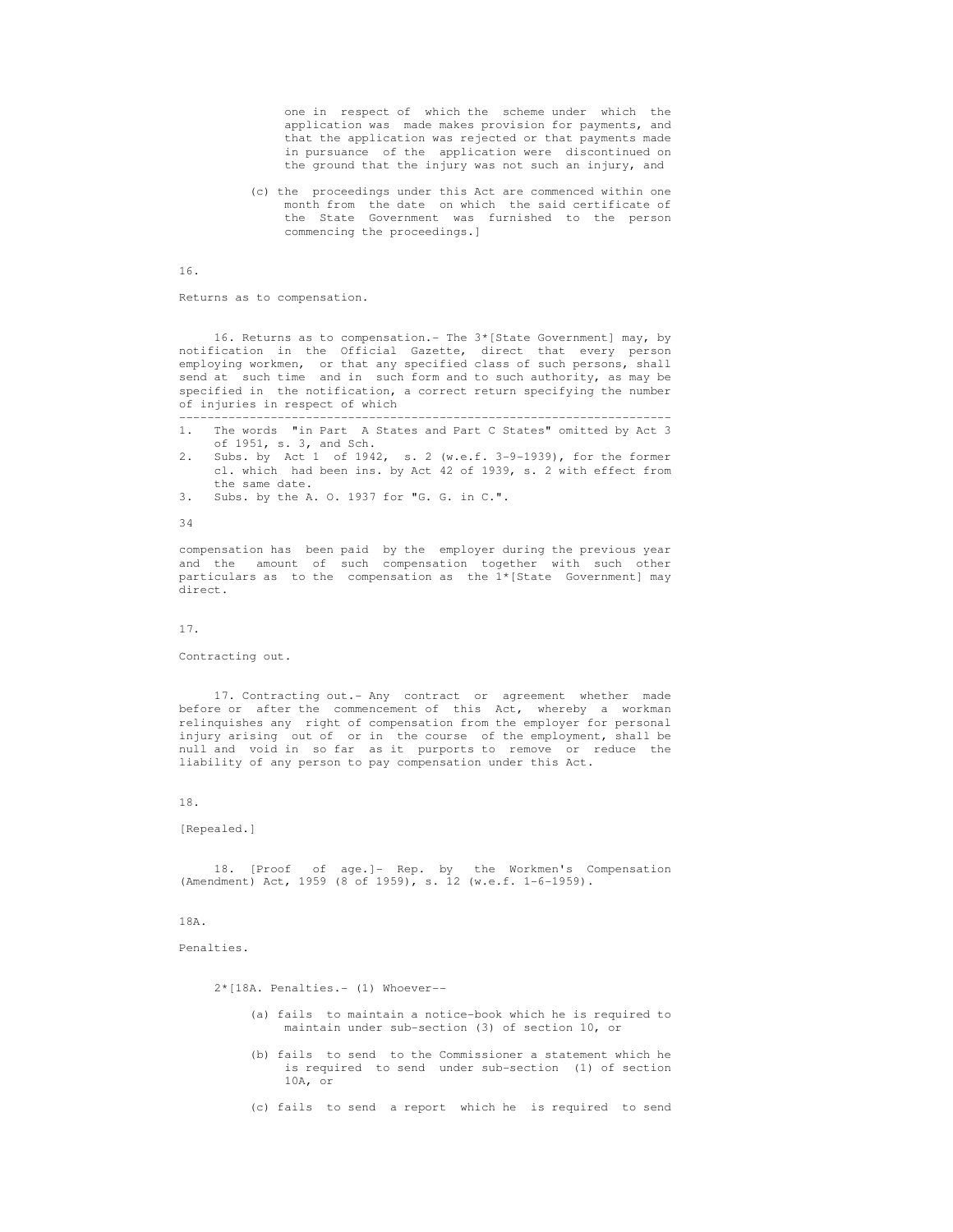under section 10B, or

 (d) fails to make a return which he is required to make under section 16,

 shall be punishable with fine which may extend to 3\*[five hundred] rupees.

 (2) No prosecution under this section shall be instituted except by or with the previous sanction of a Commissioner, and no Court shall take cognizance of any offence under this section, unless complaint thereof is made 4\*[within six months of the date on which the alleged commission of the offence came to the knowledge of the Commissioner].]

CHAP

COMMISSIONERS

# CHAPTER III

## COMMISSIONERS

19.

Reference to Commissioners.

 19. Reference to Commissioners.-(1) If any question arises in any proceedings under this Act as to the liability of any person to pay compensation (including any

----------------------------------------------------------------------

- 1. Subs. by the A. O. 1937 for "G. G. in C.".
- 2. S. 18A ins. by Act 15 of 1933, s. 11.
- 3. Subs. by Act 8 of 1959, s. 13, for "one hundred" (w.e.f. 1-6-  $1959$ .<br>4. Subs.
- Subs. by Act 64 of 1962, s. 6, for certain words (w.e.f.  $1-2-$ 1963).

35

 question as to whether a person injured is or is not a workman) or as to the amount or duration of compensation (including any question as to the nature or extent of disablement), the question shall, in default of agreement, be settled by 1\*[a Commissioner].

 (2) No Civil Court shall have jurisdiction to settle, decide or deal with any question which is by or under this Act required to be settled, decided or dealt with by a Commissioner or to enforce any liability incurred under this Act.

 $20<sup>2</sup>$ 

Appointment of Commissioners.

 20. Appointment of Commissioners.-(1) The State Government may, by notification in the Official Gazette, appoint any person to be a Commissioner for Workmen's Compensation for such 2\*\*\* area as may be specified in the notification.

 3\*[(2) Where more than one Commissioner has been appointed for any  $2***$  area, the State Government may, by general or special order, regulate the distribution of business between them.]

 3\*[(3)] Any Commissioner may, for the purpose of deciding any matter referred to him for decision under this Act, choose one or more persons possessing special knowledge of any matter relevant to the matter under inquiry to assist him in holding the inquiry.

 3\*[(4)] Every Commissioner shall be deemed to be a public servant within the meaning of the Indian Penal Code (45 of 1860)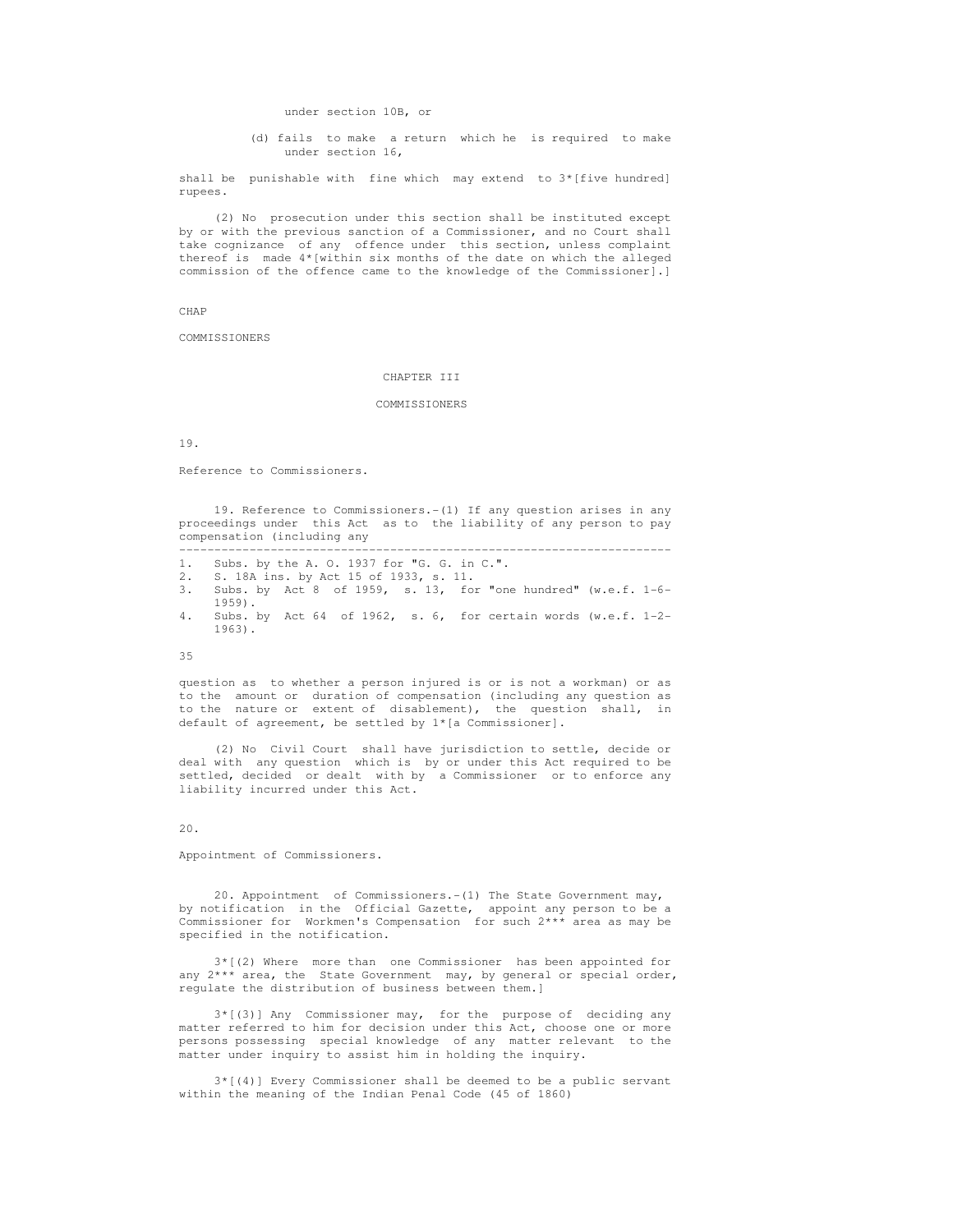Venue of procedings and transfer.

 21. Venue of procedings and transfer.- (1) Where any matter is under this Act to be done by or before a Commissioner, the same shall, subject to the provisions of this Act and to any rules made hereunder, be done by or before  $4*$ [a Commissioner] for the  $2***$  area in which the accident took place which resulted in the injury:

 Provided that, where the workman is the master of a 5\*\*\* ship or a seaman, any such matter may be done by or before 4\*[a Commissioner] for the 2\* area in which the owner or agent of the ship resides or carries on business.

 (2) If a Commissioner is satisfied 6\*[that any matter arising out of any proceedings pending before him] can be more conveniently dealt with by any other Commissioner, whether in the same State ----------------------------------------------------------------------

- 1. Subs. by Act 15 of 1933, s. 12, for "the Commissioner".
- 2. The word "local" omitted by Act 64 of 1962, s. 7 (w.e.f. 1-2- 1963).
- 3. Sub-section (2) ins., and the original sub-sections (2) and (3) renumbered (3) and (4) by Act 15 of 1933, s. 13.
- 4. Subs. by s. 14, ibid., for "the Commissioner".
- 5. The word "registered" omitted by s. 14, ibid.
- 6. Subs. by Act 9 of 1938, s. 9, for "by any party to any proceedings under this Act pending before him that such matter".

36

 or not, he may subject to rules made under this Act, order such matter to be transferred to such other Commissioner either for report or for disposal, and, if he does so, shall forthwith transmit to such other Commissioner all documents relevant for the decision of such matter and, where the matter is transferred for disposal, shall also transmit in the prescribed manner any money remaining in his hands or invested by him for the benefit of any party to the proceedings:

 1\*[Provided that the Commissioner shall not, where any party to the proceedings has appeared before him, make any order of transfer relating to the distribution among dependants of a lump sum without giving such party an opportunity of being heard:]

 Provided 1\*[further] that no matter other than a matter relating to the actual payment to a workman or the distribution among dependants of a lump sum shall be transferred for disposal under this sub-section to a Commissioner in the same State save with the previous sanction of the State Government or to a Commissioner in another State save with the previous sanction of  $2*($  the State Government of that State], unless all the parties to the proceedings agree to the transfer.

 (3) The commissioner to whom any matter is so transferred shall, subject to rules made under this Act, inquire thereinto and, if the matter was transferred for report, return his report thereon or, if the matter was transferred for disposal, continue the proceedings as if they had originally commenced before him.

 (4) On receipt of a report from a Commissioner to whom any matter has been transferred for report under sub-section (2), the Commissioner by whom it was referred shall decide the matter referred in conformity with such report.

 3\*[(5) The State Government may transfer any matter from any Commissioner appointed by it to any other commissioner appointed by it.]

22.

Form of application.

21.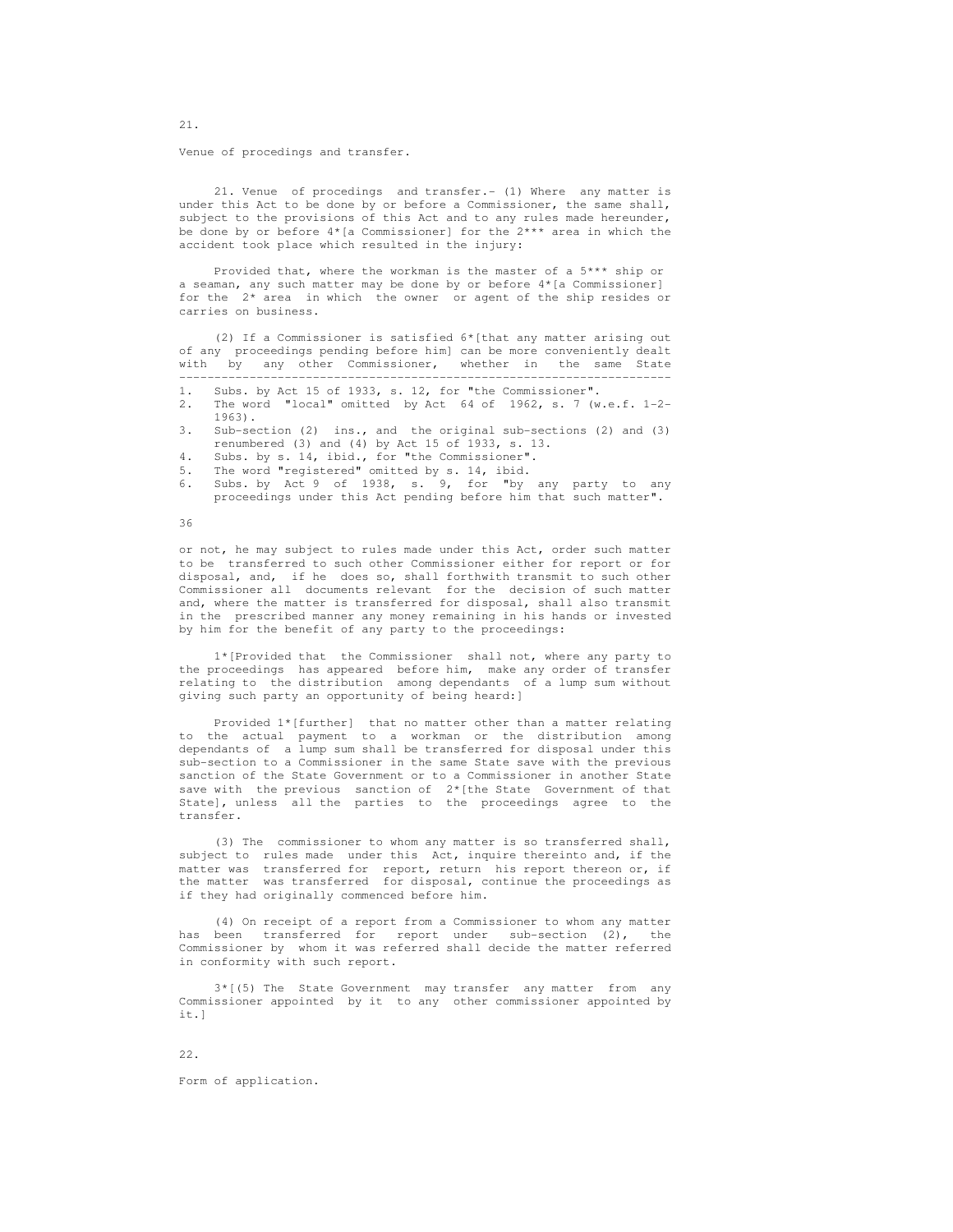22. Form of application.-(1) No application for the settlement of any matter by a Commissioner, 4\*[other than an application by a dependant or dependants for compensation] shall be made unless and until some question has arisen between the parties in connection therewith which they have been unable to settle by agreement.

----------------------------------------------------------------------

- 1. Ins. by Act 9 of 1938, s. 9.
- 2. Subs. by the A. O. 1937, for "the G. G. in C.".<br>3. Ins. by Act 15 of 1933, s. 14.
- 3. Ins. by Act 15 of 1933, s. 14.
- Ins. by s. 15, ibid.

37

 (2) 1\*[An application to a Commissioner] may be made in such form and shall be accompanied by such fee, if any, as may be prescribed, and shall contain, in addition to any particulars which may be prescribed, the following particulars, namely:--

- (a) a concise statement of the circumstances in which the application is made and the relief or order which the applicant claims;
- (b) in the case of a claim for compensation against an employer, the date of service of notice of the accident on the employer and, if such notice has not been served or has not been served in due time, the reason for such omission;
- (c) the names and addresses of the parties; and
- (d)  $2*(\text{except in the case of an application by dependants})$  for compensation] a concise statement of the matters on which agreement has and  $3*[of]$  those on which agreement has not been come to.

 (3) If the applicant is illiterate or for any other reason is unable to furnish the required information in writing, the application shall, if the applicant so desires, be prepared under the direction of the Commissioner.

#### $22A$

Power of Commissioner to require further deposit in cases of fatalaccident.

 4\*[22A. Power of Commissioner to require further deposit in cases of fatal accident.-(1) Where any sum has been deposited by an employer as compensation payable in respect of a workman whose injury has resulted in death, and in the opinion of the Commissioner such sum is insufficient, the Commissioner may, by notice in writing stating his reasons, call upon the employer to show cause why he should not make a further deposit within such time as may be stated in the notice.

 (2) If the employer fails to show cause to the satisfaction of the Commissioner, the Commissioner may make an award determining the total amount payable, and requiring the employer to deposit the deficiency.]

23.

Powers and procedure of Commissioners.

 23. Powers and procedure of Commissioners.- The Commissioner shall have all the powers of a Civil Court under the Code of Civil Procedure, 1908 (5 of 1908), for the purpose of taking evidence on oath (which such Commissioner is hereby empowered

 <sup>----------------------------------------------------------------------</sup>  1. Subs. by Act 15 of 1933, s. 15, for "where any such question has arisen, the application".<br>2. Ins. by s. 15, ibid.

<sup>2.</sup> Ins. by s. 15, ibid.<br>3. Subs. by Act 37 of 1

Subs. by Act 37 of 1925, s. 2 and Sch. I, for "on".

 <sup>4.</sup> Ins. by Act 15 of 1933, s. 16.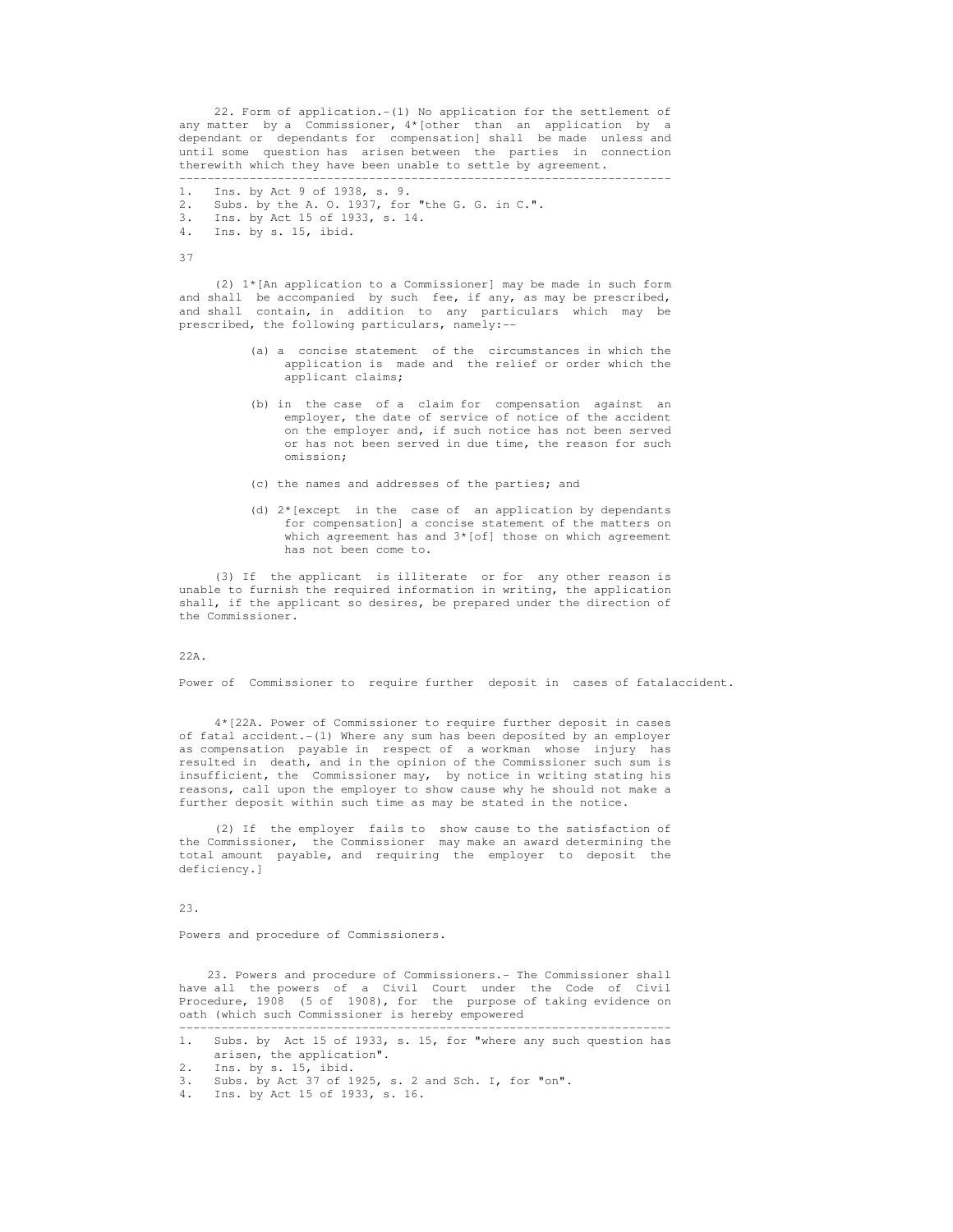to impose) and of enforcing the attendance of witnesses and compelling the production of documents and material objects, 1\*[and the Commissioner shall be deemed to be a Civil Court for all the purposes of section 195 and of Chapter XXXV of the Code of Criminal Procedure, 1898 (5 of 1898)].

# 24.

## Appearance of parties.

 2\*[24. Appearance of parties.- Any appearance, application or act required to be made or done by any person before or to a Commissioner (other than an appearance of a party which is required for the purpose of his examination as a witness) may be made or done on behalf of such person by a legal practitioner or by an official of an Insurance Company or a registered Trade Union or by an Inspector appointed under sub-section (1) of section 8 of the Factories Act, 1948 (63 of 1948) or under sub-section (1) of section 5 of the Mines Act, 1952 (35 of 1952), or by any other officer specified by the State Government in this behalf, authorised in writing by such person, or, with the permission of the Commissioner, by any other person so authorised.] 3\*

# 25.

Method of recording evidence.

 25. Method of recording evidence.- The Commissioner shall make a brief memorandum of the substance of the evidence of every witness as the examination of the witness proceeds, and such memorandum shall be written and signed by the Commissioner with his own hand and shall form part of the record:

 Provided that, if the Commissioner is prevented from making such memorandum, he shall record the reason of his inability to do so and shall cause such memorandum to be made in writing from his dictation and shall sign the same, and such memorandum shall form part of the record:

 Provided further that the evidence of any medical witness shall be taken down as nearly as may be word for word.

## 26.

Costs.

 26. Costs.- All costs, incidental to any proceedings before a Commissioner, shall, subject to rules made under this Act, be in the discretion of the Commissioner.

#### 27.

Power to submit cases.

 27. Power to submit cases.- A Commissioner may, if he thinks fit, submit any question of law for the decision of the High Court and, if he does so, shall decide the question in conformity with such decision.

----------------------------------------------------------------------

38

 <sup>1.</sup> Ins. by Act 5 of 1929, s. 5.

 <sup>2.</sup> Subs. by Act 8 of 1959, s. 14, for the former section (w.e.f. 1- 6-1959).

 <sup>3.</sup> In the application of the Act to Bengal, new ss. 24A and 24B have been ins here by Ben. Act 6 of 1942, s. 4.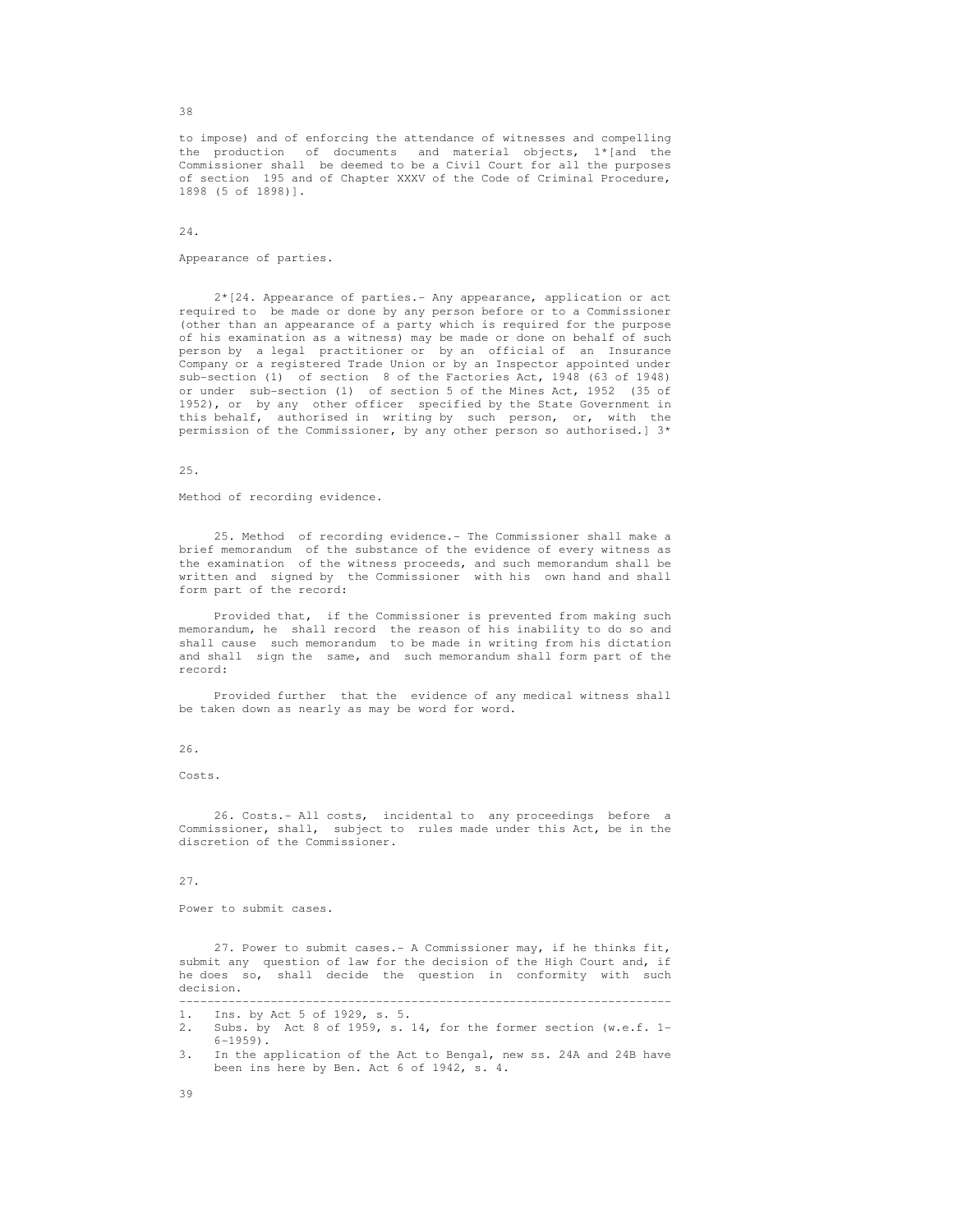Registration of agreements.

 28. Registration of agreements.- (1) Where the amount of any lump sum payable as compensation has been settled by agreement, whether by way of redemption of a half-monthly payment or otherwise, or where any compensation has been so settled as being payable 1\*[to a woman or a person under a legal disability] 2\*\*\* a memorandum thereof shall be sent by the employer to the Commissioner, who shall, on being satisf ied as to its genuineness, record the memorandum in a register in the prescribed manner:

Provided that--

- (a) no such memorandum shall be recorded before seven days after communication by the Commissioner of notice to the parties concerned;
- $3*$  \* \* \* \* \* \* \* \*
	- (c) the Commissioner may at any time rectify the register;
	- (d) where it appears to the Commissioner that an agreement as to the payment of a lump sum whether by way of redemption of a half-monthly payment or otherwise, or an agreement as to the amount of compensation payable 1\*[to a woman or a person under a legal disability] 4\*\*\* ought not to be registered by reason of the inade quacy of the sum or amount, or by reason of the agreem agreement having been obtained by fraud or undue influence or other improper means, he may refuse to record the memorandum of the agreement 5\*[and may make such order] including an order as to any sum already paid under the agreement, as he thinks just in the circumstances.

 (2) An agreement for the payment of compensation which has been registered under sub-section (1) shall be enforceable under this Act notwithstanding anything contained in the Indian Contract Act, 1872 (9 of 1872), or in any other law for the time being in force.

## 29.

Effect of failure to register agreement.

 29. Effect of failure to register agreement.- Where a memorandum of any agreement the registration of which is required by section 28, is not sent to the Commissioner as required by that section, the employer shall be liable to pay the full amount of compensation which he is liable to pay under the provisions of this Act, and notwithstanding anything contained in

 ---------------------------------------------------------------------- 1. Subs. by Act 5 of 1929, s. 6, for certain words. 2. The words "or to a dependant" rep. by Act 7 of 1924, s. 3 and Sch. II. 3. Cl. (b) rep. by Act 5 of 1929, s. 6. 4. The words "or to any dependant" rep. by Act 7 of 1924, s. 3 and Sch. II. 5. Subs. by Act 7 of 1924, s. 2 and Sch. I, for "or may make such order". 40

 the proviso to sub-section (1) of section 4, shall not, unless the Commissioner otherwise directs, be entitled to deduct more than half of any amount paid to the workmen by way of compensation whether under the agreement or otherwise.

28.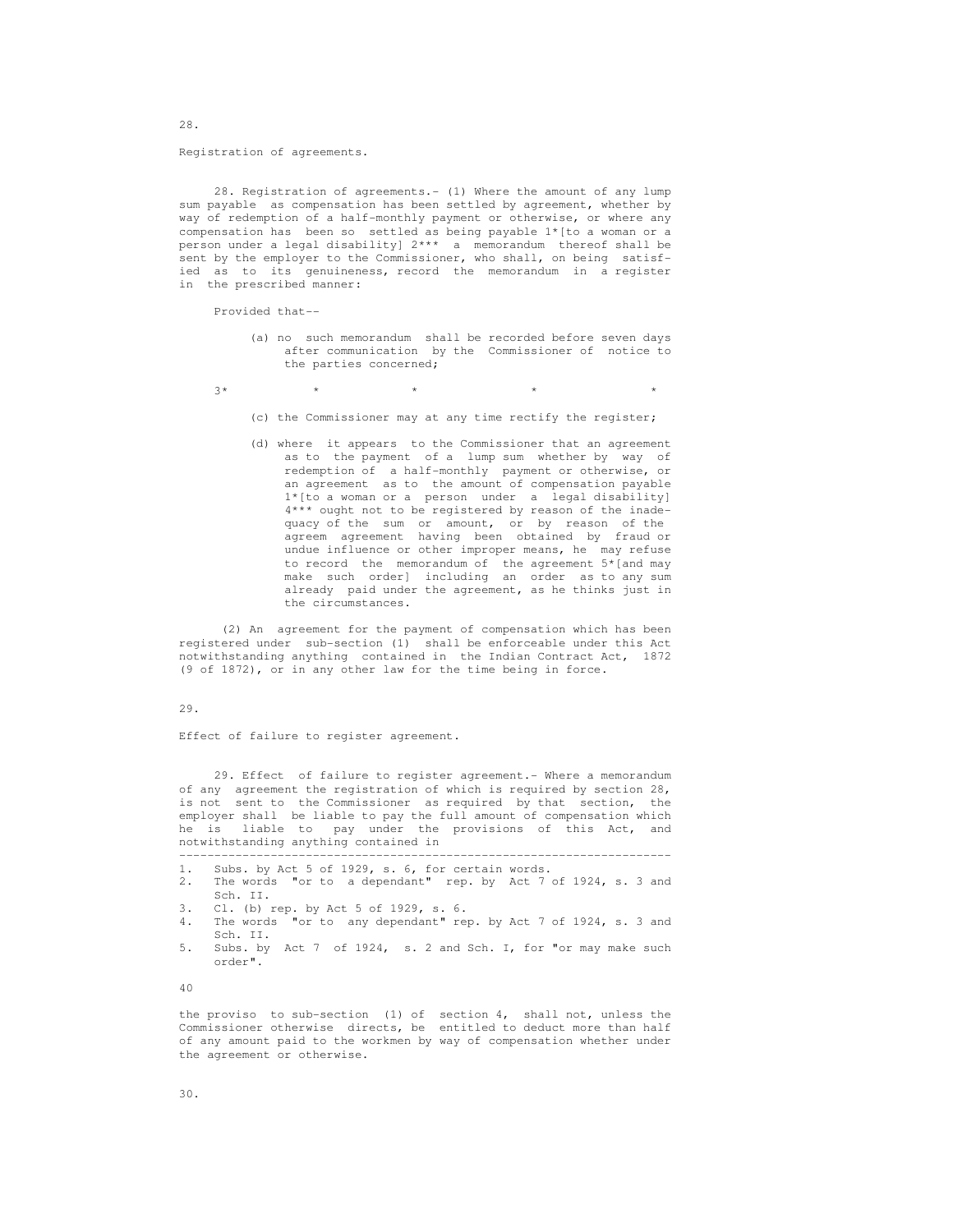## Appeals.

 30. Appeals.- (1) An appeal shall lie to the High Court from the following orders of a Commissioner, namely:--

- (a) an order awarding as compensation a lump sum whether by way of redemption of a half-monthly payment or otherwise or disallowing a claim in full or in part for a lump sum;
- 1\*[(aa) an order awarding interest or penalty under section 4A;]
- (b) an order refusing to allow redemption of a half-monthly payment;
- (c) an order providing for the distribution of compensation among the dependants of a deceased workman, or disallowing any claim of a person alleging himself to be such dependant;
- (d) an order allowing or disallowing any claim for the amount of an indemnity under the provisions of sub section (2) of section 12; or
- (e) an order refusing to register a memorandum of agreement or registering the same or providing for the registration of the same subject to conditions:

 Provided that no appeal shall lie against any order unless a substantial question of law is involved in the appeal and, in the case of an order other than an order such as is referred to in clause  $(b)$ , unless the amount in dispute in the appeal is not less than three hundred rupees:

 Provided, further, that no appeal shall lie in any case in which the parties have agreed to abide by the decision of the Commissioner, or in which the order of the Commissioner gives effect to an agreement come to by the parties:

 2\*[Provided further that no appeal by an employer under clause (a) shall lie unless the memorandum of appeal is accompanied by a certificate by the Commissioner to the effect that the appellant has deposited with him the amount payable under the order appealed against.]

 ---------------------------------------------------------------------- 1. Ins. by Act 8 of 1959, s. 15 (w.e.f. 1-6-1959). 2. Ins. by Act 15 of 1933, s. 17.

41

 (2) The period of limitation for an appeal under this section shall be sixty days.

 (3) The provisions of section 5 of the Indian Limitation Act, 1908 (9 of 1908), shall be applicable to appeals under this section.

### 30A.

Withholding of certain payments pending decision of appeal.

 1\*[30A. Withholding of certain payments pending decision of appeal.-Where an employer makes an appeal under clause (a) of sub section (1) of section 30, the Commissioner may, and if so directed by the High Court shall, pending the decision of the appeal, withhold payment of any sum in deposit with him.]

31.

Recovery.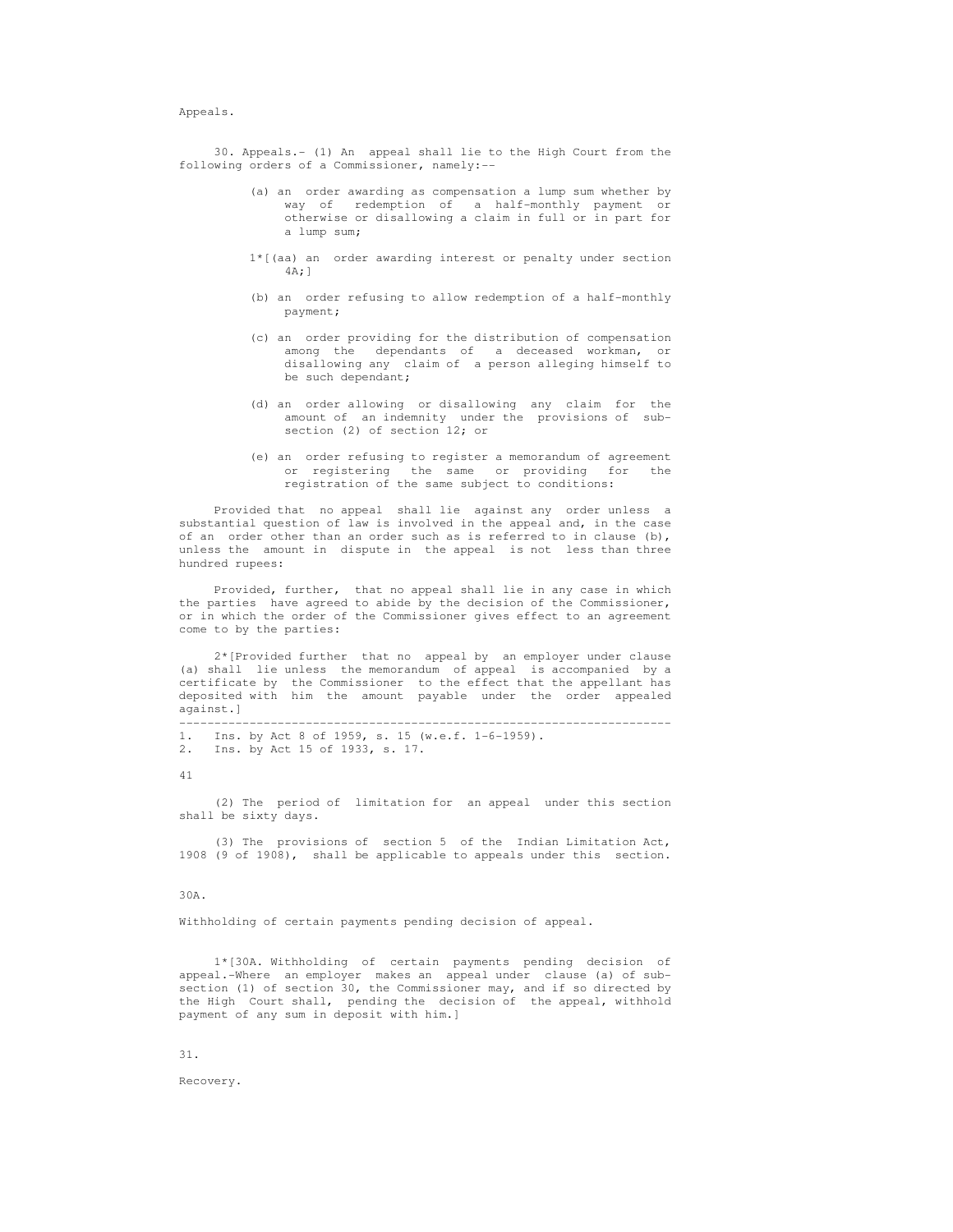31. Recovery.- The Commissioner may recover as an arrear of land revenue any amount payable by any person under this Act, whether under an agreement for the payment of compensation or otherwise, and the Commissioner shall be deemed to be a public officer within the meaning of section 5 of the Revenue Recovery Act, 1890 (1 of 1890). 2\*

CHAP

RULES

## CHAPTER IV

## RULES

32.

Power of the State Government to make rules.

 32. Power of the State Government to make rules.-(1) The 3\*[State Government] may make rules4\* to carry out the purposes of this Act.

 (2) In particular and without prejudice to the generality of the foregoing power, such rules may provide for all or any of the following matters, namely:--

- (a) for prescribing the intervals at which and the conditions subject to which an application for review may be made under section 6 when not accompanied by a medical certificate;
- (b) for prescribing the intervals at which and the conditions subject to which a workman may be required to submit himself for medical examination under sub section (1) of section 11;
	- (c) for prescribing the procedure to be followed by Commissioners in the disposal of cases under this Act and by the parties in such cases;

1. Ins. by Act 15 of 1933, s. 18.

 2. In the application of the Act to Bengal, a new s. 31A has been ins. here by the Bengal Touts Act,  $1942$  (Ben. 5 of  $1942$ ), s. 12.<br>3. Subs. by the A. O. 1937. for "G. G. in C.".

----------------------------------------------------------------------

- Subs. by the A. O. 1937, for "G. G. in C.".
- 4. For the Workmen's Compensation Rules, 1924, see Gazette of India, 1924, Pt. I, p. 586.

42

- (d) for regulating the transfer of matters and cases from one Commissioner to another and the transfer of money in such cases;
- (e) for prescribing the manner in which money in the hands of a Commissioner may be invested for the benefit of dependants of a deceased workman and for the transfer of money so invested from one Commissioner to another;
- (f) for the representation in proceedings before Commissioners of parties who are minors or are unable to make an appearance;1\*
	- (g) for prescribing the form and manner in which memoranda of agreements shall be presented and registered;
- (h) for the withholding by Commissioners, whether in whole or in part of half-monthly payments pending decision on applications for review of the same; 2\*\*\*
- $2*$  \* \* \* \* \* \* \* \* \*

 2\*[(i) for regulating the scales of costs which may be allowed in proceedings under this Act;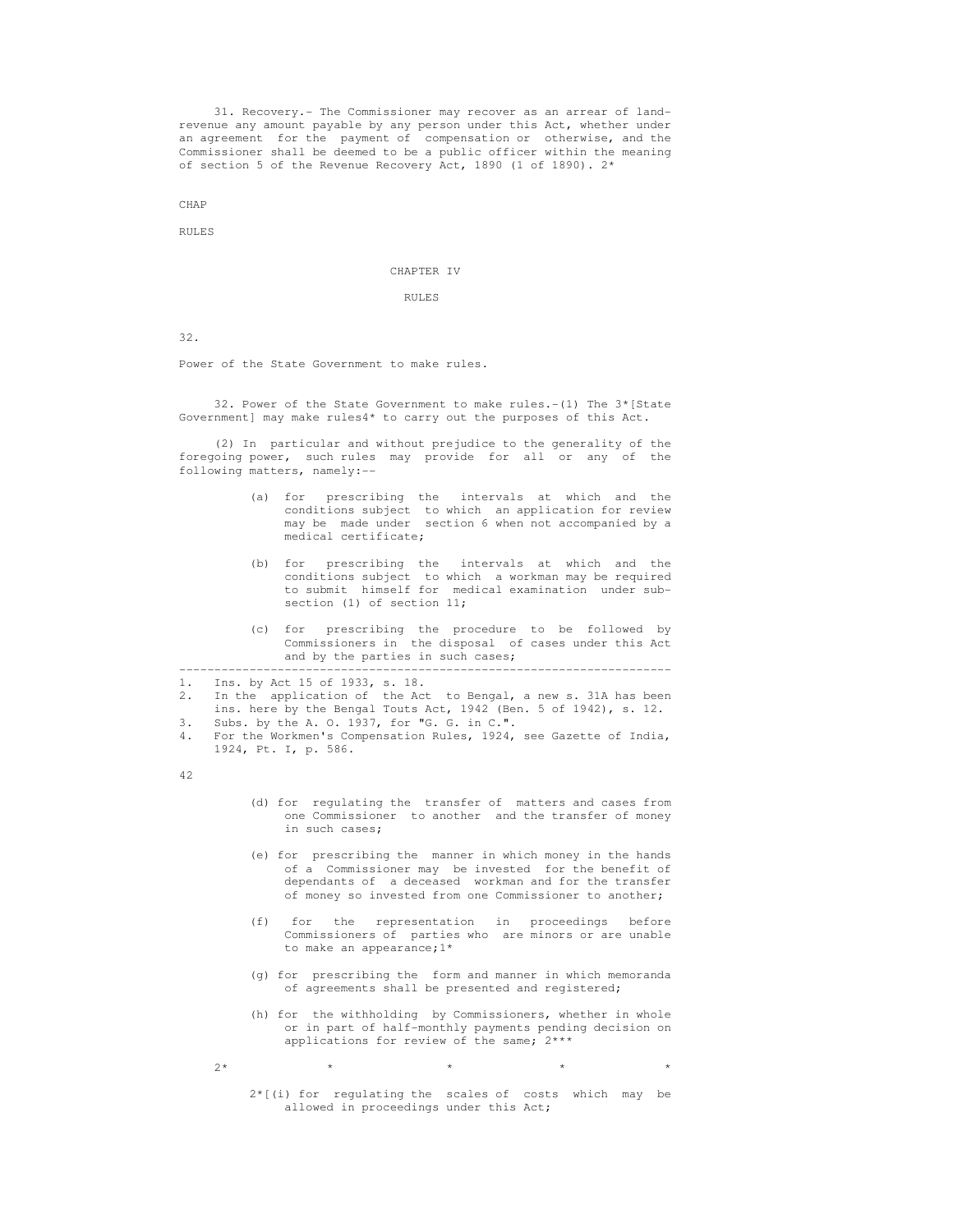- (j) for prescribing and determining the amount of the fees payable in respect of any proceedings before a Commissioner under this Act;
- (k) for the maintenance by Commissioners of registers and records of proceedings before them;
- (l) for prescribing the classes of employers who shall maintain notice-books under sub-section (3) of section 10, and the form of such notice-books;
- (m) for prescribing the form of statement to be submitted by employers under section 10A; 3\*\*\*
- (n) for prescribing the cases in which the report referred to in section 10B may be sent to an authority other than the Commissioner;]
- 4\*[(o) for prescribing abstracts of this Act and requiring the employers to display notices containing such abstracts;
- (p) for prescribing the manner in which diseases specified as occupational diseases may be diagnosed;

 ---------------------------------------------------------------------- 1. In the application of the Act of Bengal, new clauses (ff), (ff1) and (ff2) have been ins. here by Ben. Act 6 of 1942, s. 5.

- 2. The word "and" at the end of cl. (h) and the original cl. (i) rep., and the new cls. (i) to (n), which were the same as cls. (a) to (f) of s. 33, ins. by the A. O. 1937.
- 3. The word "and" omitted by Act 58 of 1960, s. 3 and Sch. II.
- 4. Ins. by Act 8 of 1959, s. 16 (w.e.f. 1-6-1959).
- 43
- (q) for prescribing the manner in which diseases may be certified for any of the purposes of this Act;
- (r) for prescribing the manner in which, and the standards by which, incapacity may be assessed.]

 1\*[(3) Every rule made under this section shall be laid, as soon as may be after it is made, before the State Legislature.]

## 33.

[Repealed.]

 33. [Power of Local Government to make rules.] Rep. by the A. O. 1937.

## 34.

Publication of rules.

 34. Publication of rules.- (1) The power to make rules conferred by 2\*[section 32] shall be subject to the condition of the rules being made after previous publication.

 (2) The date to be specified in accordance with clause (3) of section 23 of the General Clauses Act, 1897 (10 of 1897), as that after which a draft of rules proposed to be made under section 32 3\*\*\* will be taken into consideration, shall not be less than three months from the date on which the draft of the proposed rules was published for general information.

 (3) Rules so made shall be published in 4\*\*\* the Official Gazette 5\*\*\* and, on such publication, shall have effect as if enacted in this Act.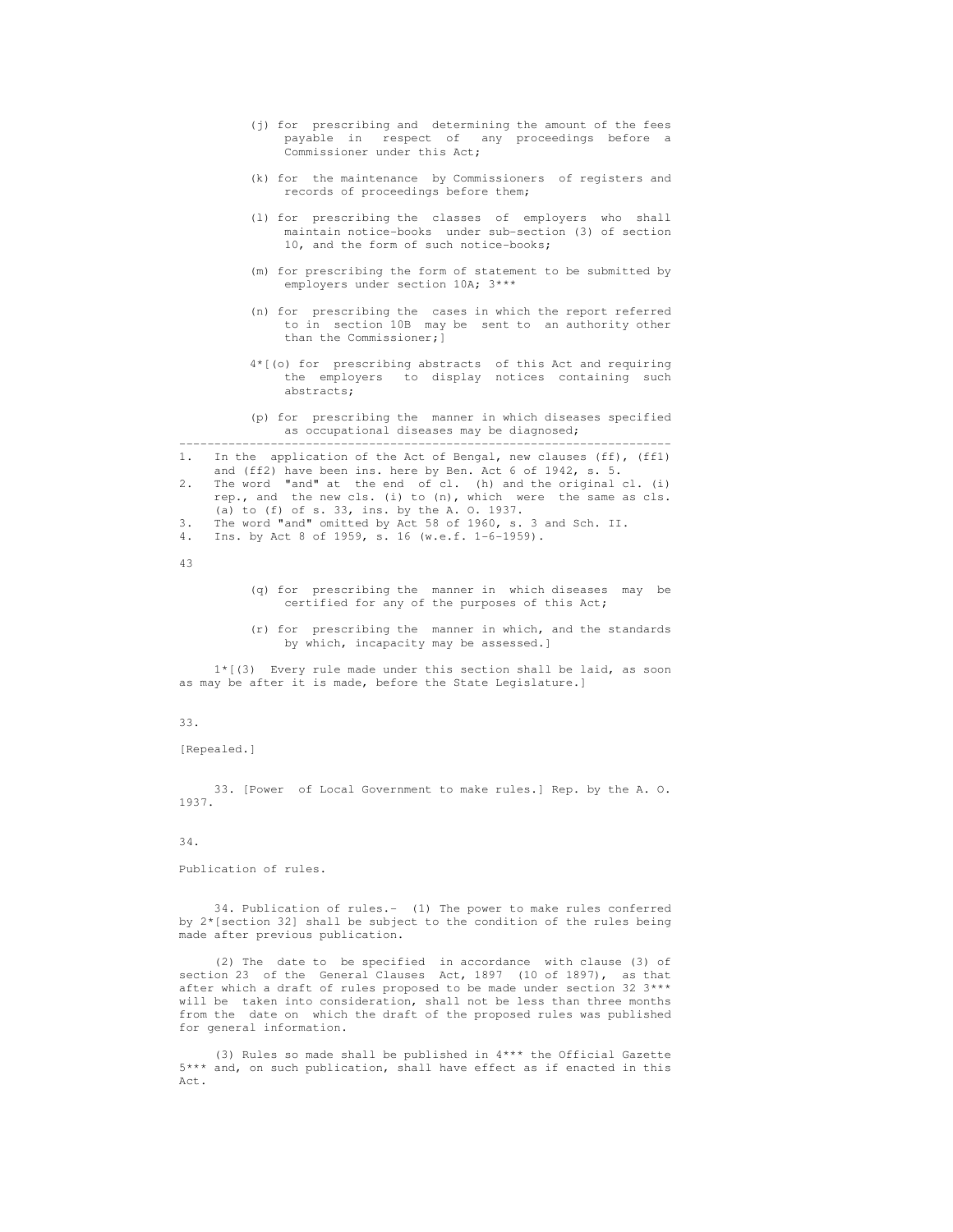Rules to give effect to arrangements with other countries for thetransfer of money paid as compensation.

 6\*[35. Rules to give effect to arrangements with other countries for the transfer of money paid as compensation.-  $7*(1)$ ] The Central Government may, by notification in the Official Gazette, make rules for the transfer  $8***$  9\*[to any foreign country] of money  $10*$ [deposited with] a Commissioner under this Act 11\*[which has been awarded to or may be due to], any person residing or about to reside in 9\*[such foreign country] and for

----------------------------------------------------------------------

- 1. Ins. by Act 4 of 1986, s. 2 and Sch. (w.e.f. 15-5-1986).
- 2. Subs. by the A. O. 1937, for "sections 32 and 33".
- 3. The words and figures "or section 33" rep., ibid.<br>4. The words "the Gazette of India or" rep., ibid.
- The words "the Gazette of India or" rep., ibid.
- 5. The words "as the case may be" rep., ibid.
- 6. Ins. by Act 15 of 1933, s. 20.
- 7. The original s. 35 renumbered as sub-section (1) of that section by Act 7 of 1937, s. 2.
- 8. The words "to any Part B State or" ins. by the A. O. 1948,
- omitted by Act 3 of 1951, s. 3 and Sch. 9. Subs. by Act 22 of 1984, s. 5 (w.e.f. 1-7-1984).
- 
- 10. Subs. by Act 7 of 1937, s. 2, for "paid to".
- 11. Subs. by 2, ibid., for "for the benefit of".

#### 44

 the receipt 1\*[distribution] and administration in 2\*[any State] of any money 3\*[deposited] under the law relating to workmen's compensation 4\*\*\* 5\*[in any foreign country],6\*[which has been awarded to, or may be due to] any person residing or about to reside in 2\*[any State]:]

 1\*[Provided that no sum deposited under this Act in respect of fatal accidents shall be so transferred without the consent of the employer concerned until the Commissioner receiving the sum has passed orders determining its distribution and apportionment under the provisions of sub-sections (4) and (5) of section 8.

 (2) Where money deposited with a Commissioner has been so transferred in accordance with the rules made under this section, the provisions elsewhere contained in this Act regarding distribution by the Commissioner of compensation deposited with him shall cease to apply in respect of any such money.]

#### 36.

Rules made by Central Government to be laid before Parliament.

 7\*[36. Rules made by Central Government to be laid before Parliament.- Every rule made under this Act by the Central Government shall be laid as soon as may be after if is made before each House of Parliament while it is in session for a total period of thirty days which may be comprised in one session or in 8\*[two or more successive sessions, and if, before the expiry of that the session immediately following the session or the successive sessions aforesaid], both Houses agree in making any modification in the rule or both Houses agree that the rule should not be made, the rule shall thereafter have effect only in such modified form or be of no effect, as the case may be; so however that any such modification or annulment shall be without prejudice to the validity of anything previously done under that rule.]

 2. Subs. by Act 3 of 1951, s. 3 and Sch., for "a Part A State or Part C State".

----------------------------------------------------------------------

- 3. Subs. by Act 7 of 1937, s. 2, for "awarded".<br>4. Of the words "in any Part B State or" in
- Of the words "in any Part B State or" ins. by the A. O. 1950, first five words were omitted by Act 3 of 1951, s. 3 and Sch., and the word "or" was omitted by Act 36 of 1957, s. 3 and Sch. II.

35.

 <sup>1.</sup> Ins. by Act 7 of 1937, s. 2.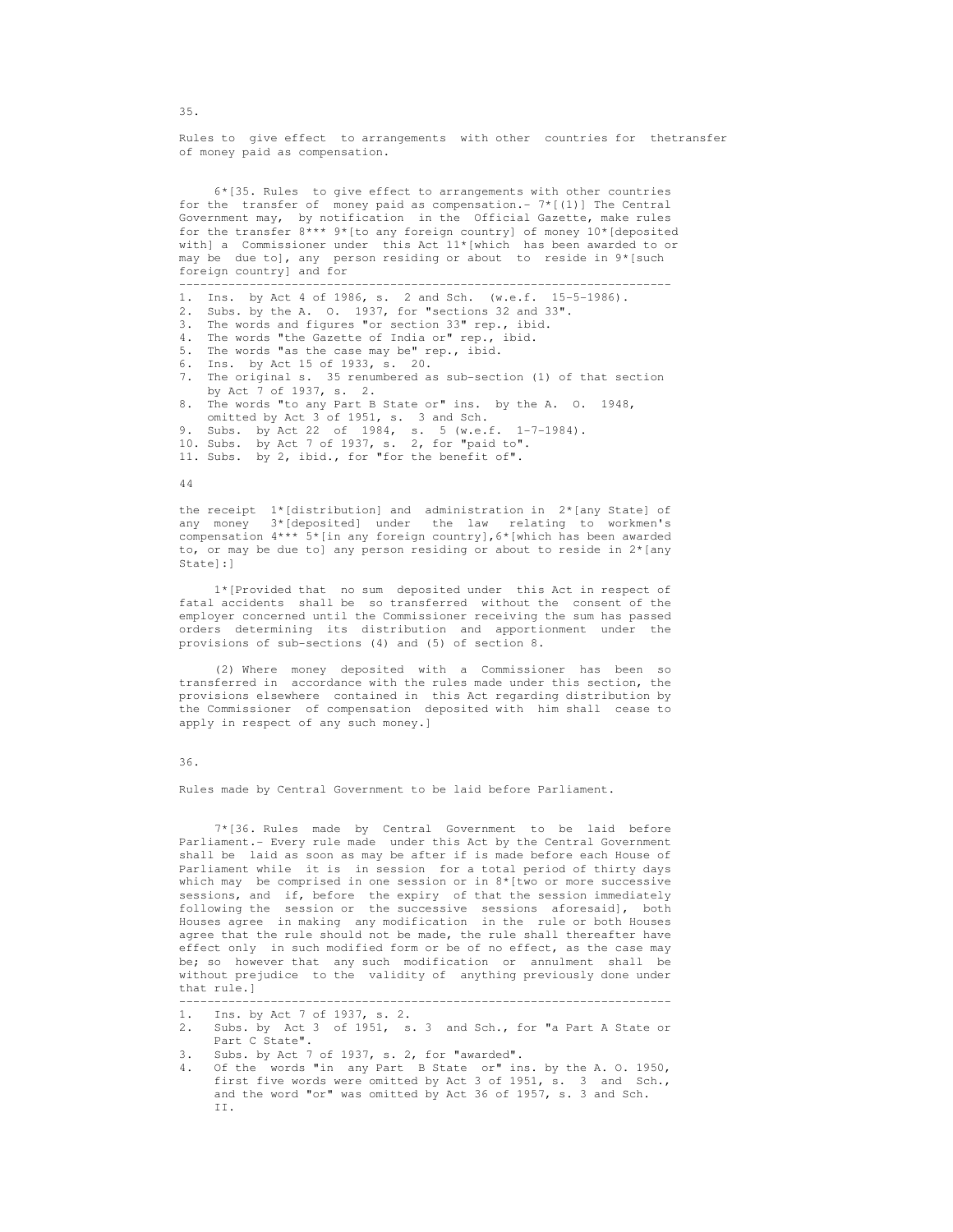```
 5. Subs. by act 22 of 1984, s. 5 (w.e.f. 1-7-1984). 
 6. Subs. by Act 7 of 1937, s. 2, for "and applicable for the benefit 
 of". 
 7. Ins. by Act 64 of 1962, s. 8 (w.e.f. 1-2-1976). 
 8. Subs. by Act 65 of 1976, s. 3, for certain words (w.e.f. 21-5- 
 1976).
```
45

SCHE

See sections 2(1) and (4)

# 1\*[SCHEDULE I

[See sections 2(1) and (4)]

2\*[PART I

LIST OF INJURIES DEEMED TO RESULT IN PERMANENT TOTAL DISABLEMENT]

| Serial<br>No. | Description of injury<br>Percentage<br>of loss<br>of earning<br>capacity                                                     |     |
|---------------|------------------------------------------------------------------------------------------------------------------------------|-----|
| 1             | Loss of both hands or amputation at higher sites                                                                             | 100 |
| 2             | Loss of a hand and a foot                                                                                                    | 100 |
| 3             | Double amputation through leg or thigh, or amputation<br>through leg or thigh on one side and loss of other foot             | 100 |
| 4             | Loss of sight to such an extent as to render the claimant<br>unable to perform any work for which eye sight is essential 100 |     |
| 5             | Very severe facial disfigurement                                                                                             | 100 |
| 6             | Absolute deafness                                                                                                            | 100 |
|               | 3* [PART II                                                                                                                  |     |
|               | LIST OF INJURIES DEEMED TO RESULT IN PERMANENT PARTIAL DISABLEMENT]                                                          |     |
|               | Amputation cases-upper limbs (either arm)                                                                                    |     |
| $4 * [1]$     | Amputation through shoulder joint                                                                                            | 90  |
| $4 * [2]$     | Amputation below shoulder with stump less than 8" from<br>tip of acromion                                                    | 80  |
| $4*131$       | Amputation from 8" from tip of acromion to less than<br>4.5" below tip of olecranon                                          | 70  |
| $4 * [4]$     | Loss of a hand or of the thumb and four fingers of one<br>hand or amputation from 4.5" below tip of olecranon                | 60  |
| $4 * [5]$     | Loss of thumb                                                                                                                | 30  |
| $4 * [6]$     | Loss of thumb and its metacarpal bone                                                                                        | 40  |
| $4 * [7]$     | Loss of four fingers of one hand                                                                                             | 50  |
| 4*[8]         | Loss of three fingers of one hand                                                                                            | 30  |
|               | 4*[9] Loss of two fingers of one hand                                                                                        | 20  |
|               | 4*[10] Loss of terminal phalanx of thumb                                                                                     | 20  |

 2. Subs. by Act 64 of 1962, s. 9, for the former heading (w.e.f. 1-  $2-1963$ ).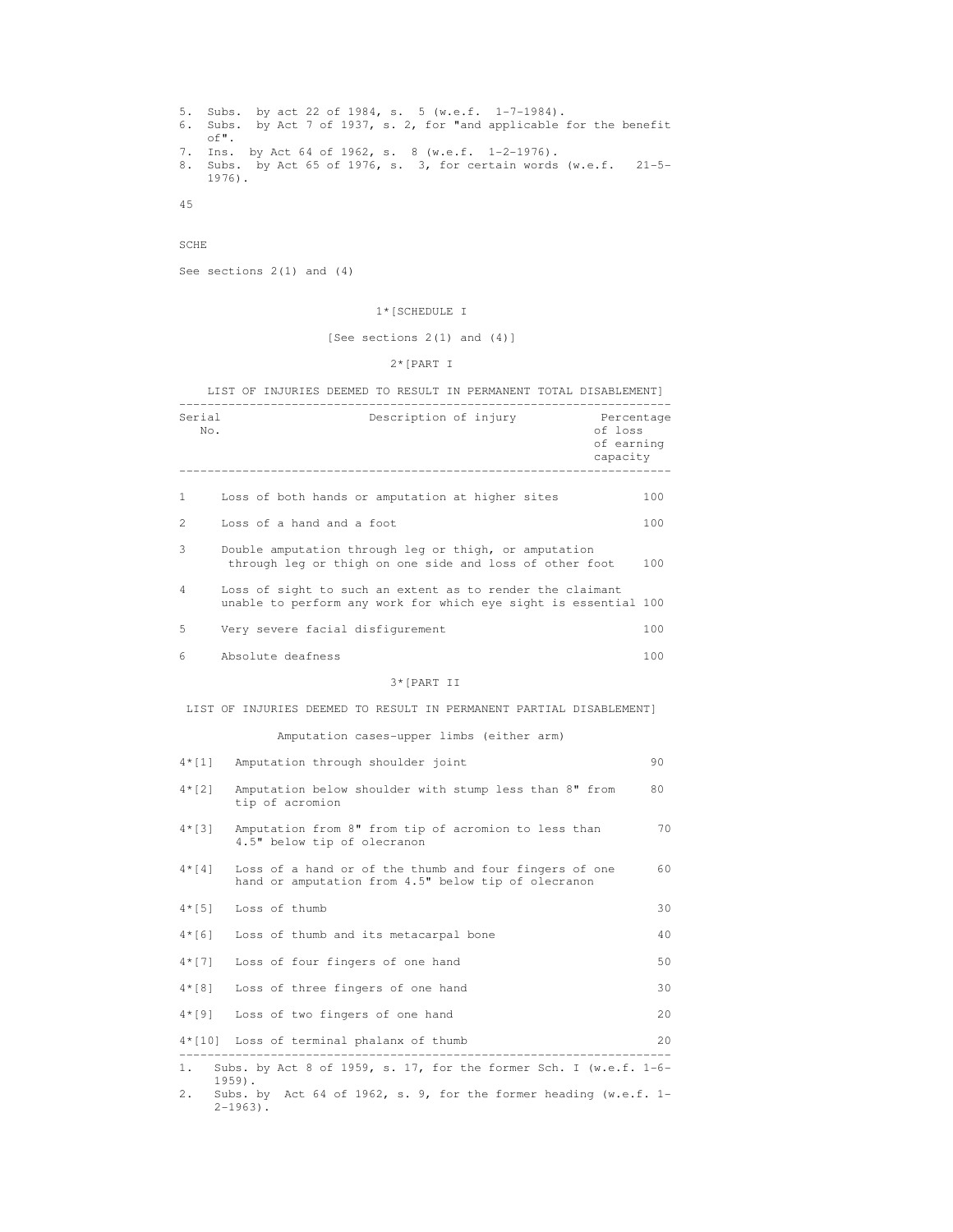3. Ins. by s. 9, ibid. (w.e.f. 1-2-1963).

 4. Serial Nos. 7 to 54 renumbered as serial Nos. 1 to 48 respectively by s. 9, ibid. (w.e.f. 1-2-1963).

46

# (Schedule I.)

| Serial<br>No.  | Description of injury                                                                                                           | Percentage<br>of loss<br>of earning<br>capacity |
|----------------|---------------------------------------------------------------------------------------------------------------------------------|-------------------------------------------------|
|                | Amputation cases-lower limbs                                                                                                    |                                                 |
|                | 1*[11] Amputation of both feet resulting in end-bearing stumps                                                                  | 90                                              |
| $1 * [12]$     | Amputation through both feet proximal to the metatarso-<br>phalangeal joint                                                     | 80                                              |
| $1 * [13]$     | Loss of all toes of both feet through the metatarso-<br>phalangeal joint                                                        | 40                                              |
| $1 * [14]$     | Loss of all toes of both feet proximal to the proximal<br>inter-phalangeal joint                                                | 30                                              |
| $1 * [15]$     | Loss of all toes of both feet distal to the proximal<br>inter-phalangeal joint                                                  | 20                                              |
| $1 * [16]$     | Amputation at hip                                                                                                               | 90                                              |
| $1 * [17]$     | Amputation below hip with stump not exceeding 5" in<br>length measured from tip of great trenchanter                            | 80                                              |
| $1 * [18]$     | Amputation below hip with stump exceeding 5" in length<br>measured from tip of great trenchanter but not beyond<br>middle thigh | 70                                              |
| $1 * [19]$     | Amputation below middle thigh to 3.5" below knee                                                                                | 60                                              |
| $1 * [20]$     | Amputation below knee with stump exceeding 3.5" but<br>not exceeding 5"                                                         | 50                                              |
| $1 * [21]$     | Amputation below knee with stump exceeding 5"                                                                                   | 40                                              |
| $1 * [22]$     | Amputation of one foot resulting in end-bearing                                                                                 | 30                                              |
| $1 * [23]$     | Amputation through one foot proximal to the metatarso-<br>phalangeal joint                                                      | 30                                              |
| $1 * [24]$     | Loss of all toes of one foot through the metatarso-<br>phalangeal joint                                                         | 20                                              |
|                | Other injuries                                                                                                                  |                                                 |
| $1 * [25]$     | Loss of one eye, without complications, the other<br>being normal                                                               | 40                                              |
| $1 * [26]$     | Loss of vision of one eye, without complications or<br>disfigure- ment of eye-ball, the other being normal                      | 30                                              |
|                | Loss of $--$                                                                                                                    |                                                 |
|                | A.--Fingers of right or left hand                                                                                               |                                                 |
|                | Index finger                                                                                                                    |                                                 |
| $1*[27]$ Whole |                                                                                                                                 | 14                                              |
|                | $1*[28]$ Two phalanges                                                                                                          | 11                                              |
| 1.             | Serial Nos. 7 to 54 renumbered as serial Nos. 1 to                                                                              | 48                                              |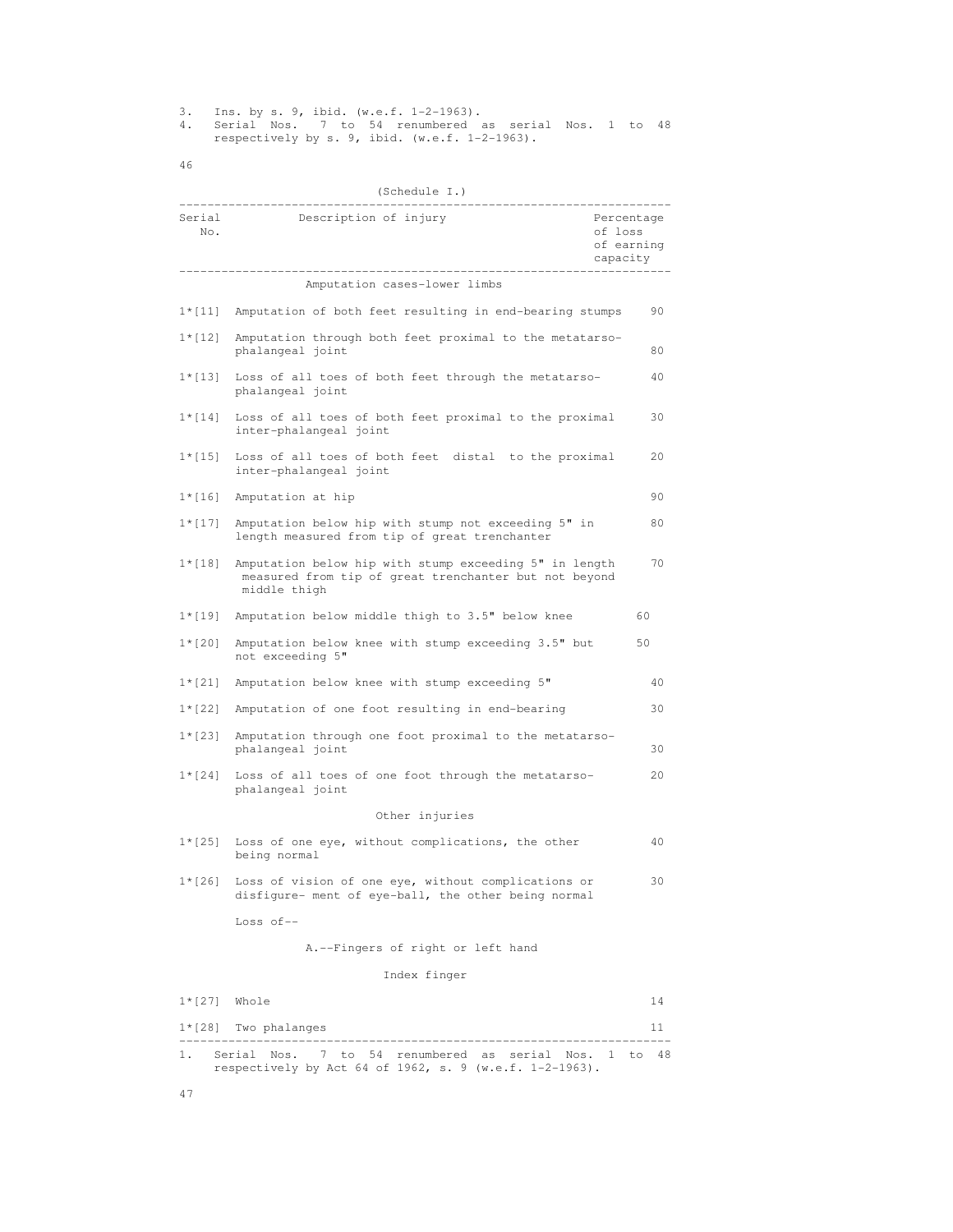| Serial<br>No.   | Description of injury                                                                                                                                                                                                             | Percentage<br>of loss<br>of earning<br>capacity |
|-----------------|-----------------------------------------------------------------------------------------------------------------------------------------------------------------------------------------------------------------------------------|-------------------------------------------------|
|                 | $1*[29]$ One phalanx                                                                                                                                                                                                              | 9                                               |
|                 | 1*[30] Guillotine amputation of tip without loss of bone                                                                                                                                                                          | 5                                               |
|                 | Middle finger                                                                                                                                                                                                                     |                                                 |
| $1* [31]$ Whole |                                                                                                                                                                                                                                   | 12                                              |
|                 | $1*[32]$ Two phalanges                                                                                                                                                                                                            | 9                                               |
|                 | $1*[33]$ One phalanx                                                                                                                                                                                                              | 7                                               |
|                 | 1*[34] Guillotine amputation of tip without loss of bone                                                                                                                                                                          | 4                                               |
|                 | Ring or little finger                                                                                                                                                                                                             |                                                 |
| $1*[35]$ Whole  |                                                                                                                                                                                                                                   | 7                                               |
|                 | 1*[36] Two phalanges                                                                                                                                                                                                              | 6                                               |
|                 | $1*[37]$ One phalanx                                                                                                                                                                                                              | 5                                               |
|                 | 1*[38] Guillotine amputation of tip without loss of bone                                                                                                                                                                          | 2                                               |
|                 | B.--Toes of right or left foot                                                                                                                                                                                                    |                                                 |
|                 | Great toe                                                                                                                                                                                                                         |                                                 |
|                 | 1*[39] Through metatarso-phalangeal joint                                                                                                                                                                                         | 14                                              |
|                 | $1*(40)$ Part, with some loss of bone                                                                                                                                                                                             | 3                                               |
|                 | Any other toe                                                                                                                                                                                                                     |                                                 |
|                 | 1*[41] Through metatarso-phalangeal joint                                                                                                                                                                                         | 3                                               |
|                 | $1*[42]$ Part, with some loss of bone                                                                                                                                                                                             | 1                                               |
|                 | Two toes of one foot, excluding great toe                                                                                                                                                                                         |                                                 |
|                 | 1*[43] Through metatarso-phalangeal joint                                                                                                                                                                                         | 5                                               |
|                 | $1*[44]$ Part, with some loss of bone                                                                                                                                                                                             | 2                                               |
|                 | Three toes of one foot, excluding great toe                                                                                                                                                                                       |                                                 |
| $1 * [45]$      | Through metatarso-phalangeal joint                                                                                                                                                                                                | 6                                               |
| $1 * [46]$      | Part, with some loss of bone                                                                                                                                                                                                      | 3                                               |
|                 | Four toes of one foot, excluding great toe                                                                                                                                                                                        |                                                 |
| $1 * [47]$      | Through metatarso-phalangeal joint                                                                                                                                                                                                | 9                                               |
|                 | $1*(48)$ Part, with some loss of bone                                                                                                                                                                                             | 3.1                                             |
|                 | 2* [NOTE.--Complete and permanent loss of the use of any limb or<br>member referred to in this Schedule shall be deemed to be the<br>equivalent of the loss of that limb or member.]<br>_______________________________<br>------ |                                                 |

 respectively by Act 64 of 1962, s. 9 (w.e.f. 1-2-1963). 2. Ins. by Act 58 of 1960, s. 3 and Sch. II.

48

SCHE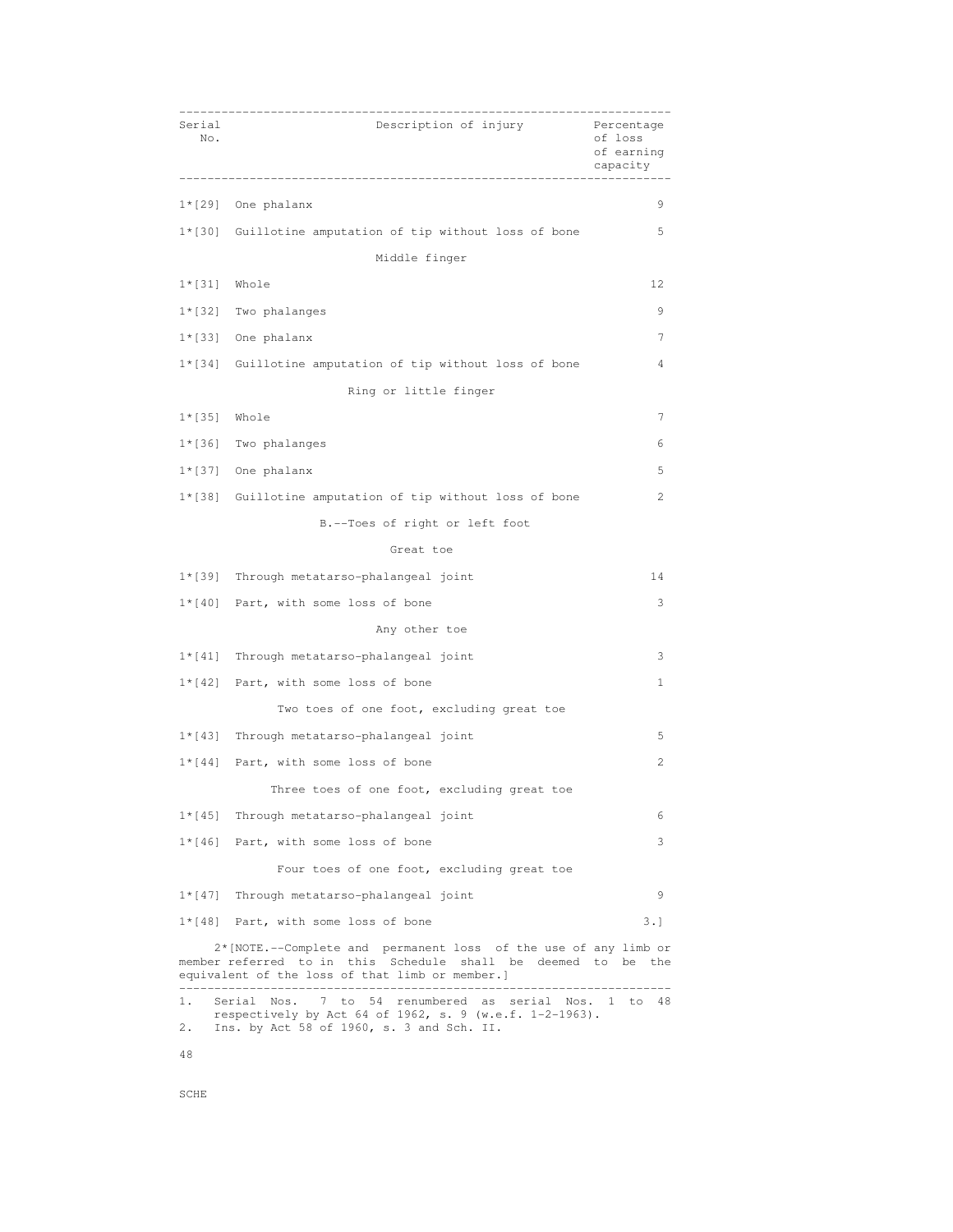# SCHEDULE II

# [See section 2 (1) (n)]

 LIST OF PERSONS WHO, SUBJECT TO THE PROVISIONS OF SECTION 2 (1) (n), ARE INCLUDED IN THE DEFINITION OF WORKMEN

 The following persons are workmen within the meaning of section 2 (1) (n) and subject to the provisions of that section, that is to say, any person who is--

- 1\*[2\*[(i) employed, otherwise than in a clerical capacity or on a railway, in connection with the operation or maintenance of a lift or a vehicle propelled by steam or other mechanical power or by electricity or in connection with the loading or unloading of any such vehicle; or
- (ii) employed, otherwise than in a clerical capacity, in any premises wherein or within the precincts whereof a manufacturing process as defined in clause (k) of section 2 of the Factories Act, 1948 (63 of 1948), is being carried on, or in any kind of work whatsoever incidental to or connected with any such manufacturing process or with the article made 3\*[whether or not employment in any such work is within such premises or precincts], and steam, water or other mechanical power or electrical power is used; or
- (iii) employed for the purpose of making, altering, repairing, ornamenting, finishing or otherwise adapting for use, transport or sale any article or part of an article in any premises wherein or within the precincts where of twenty or more persons are so employed;  $4***$ 
	- 3\*[Explanation.--For the purposes of this clause, persons employed outside such premises or precincts but in any work incidental to, or connected with, the work relating to making, altering, repairing, ornamenting, finishing or otherwise adapting for use, transport or sale any article or part of an article shall be deemed to be employed within such premises or precincts; or]

 --------------------------------------------------------------------- 1. Subs. by Act 15 of 1933, s. 21, for cls. (i) to (xiii).

2. Subs. by Act 8 of 1959, s. 18, for cls. (i) to (ix) (w.e.f. 1-6-

1959).

- 3. Ins. by Act 64 of 1962, s. 10 (w.e.f. 1-2-1963).
- 4. The word "or" omitted by s. 10, ibid. (w.e.f. 1-2-1963).

48A

- (iv) employed in the manufacture or handling of explosives in connection with the employer's trade or business; or
- (v) employed, in any mine as defined in clause (j) of section 2 of the Mines Act, 1952 (35 of 1952), in any mining operation or in any kind of work, other than clerical work, incidental to or connected with any mining operation or with the mineral obtained, or in any kind of work whatsoever below ground; or
- (vi) employed as the master or as a seaman of--

 (a) any ship which is propelled wholly or in part by steam or other mechanical power or by electricity or which is towed or intended to be towed by a ship so propelled; or

 (b) any ship not included in sub-clause (a), of twenty-five tons net tonnage or over; or

 (c) any sea-going ship not included in sub-clause (a) or sub-clause (b) provided with sufficient area for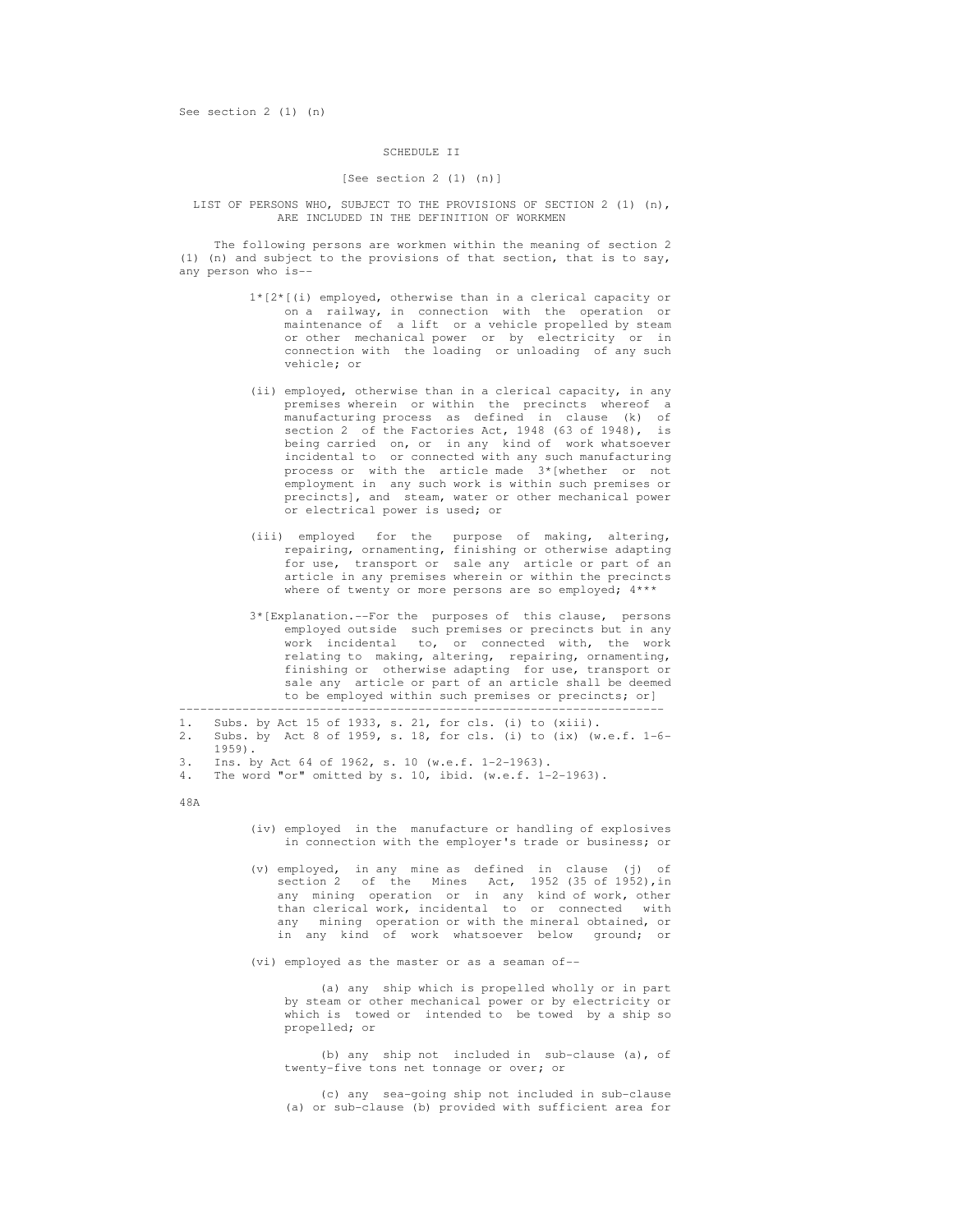(vii) employed for the purpose of--

 (a) loading, unloading, fuelling, constructing, repairing, demolishing, cleaning or painting any ship of which he is not the master or a member of the crew, or handling or transport within the limits of any port subject to the Indian Ports Act, 1908 (15 of 1908), of goods which have been discharged from or are to be loaded into any vessel; or

(b) warping a ship through the lock; or

 (c) mooring and unmooring ships at harbour wall berths or in pier; or

 (d) removing or replacing dry dock caisoons when vessels are entering or leaving dry docks; or

 (e) the docking or undocking of any vessel during an emergency; or

 (f) preparing splicing coir springs and check wires, painting depth marks on lock-sides, removing or replacing fenders whenever necessary, landing of gangways, maintaining life-buoys up to standard or any other maintenance work of a like nature; or

48B

 (g) any work on jolly-boats for bringing a ship's line to the wharf; or

 (viii) employed in the construction, maintenance, repair or demolition of--

 (a) any building which is designed to be or is or has been more than one storey in height above the ground or twelve feet or more from the ground level to the apex of the roof; or

 (b) any dam or embankment which is twelve feet or more in height from its lowest to its highest point; or

(c) any road, bridge, tunnel or canal; or

 (d) any wharf, quay, sea-wall or other marine work including any moorings of ships; or

- (ix) employed in setting up, maintaining, repairing or taking down any telegraph or telephone line or post or any overhead electric line or cable or post or standard or fittings and fixtures for the same; or]
- (x) employed, otherwise than in a clerical capacity, in the construction, working, repair or demolition of any aerial ropeway, canal, pipe-line, or sewer; or
- (xi) employed in the service of any fire brigade; or
- (xii) employed upon a railway as defined in clause (4) of section 3, and sub-section (1) of section 148 of the Indian Railways Act, 1890 (9 of 1890), either directly or through a sub-contractor, by a person fulfilling a contract with the railway administration; or
- (xiii) employed as an inspector, mail guard, sorter or van peon in the Railway Mail Service 1\*[or as a telegraphist or as a postal or railway signaller], or employed in any occupation ordinarily involving outdoor work in the Indian Posts and Telegraphs Department; or
- (xiv) employed, otherwise than in a clerical capacity, in connection with operations for winning natural petroleum or natural gas; or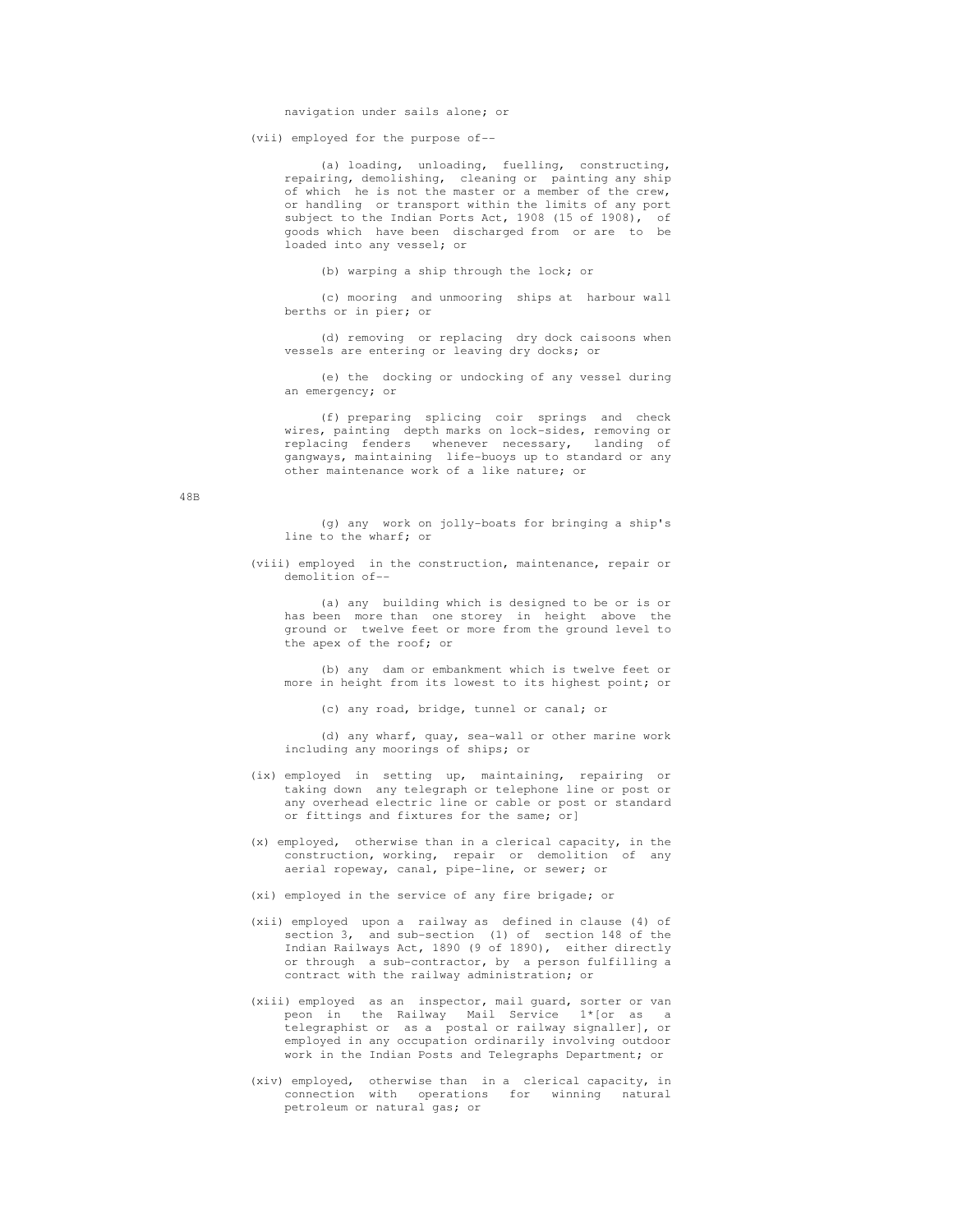| (xv) employed in any occupation involving blasting |  |  |  |
|----------------------------------------------------|--|--|--|
| operations; or                                     |  |  |  |

 ---------------------------------------------------------------------- Ins. by Act 8 of 1959, s. 18 (w.e.f. 1-6-1959).

48C

- (xvi) employed in the making of any excavation in which on any one day of the preceding twelve months more than 1\*[twenty-five] persons have been employed or explosives have been used, or whose depth from its highest to its lowest point exceeds 2\*[twelve] feet; or
- (xvii) employed in the operation of any ferry boat capable of carrying more than ten persons; or
- (xviii) employed, otherwise than in a clerical capacity, on any estate which is maintained for the purpose of growing 3\*[cardamom], cinchona, coffee, rubber or tea, and on which on any one day in the preceding twelve months twenty-five or more persons have been so employed; or
- (xix) employed, otherwise than in a clerical capacity, in the generating, transforming or supplying of electrical energy or in the generating or supplying of gas; or
- (xx) employed in a lighthouse as defined in clause (d) of section 2 of the Indian Lighthouse Act, 1927 (17 of 1927); or
- (xxi) employed in producing cinematograph pictures intended for public exhibition or in exhibiting such pictures; or
	- (xxii) employed in the training, keeping or working of elephants or wild animals; or
	- 4\*[(xxiii) employed in the tapping of palm-trees or the felling or logging of trees, or the transport of timber by inland waters, or the control or extinguishing of forest fires; or
	- (xxiv) employed in operations for the catching or hunting of elephants or other wild animals; or]
	- 5[(xxv)] employed as a diver; 4\*[or
	- (xxvi) employed in the handling or transport of goods in, or within the precincts of, $-$

 (a) any warehouse or other place in which goods are stored, and in which on any one day of the preceding twelve months ten or more persons have been so employed, or

```
 ---------------------------------------------------------------------- 
 1. Subs. by Act 8 of 1959, s. 18, for "fifty" (w.e.f. 1-6-1959). 
2. Subs. by s. 18, ibid., for "twenty" (w.e.f. 1-6-1959).<br>3. Ins. by Act 64 of 1962, s. 10 (w.e.f. 1-2-1963).
      Ins. by Act 64 of 1962, s. 10 (w.e.f. 1-2-1963).
 4. Ins. by Act 9 of 1938, s. 11. 
 5. Original cl. (xxiii) renumbered (xxv) by s. 11, ibid.
```
48D-48F

 (b) any market in which on any one day of the preceding twelve months 1\*[fifty] or more persons have been so employed; or

- (xxvii) employed in any occupation involving the handling and manipulation of radium or X-rays apparatus, or contact with radio-active substances;] 2\*[or]
- 2\*[(xxviii) employed in or in connection with the construction, erection, dismantling, operation or maintenance of an aircraft as defined in section 2 of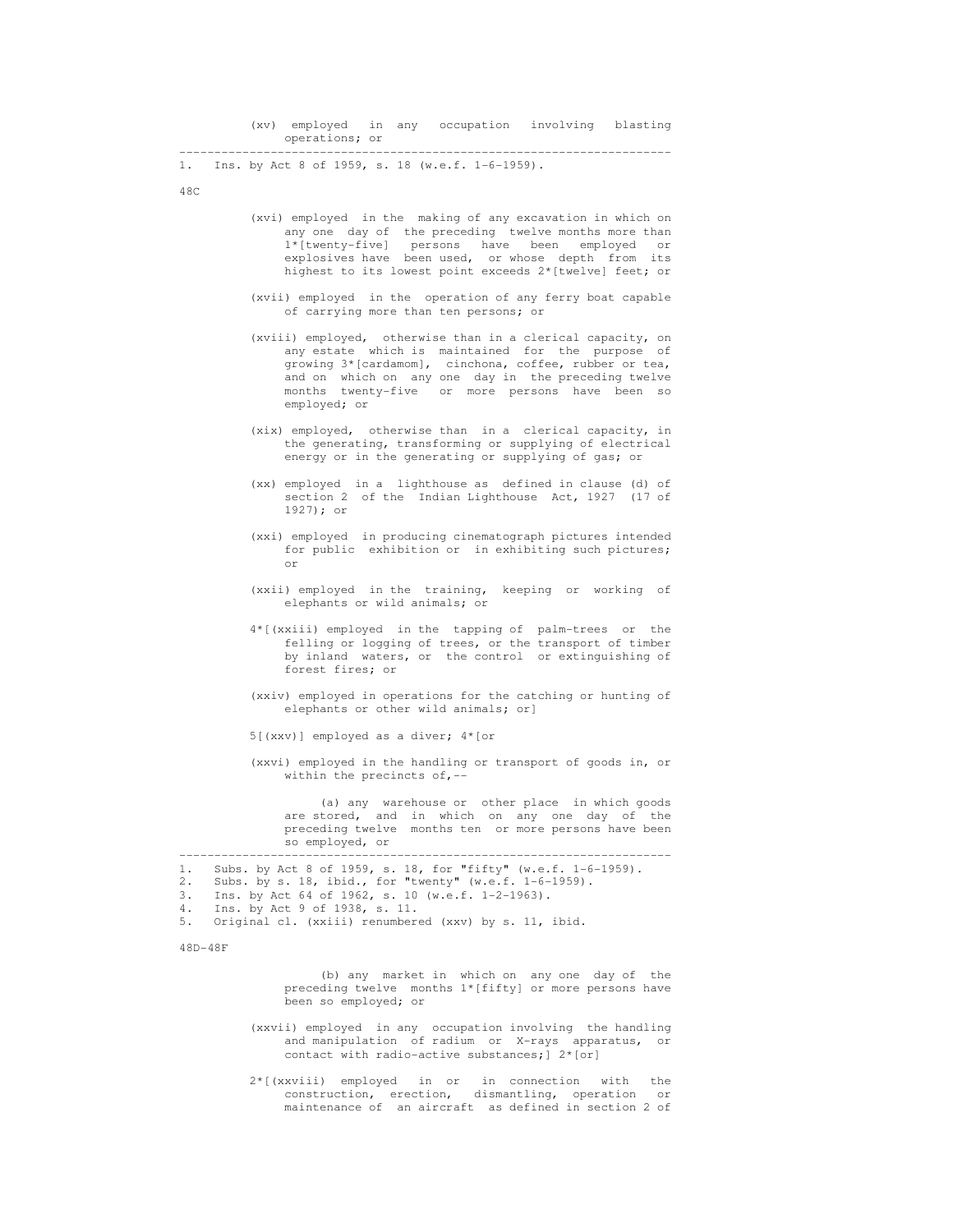the Indian Aircraft Act, 1934 (22 of 1934); or

- (xxix) employed in farming by tractors or other contrivances driven by steam or other mechanical power or by electricity; or
- (xxx) employed, otherwise than in a clerical capacity, in the construction, working, repair or maintenance of a tubewell ; or
- (xxxi) employed in the maintenance, repair or renewal of electric fittings in any building ; or

(xxxii) employed in a circus.]

 Explanation.--In this Schedule, "the preceding twelve months" relates in any particular case to the twelve months ending with the day on which the accident in such case occurred.]

SCHE

See section 3

# 3\*[SCHEDULE III

# (See section 3)

LIST OF OCCUPATIONAL DISEASES

| (1) | (2)<br>----------------------------                                                             |        | (3)<br>_________________________________                                                                                                                                        |
|-----|-------------------------------------------------------------------------------------------------|--------|---------------------------------------------------------------------------------------------------------------------------------------------------------------------------------|
|     |                                                                                                 | PART A |                                                                                                                                                                                 |
| 1.  | Infectious and parasitic dis-<br>eases contracted in an occu-<br>pation where there is a parti- |        | (a) All work involving exposure<br>to health or laboratory work;                                                                                                                |
|     | cular risk of contamination.                                                                    |        | (b) All work involving exposure<br>to veterinary work;                                                                                                                          |
|     |                                                                                                 |        | (c) Work relating to handling<br>animals, animal carcasses,<br>part of such carcasses, or<br>merchandise which may have<br>been contaminated by animals<br>or animal carcasses; |
|     |                                                                                                 |        | (d) Other work carrying a parti-<br>cular risk of contamination.                                                                                                                |
| 2.  | Diseases caused by work in<br>compressed air.                                                   |        | All work involving exposure to<br>the risk concerned.                                                                                                                           |
| 3.  | Diseases caused by lead or its All work involving exposure to<br>toxic compounds.               |        | the risk concerned.                                                                                                                                                             |
| 4.  | Poisoning by nitrous fumes.                                                                     |        | All work involving exposure to<br>the risk concerned.                                                                                                                           |
| 5.  | Poisoning by organo phospho- All work involving exposure to<br>rus compounds.                   |        | the risk concerned.                                                                                                                                                             |
|     | PART B                                                                                          |        |                                                                                                                                                                                 |
| 1.  | Diseases caused by phosphorus<br>or its toxic compounds.                                        |        | All work involving exposure to<br>the risk concerned.                                                                                                                           |
| 2.  | Diseases caused by mercury or<br>its toxic compounds.                                           |        | All work involving exposure to<br>the risk concerned.                                                                                                                           |
| 3.  | Diseases caused by benzene or<br>its toxic homologues.                                          |        | All work involving exposure to<br>the risk concerned.                                                                                                                           |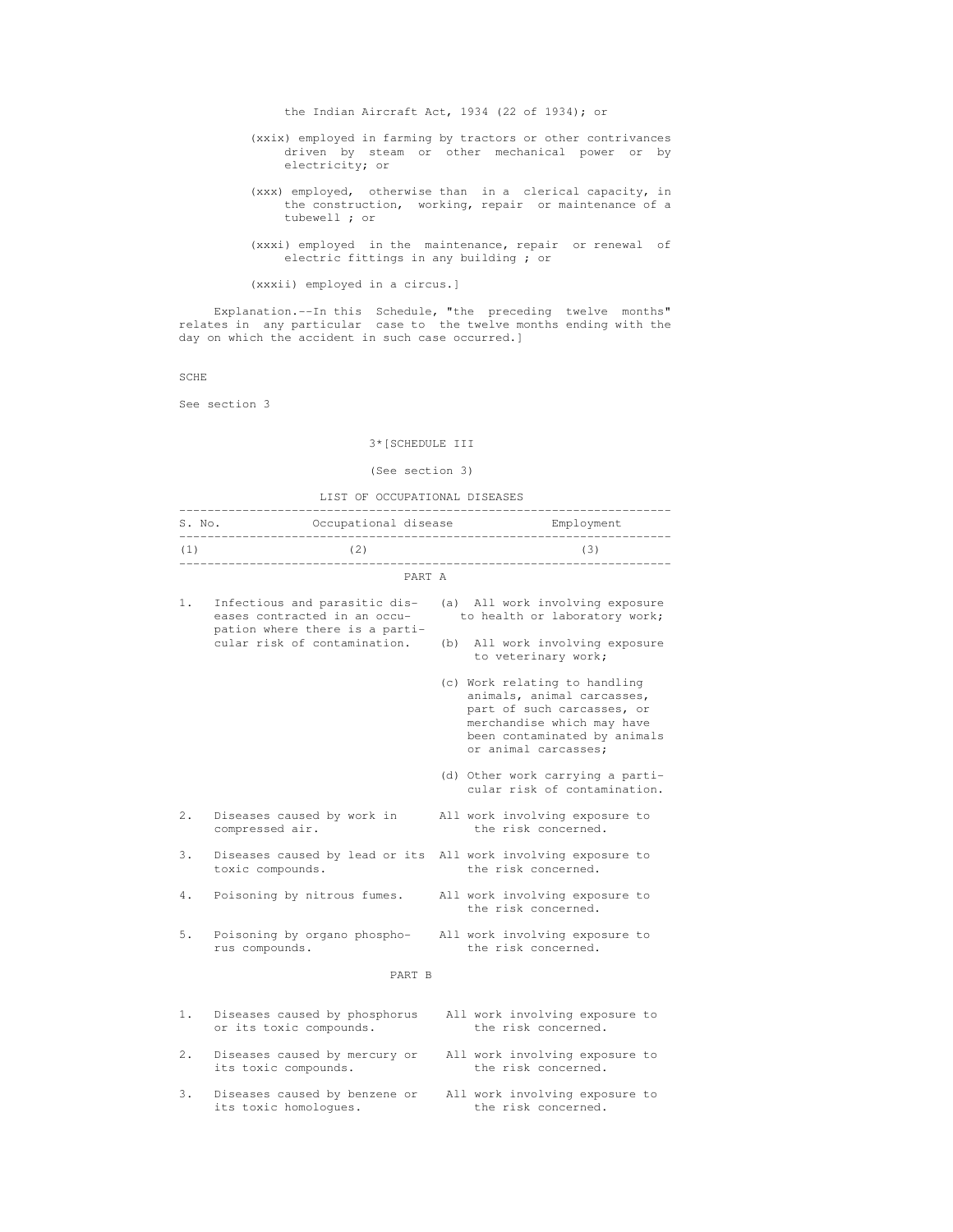- 4. Diseases caused by nitro and All work involving exposure to amido toxic derivatives of the risk concerned. benzene or its homologues.
- 5. Diseases caused by chromium All work involving exposure to or its toxic compounds. The risk concerned.
- 6. Diseases caused by arsenic or All work involving exposure to<br>its toxic compounds. the risk concerned. its toxic compounds.
- 7. Diseases caused by radioactive All work involving exposure to substances and ionising radia-<br>the action of radioactive subtions. stances or ionising
- 8. Primary epitheliomatous can-<br>
only and the skin caused by tar, the risk concerned. cer of the skin caused by tar, pitch, bitumen, mineral oil, anthracene, or the compounds, products or residues of these substances.
- 9. Diseases caused by the toxic All work involving exposure to halogen derivatives of hydro-<br>the risk concerned. carbons (of the aliphatic andaromatic series).
- 10. Diseases caused by carbon all work involving exposure to disulphide.  $\qquad$  the risk concerned.
- 11. Occupational cataract due to All work involving exposure to infra-red radiations. The risk concerned.
- 12. Diseases caused by manganese All work involving exposure to<br>or its toxic compounds. the risk concerned. or its toxic compounds.
- 13. Skin diseases caused by physi- All work involving exposure to cal, chemical or biological the risk concerned. cal, chemical or biological agents not included in other items.
- 14. Hearing impairment caused all work involving exposure to by noise.
- 15. Poisoning by dinitrophenol or All work involving exposure to a homologue or by substitut ed dinitrophenol or by the salts of such substances.
- 16. Diseases caused by beryllium All work involving exposure to or its toxic compounds. the risk concerned. or its toxic compounds.
- 17. Diseases caused by cadmium<br>
or its toxic compounds. 
the risk concerned. or its toxic compounds.
- 18. Occupational asthma caused All work involving exposure to by recognised sensitising the risk concerned. agents inherent to the work process.
- 19. Diseases caused by fluorine or All work involving exposure to its toxic compounds. The risk concerned.
- 20. Diseases caused by nitrogly- All work involving exposure to cerine or other nitroacid the risk concerned. esters.
- 21. Diseases caused by alcohols All work involving exposure to and ketones. The risk concerned.
- 22. Diseases caused by asphy-<br>xiants: carbon monoxide, and the risk concerned. xiants: carbon monoxide, and its toxic derivatives, hydrogen sulfide.
- 
- 
- 
- the action of radioactive subradiations.
- 
- 
- the risk concerned.
- 
- 
- 
- the risk concerned.
- 
- 
- 
- 
- 
- 
- 
-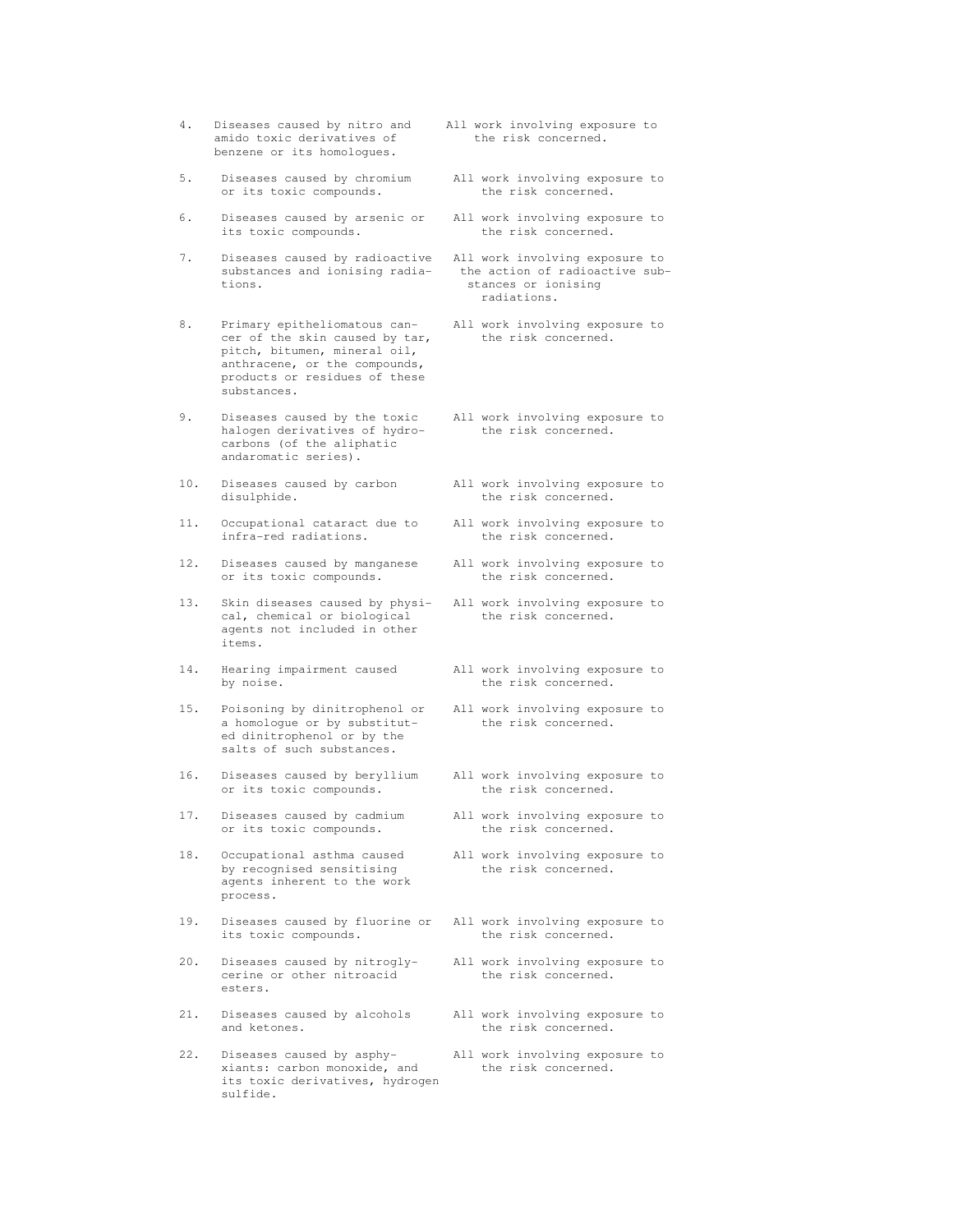| 23.            | Lung cancer and mesothelio-<br>mas caused by asbestos.                                                                                                                                                                                                           |  | All work involving exposure to<br>the risk concerned. |  |
|----------------|------------------------------------------------------------------------------------------------------------------------------------------------------------------------------------------------------------------------------------------------------------------|--|-------------------------------------------------------|--|
| 24.            | Primary neoplasm of the epi- All work involving exposure to<br>thelial lining of the urinary<br>bladder or the kidney or the<br>ureter.                                                                                                                          |  | the risk concerned.                                   |  |
| 1.<br>2.<br>3. | Subs. by Act 8 of 1959, s. 18, "one hundred" (w. e. f. 1-6-1959).<br>Ins. by s. 18. ibid. (w.e.f.1-6-1959).<br>Subs. by Act 22 of 1994, s. 6 (w.e.f. 1-7-1994).                                                                                                  |  |                                                       |  |
|                | PART C                                                                                                                                                                                                                                                           |  |                                                       |  |
| 1.             | Pneumoconioses caused by<br>sclerogenic mineral dust (sili- the risk concerned.<br>cosis, anthraoosilicosis, as-<br>bestosis) and silico-tubercu-<br>losis provided that silicosis is<br>an essential factor in causing<br>the resultant incapacity or<br>death. |  | All work involving exposure to                        |  |
| 2.             | Bagassosis.                                                                                                                                                                                                                                                      |  | All work involving exposure to<br>the risk concerned. |  |
| 3.             | Bronchopulmonary diseases<br>caused by cotton, flax hemp<br>and sisal dust (Byssinosis).                                                                                                                                                                         |  | All work involving exposure to<br>the risk concerned. |  |
| 4.             | Extrinsic allergic alveelitis All work involving exposure to<br>caused by the inhalation of<br>organic dusts.                                                                                                                                                    |  | the risk concerned.                                   |  |
| 5.             | Bronchopulmonary diseases All work involving exposure to                                                                                                                                                                                                         |  | the risk concerned."                                  |  |
| 3.<br>48G      | 1. Subs. by Act 8 of 1959, s. 18, "one hundred" (w.e.f. 1-6-1959).<br>2. Ins. by s. 18. ibid. (w.e.f.1-6-1959).<br>Subs. by Act 22 of 1994, s. 6 (w.e.f. 1-7-1994).                                                                                              |  |                                                       |  |
| SCHE           |                                                                                                                                                                                                                                                                  |  |                                                       |  |
|                | See section 4                                                                                                                                                                                                                                                    |  |                                                       |  |
|                | 2* [SCHEDULE IV                                                                                                                                                                                                                                                  |  |                                                       |  |
|                | (See section 4)                                                                                                                                                                                                                                                  |  |                                                       |  |

 Factors for working out lump sum equivalent of compensation amount in case of permanent disablement and death.

| the compensation fell due | Completed years of age on the last birthday of the<br>workman immediately preceding the date on which | Factors        |
|---------------------------|-------------------------------------------------------------------------------------------------------|----------------|
|                           | 1                                                                                                     | $\mathfrak{D}$ |
| not more than             | 16                                                                                                    | 228.54         |
|                           | 17                                                                                                    | 227.49         |
|                           | 18                                                                                                    | 226.38         |
|                           | 19                                                                                                    | 225.22         |
|                           | 2.0                                                                                                   | 224.00         |
|                           | 2.1                                                                                                   | 222.71         |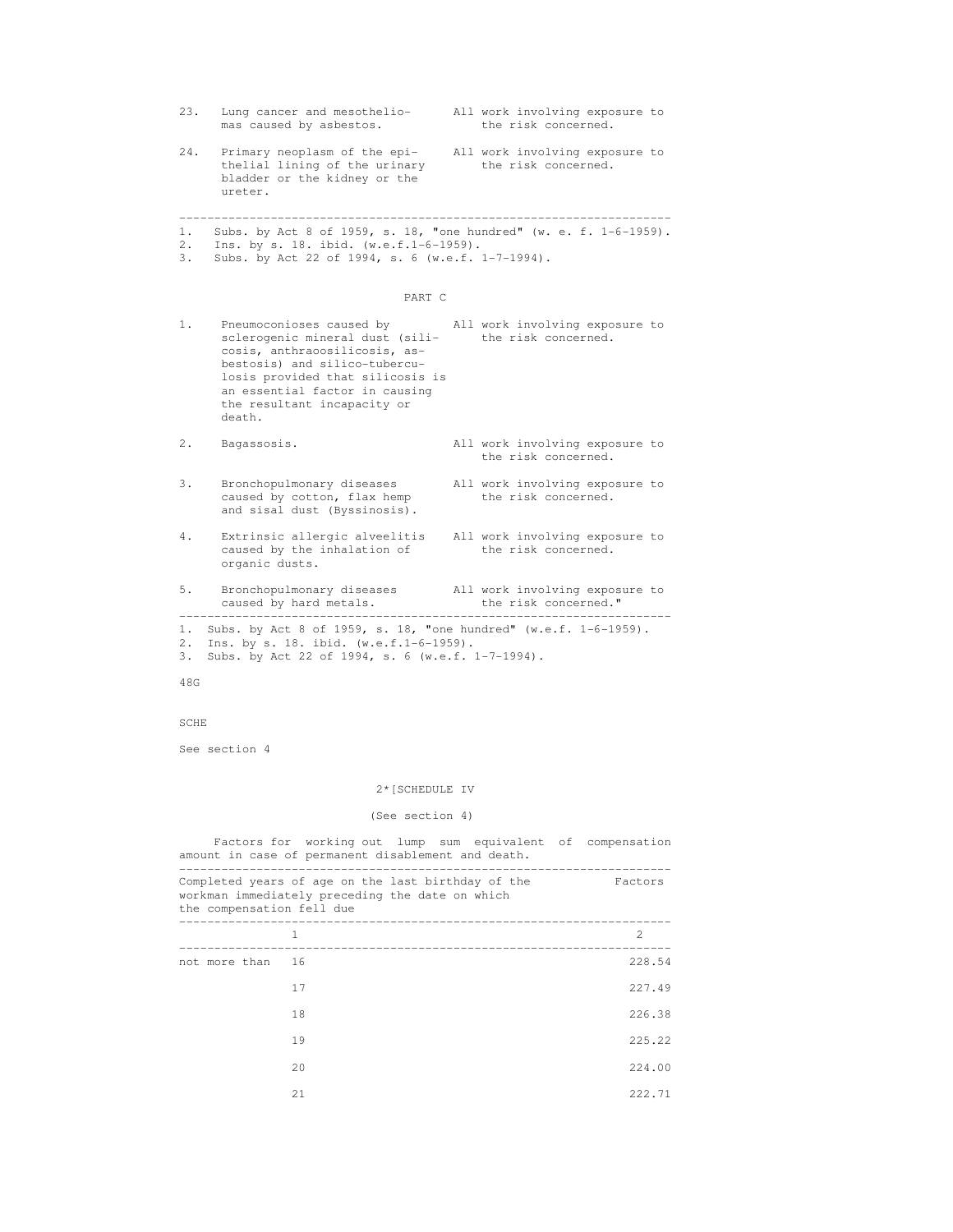| $2\sqrt{2}$ | 221.37 |
|-------------|--------|
| 23          | 219.95 |
| $2\sqrt{4}$ | 218.47 |
| 25          | 216.91 |
| 26          | 215.28 |
| $2\,7$      | 213.57 |
| $2\,8$      | 211.79 |
| 29          | 209.92 |
| $30$        | 207.98 |
| $31$        | 205.95 |
| 32          | 203.85 |
| 33          | 201.66 |
| $3\,4$      | 199.40 |
| 35          | 197.06 |
| 36          | 294.64 |
| $3\,7$      | 192.14 |
| 38          | 189.56 |
| 39          | 186.90 |
| $4\,0$      | 184.17 |
| $4\,1$      | 181.37 |
| 42          | 178.49 |
| 43          | 175.54 |
| $4\,4$      | 172.52 |
| $4\,5$      | 169.44 |
| $4\sqrt{6}$ | 166.29 |
| $4\,7$      | 163.07 |
| $4\,8$      | 159.80 |
| 49          | 156.47 |
| 50          | 153.09 |
| $5\,1$      | 149.67 |
| 52          | 146.20 |
| 53          | 142.68 |
| 54          | 139.13 |
| 55          | 135.56 |
| 56          | 131.95 |
| 57          | 128.33 |
| 58          | 124.70 |
| 59          | 121.05 |